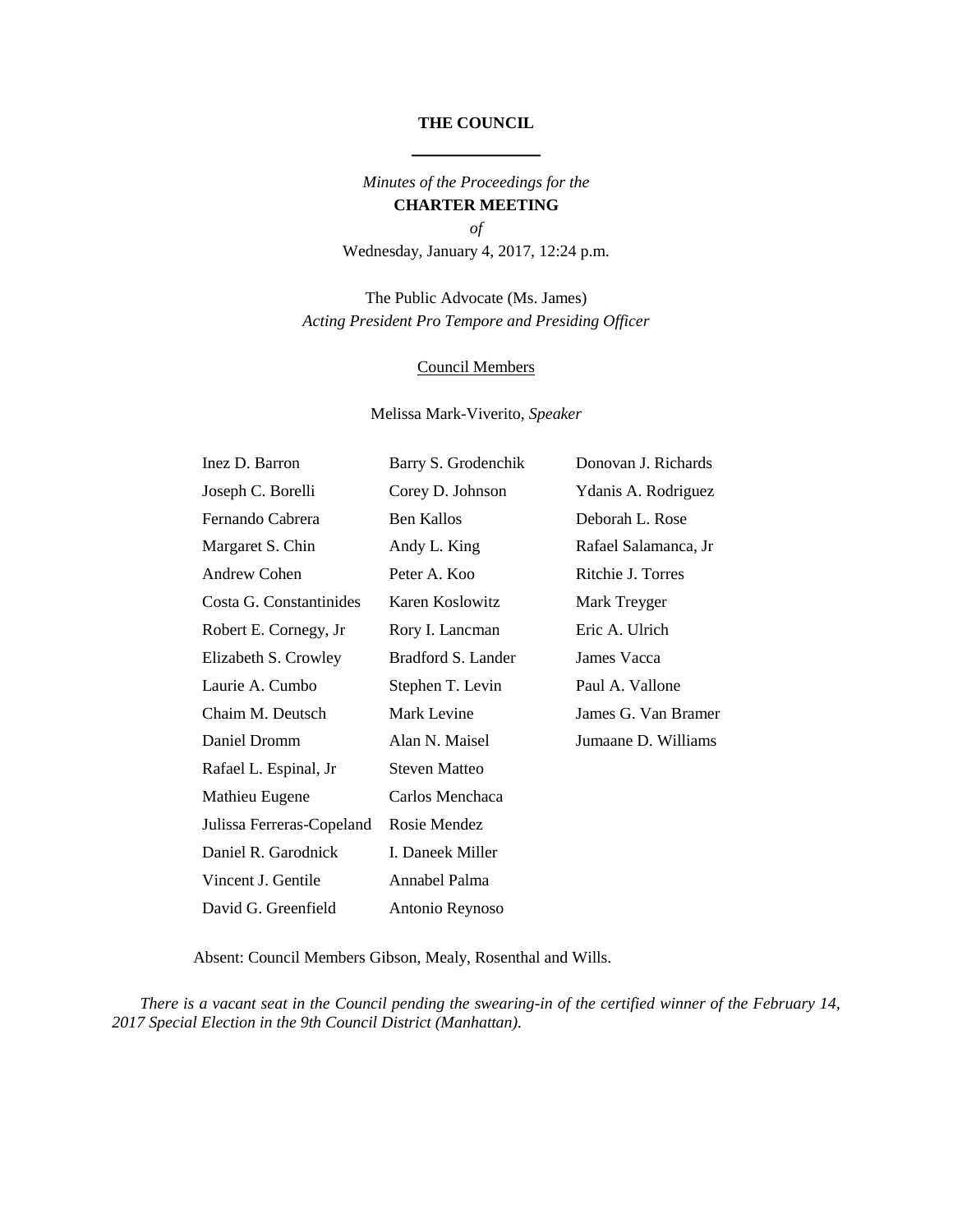The Public Advocate (Ms. James) assumed the chair as the Acting President Pro Tempore and Presiding Officer for these proceedings.

After consulting with the City Clerk and Clerk of the Council (Mr. McSweeney), the presence of a quorum was announced by the Public Advocate (Ms. James).

*There were 46 Council Members marked present at this Charter Meeting held in the Council Chambers of City Hall, New York, N.Y.* 

## **INVOCATION**

The Invocation was delivered by Rev. Michael Easterling, Metropolitan Community Church of New York, 446 W. 36th Street, New York, N.Y. 10018 on behalf of Rev. Pat Bumgardner, also of the Metropolitan Community Church of New York.

I join you today on behalf of the Rev. Elder Pat Bumgardner, Senior Pastor of Metropolitan Community Church of New York, who is unable to attend today due to an unexpected illness, but sends her love and this message.

Oh God, thank you for this day and for this governing body gathered here to do the good work of leading our city in the new year. We offer this prayer that you touch their hearts and fill them with your loving spirit to guide them and inspire them. As we enter this new year, let us be joyful and optimistic at the coming of a new start and all the opportunity and promise of 2017. Let us too be aware of the challenges that this year may hold for us as we enter a year of uncertainty. We thank you for this governing body of courage, will and conviction. We lift up their investment in women as leaders, their determined nurturance of women and girls and the elevation of these voices. We thank you for the beautiful diversity in our city reflected by the most diverse Council in our history. We pray that you give them the renewed energy to stand firm in their commitment to our city as a whole, especially the most vulnerable among us. Thank you, New York City Council for your courage and resolve in assuring that New York City remains a sanctuary for our immigrant, Muslim and LGBTQ brothers and sisters who live and work among us and our beloved neighbors. You are helping our city and nation relearn the lesson of American greatness; that oneness is not about muting our differences, it is not about uniformity or conformity; rather, it is about reciprocity and mutuality and sharing what we have with others who may be different from us on the outside but bear a strong resemblance on the inside as members of the family of God. So today, as we begin this new year and begin your work, let us pray that God will continue to give you the courage and conviction, the stamina and grace it takes to move forward in times of challenge and difficulty and serve as a model for the world what a city of peace with its own diversity looks like and how it is governed. May our focus be on all we have in common as human beings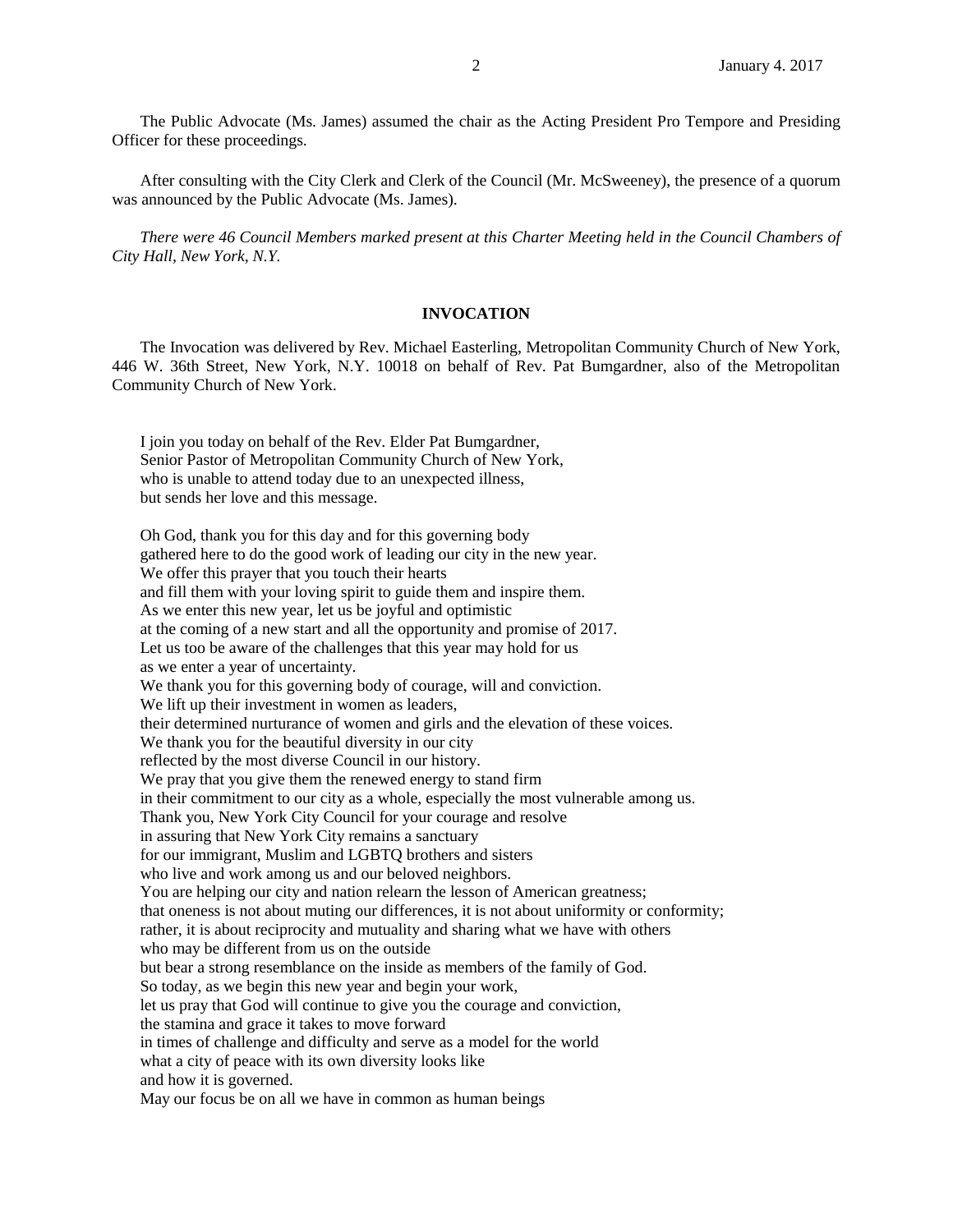and our hope and prayer be for the day when all people, African American and white people, people of Asian and Hispanic descent, Native Americans and immigrants, all people of every orientation and identity, of every class, culture and creed shall live together in peace; equal not only in the eyes of God, but under our city's, nation's and world's codes and covenants. I ask this blessing today in the name of all that is good and holy. Amen.

Council Member Johnson moved to spread the Invocation in full upon the record.

## **ADOPTION OF MINUTES**

Council Member Chin moved that the Minutes of the Stated Meeting of November 29, 2016 be adopted as printed.

# **PETITIONS & COMMUNICATIONS**

### M-465

**Communication from Council Member Inez Dickens - Submitting her resignation from the office of New York City Council Member of the 9th Council district effective at the end of the day, December 31, 2016.**

December 19, 2016

Speaker Mark-Viverito 250 Broadway New York N.Y. 10007

Dear Speaker Mark-Viverito,

I am writing this letter to render my resignation as a representative of the New York City Council, effective December 31, 2016, 11:59pm.

This is a bittersweet moment for me as I have thoroughly enjoyed both my experiences and what I believe to be accomplishments for the people who entrusted me to fight on their behalf. During that time, I have grown to appreciate not only the responsibility handed to me, but the people within this great institution who have helped me along the way.

I am thankful to Ramon Martinez for allowing me the opportunity to have my say among the leadership of the City Council, maintaining the diversity in opinions missing in so many other agencies and institutions. Seeing him, I am reminded of the bond that was forged between us by the late great Lynette Velasco who served as my Chief of Staff. Her knowledge of the Council is what propelled my office forward.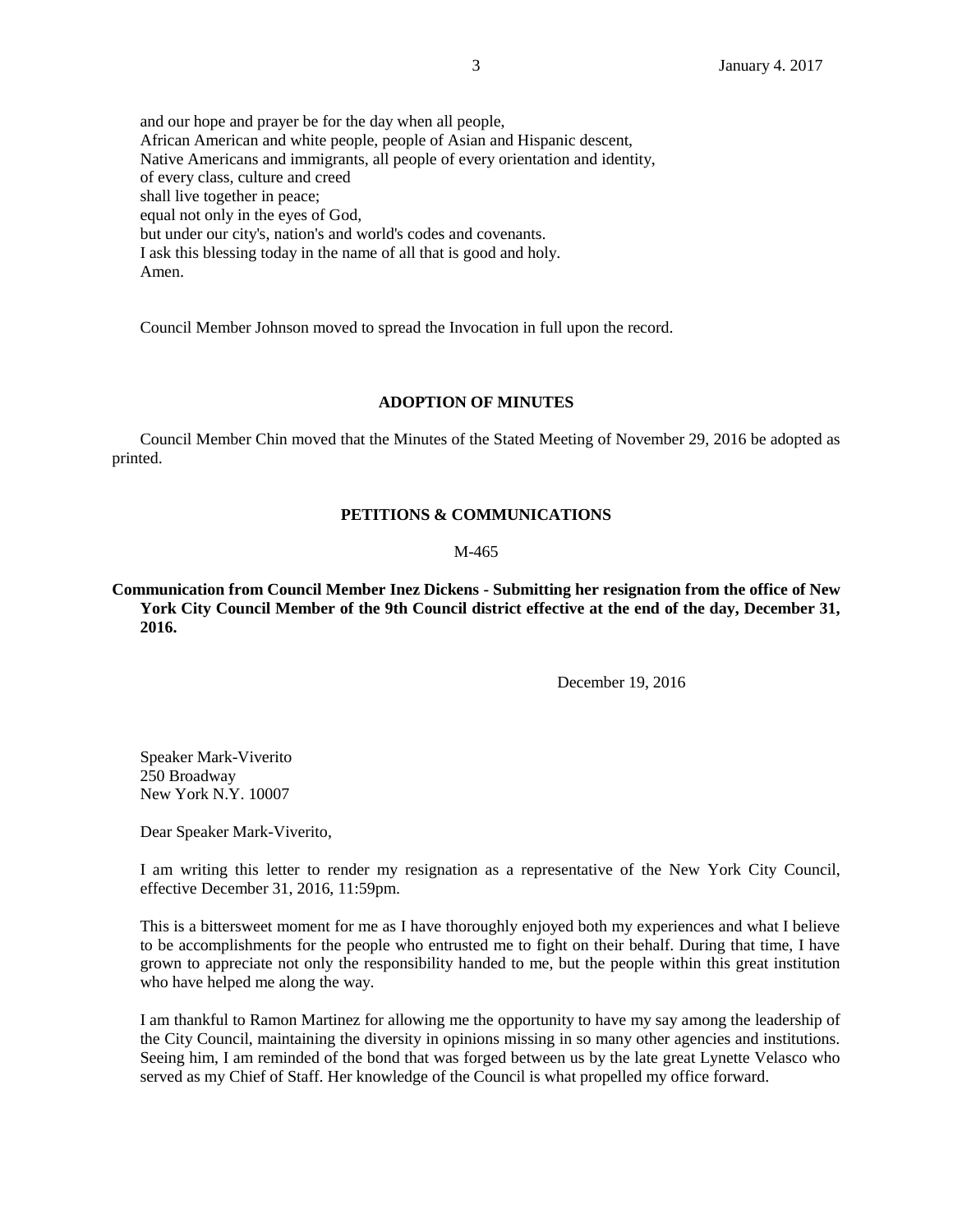I am grateful to have worked with Peg Toro, who made my 11 years in office feel less of an obligation and more like dutiful calling. Her experience and direction was such a valuable and integral part of what I was able to achieve, and for that, I will be eternally grateful.

None of this would have been possible without your decision to place me in a position where I could be of value to this great body.

I will truly miss the incredibly hardworking members and Council staff who truly make this city work and often go unnoticed in their efforts. I will remember you all as I go to represent my beloved Harlem in Albany.

I wish you the best of luck in all your endeavors, and I will keep everyone in my prayers.

Sincerely,

Inez E. Dickens New York City Council

Received, Ordered, Printed & Filed.

During the Communication from the Speaker segment of this Meeting, the Speaker (Council Member Mark-Viverito) thanked those first responders who quickly attended to the injured at an LIRR derailment in Brooklyn that January 4<sup>th</sup> morning. According to initial reports, over eighty people were hurt at the scene of the accident. She wished a very speedy recovery to all who were injured.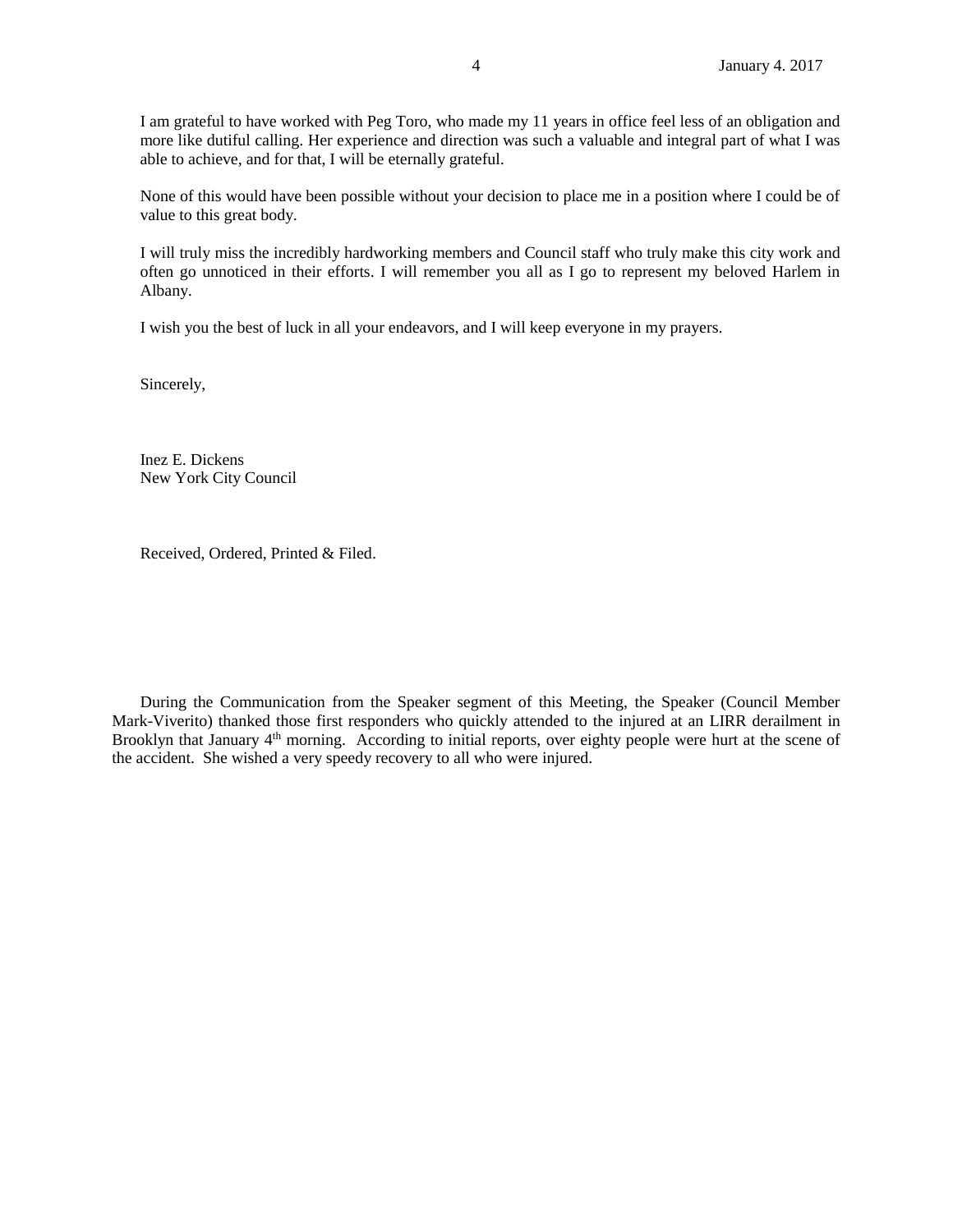#### **REPORTS OF STANDING COMMITTEES**

#### **Report of the Committee on Finance**

#### Report for Int No. 1314

**Report of the Committee on Finance in favor of approving and adopting, as amended, a Local Law to amend the administrative code of the city of New York, in relation to authorizing an increase in the amount to be expended annually in the Queens Plaza/Court Square business improvement district, an extension of the Queens Plaza/Court Square business improvement district, and a change in the method of assessment upon which the district charge in the Queens Plaza/Court Square business improvement district is based**

The Committee on Finance, to which the annexed proposed amended local law was referred on October 27, 2016 (Minutes, page 3563), respectfully

### **REPORTS:**

### **BACKGROUND**

Pursuant to the authority granted by chapter 4 of title 25 of the Administrative Code of the City of New York (hereinafter the "Law"), the Mayor and the Council are authorized to establish and extend Business Improvement Districts (hereinafter "BIDs") in New York City and thereafter amend each BID's district plan or authorize an increase in annual expenditures. BIDs, which are specifically established areas, use the City's property tax collection mechanism to approve a special tax assessment with which to fund additional services that would enhance the area and improve local business. The additional services are normally in the areas of security, sanitation, physical/capital improvements (lighting, landscaping, sidewalks, etc.), seasonal activities (Christmas lighting) and related business services (marketing and advertising). The District Management Association of a BID carries out the activities described in the BID's district plan.

Under the process established by the Law, the City Council has adopted Resolution 1259, which set a public hearing date of Wednesday November 16, 2016 for the legislation that would authorize an increase in the amount to be expended annually in the Queens Plaza/Court Square BID, an extension of the Queens Plaza/Court Square BID, and a change in the method of assessment upon which the district charge in the Queens Plaza/Court Square BID is based.

Prior to the Council's action, the Community Boards for the district in which the proposed BID extension is located -- Community Boards 1 and 2 of Queens -- voted to approve the extended district on May 17, 2016 and June 2, 2016, respectively. The City Planning Commission ("CPC") also reviewed the amended district plan and held a public hearing on the amended district plan on June 22, 2016. The CPC approved a resolution on July 27, 2016 (Calendar No. 22), which certified the CPC's unqualified approval of the amended district plan.

Resolution 1259 also directed that all notice provisions contained in the law be complied with. Therefore, the Department of Small Business Services was directed to publish the Resolution or its summary in the City Record or a newspaper of general circulation not less than 10 nor more than 30 days before the public hearing. The Queens Plaza/Court Square District Management Association was directed to mail the Resolution or its summary to each owner of real property within the proposed extended district at the address shown on the latest City assessment roll, to such other persons as are registered with the City to receive tax bills for property within the BID, and to occupants of each building within the proposed extended district, also not less than 10 nor more than 30 days before the public hearing. Finally, the Queens Plaza/Court Square District Management Association was also directed to publish in a newspaper of general circulation a notice stating the time and place of the hearing and stating the increase in the amount to be expended annually in the District not less than 10 days prior to the hearing.

The public hearing to consider both the amended district plan and the enacting legislation will be closed without a vote. The Committee will then wait at least 30 days before it can again consider and possibly vote to approve this legislation. The 30-day period immediately after this hearing serves as an objection period. Any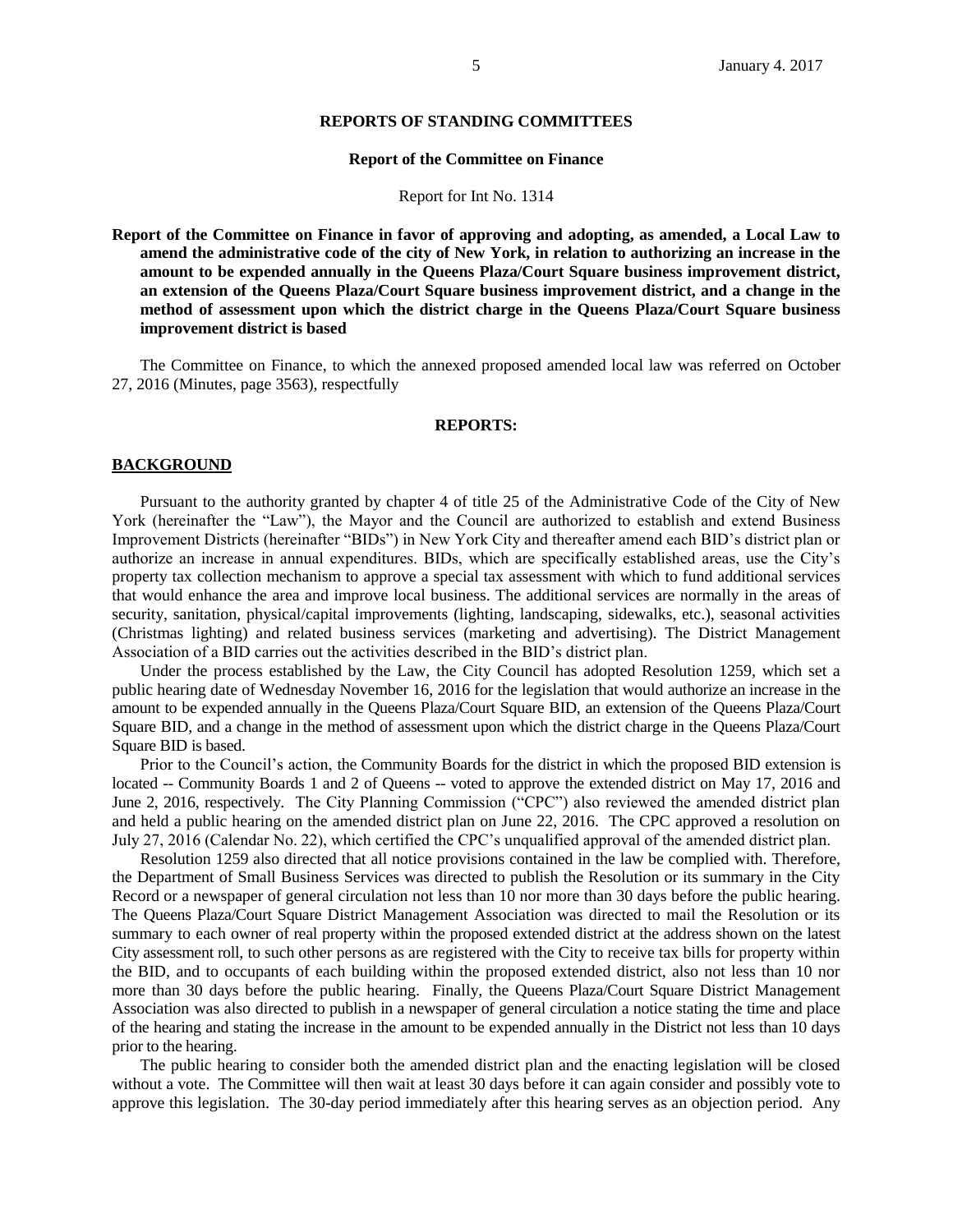property owner may, during this time period, formally object to the amended district plan by filing such objection in the Office of the City Clerk, on forms provided by the City Clerk. In the event that either at least 51 percent of the total number of property owners or owners with at least 51 percent of the assessed valuation of all the benefited real property within the proposed extended district object to the plan, then the City Council may not approve the extended district plan.

When the Committee and the full Council considers this legislation after the conclusion of the objection period, it must answer the following four questions:

1. Were all notices of hearing for all hearings required to be held published and mailed as so required?;

2. Does all the real property within the extended district's boundaries benefit from the extension of the district, except as otherwise provided by the law?;

3. Is all real property benefited by the extension of the district included within the proposed extension?; and

4. Is the extension of the district in the best interests of the public?

If the Committee and the full Council finds in the affirmative on these four questions and the number of objections required to prevent the extension of such district are not filed, then the legislation can be adopted.

In addition, pursuant to Section 25-410(b) of the Administrative Code, a BID may obtain an increase in its budget (i.e. the total amount allowed to be expended annually by the BID or improvements, services, maintenance and operation) by means of the adoption of a local law amending the BID's district plan. So, in addition to the four questions outlined above, the Committee and the full Council must also determine that it is in the public interest to authorize such an increase in the maximum annual amount and that the tax and debt limits prescribed in section 25-412 of the Administrative Code will not be exceeded.

This local law takes effect upon compliance with section 25-408 of chapter 4 of title 25 of the administrative code of the city of New York, provided that the change in the method of assessment relating to the north sub-district of the Queens Plaza/Court Square business improvement district, as described in the amended district plan, shall first apply to charges imposed in the fiscal year that begins July 1, 2017, and provided, further, that the method of assessment relating to the Queens Plaza/Court Square business improvement district that existed before the effective date of this local law shall continue to apply to charges imposed in the fiscal year that began July 1, 2016.

### **QUEENS PLAZA/COURT SQUARE BID DETAILS**

The Queens Plaza/Court Square BID was first established in 2005 and the area in and around the BID constitutes a major transportation, retail, manufacturing, and retail hub of western Queens. Much of the area covered by the BID was rezoned in 2001 to a new special district that increases density and in some areas allowed new residential uses. That rezoning has successfully facilitated a large daytime working population and, increasingly, a large residential population.

The BID is currently requesting that the Council approve the following changes to its district plan:

- 1) an extension of its boundaries to add a new "South Sub-District" to the existing boundaries that will become the "North Sub-District" and to rename the entire BID the Long Island City BID ("LIC  $BID$ ");
- 2) a change to the method by which assessments are calculated to be based on a formula that factors in the assessed value of property and the linear foot frontage of commercial properties; and
- 3) a \$350,000 increase in its annual assessment from \$450,000 to \$800,000.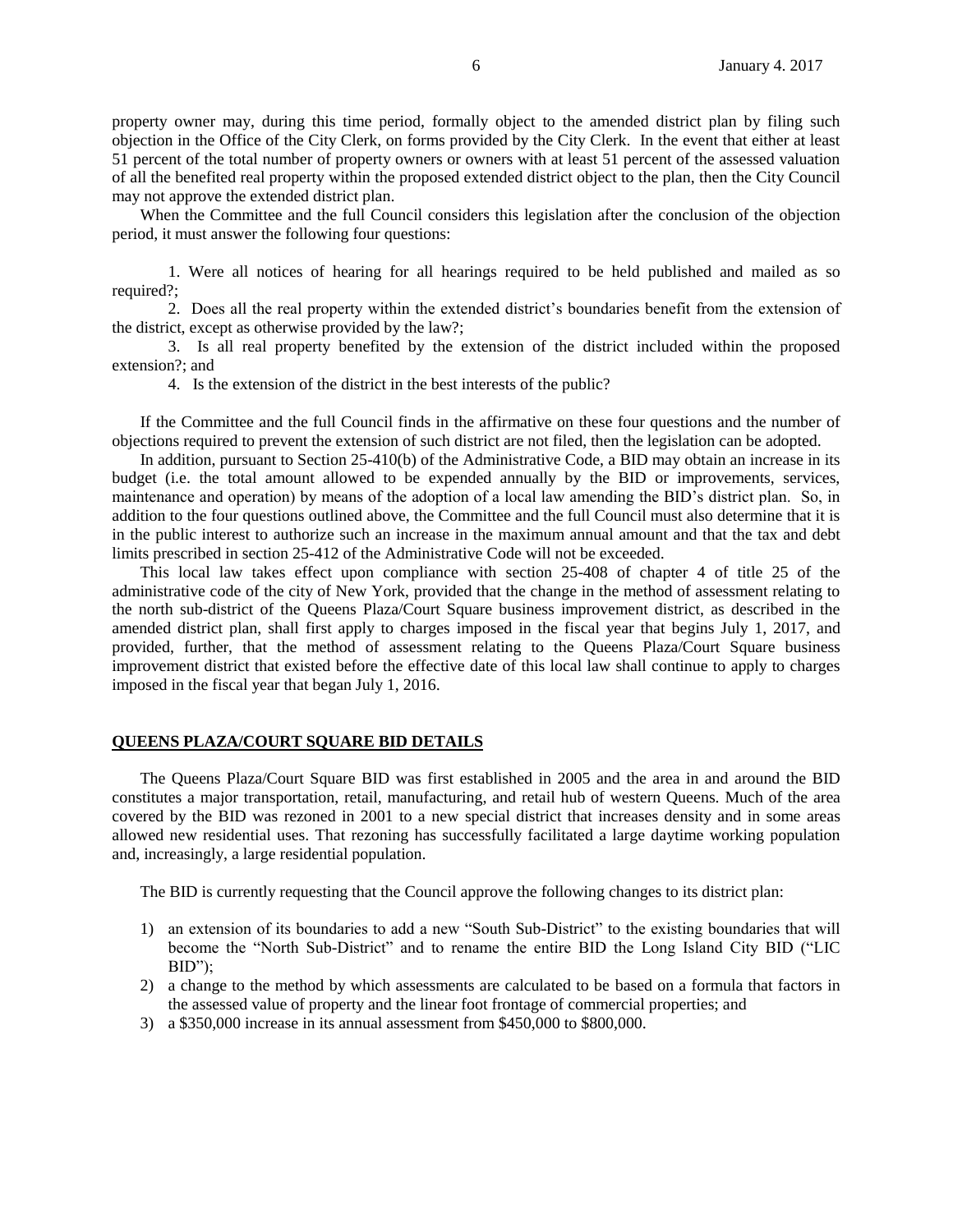#### *Boundary Expansion*

The current boundaries of the BID generally includes all street-facing property lots extending north along Jackson Avenue on both sides of the street from Court Square to Queens Plaza, and extends west along Queens Plaza North and Queens Plaza South from Northern Boulevard / Jackson Avenue to 21st Street. The proposed South Sub-District would expand the existing BID to generally include properties facing Jackson Avenue from Court Square to 51<sup>st</sup> Avenue, properties facing Vernon Boulevard from Borden Avenue north to 44<sup>th</sup> Drive, and properties facing  $44<sup>th</sup>$  Drive from Vernon Boulevard east to Hunter Street.

The existing North Sub-District is a mixed-use area comprised of approximately 85 properties. The district has about 2.8 million square feet of existing office space with about 1.1 million additional square feet in planning. This includes three large office buildings: the 50-story Citigroup tower, the MetLife Building, and 2 Gotham Center, a 21-story building occupied by the New York City Department of Health. Additionally, there are a number of smaller office buildings, two existing hotels, and one hotel in planning. The North Sub-District also contains national retail chains and locally owned retail businesses. According to the BID, there are currently 669 residential units, with another 4,085 units in planning or construction.

The South Sub-District would be comprised of approximately 115 wholly commercial properties and approximately 93 mixed-use residential properties, predominantly two-stories or three-stories in height, with ground floor retail or office uses. There are currently an additional 2,700 residential units in planning or construction. Two Court Square, a large building tenanted by Citigroup and CUNY Law School, would be located within the district, as well as Hunters Point Plaza, which contains a mix of government and private offices. The BID estimates that there are approximately 140,000 square feet of additional commercial space in planning or construction. Within the proposed extension of the BID, there is also one existing hotel and three more in planning. The South Sub-District would also contain many professional services such as real estate brokerage offices and medical offices. There are about 18 industrial businesses interspersed throughout the district, including auto repair and general contracting.

#### *Change in Method of Assessment*

For both Sub-Districts, the BID proposes an assessment based on a formula which factors in the assessed value of property and the linear foot frontage of commercial properties. The assessment formula is structured to meet the total annual budget for each Sub-District. The formula differs slightly between the two Sub-Districts to account for the higher proportion of mixed-use buildings in the South Sub-District where commercial frontage weighs more heavily in the formula than assessed value of the property.

In the North Sub-District, assessed value from commercial property will account for 60% of assessments, while the linear foot frontage of commercial properties will account for 40% of assessments. In the South Sub-District, assessed value from commercial property will account of 30% of assessments and the linear foot frontage of commercial properties will account for 70% of the assessments. Commercial uses above the ground floor will be assessed an additional 50% of the linear foot frontage for each floor of commercial use or part thereof. Residential property will be assessed \$1 per year. Government and non-profit property are exempt.

The following is a breakdown of the high, low, average, and median assessments expected to be paid by fully assessed properties under this proposed assessment scheme for each Sub-District:

|         | North Sub-District | South Sub-District |
|---------|--------------------|--------------------|
| High    | \$110,633.65       | \$38,127.64        |
| Low     | \$304.31           | \$400.98           |
| Median  | \$2,703.61         | \$699.31           |
| Average | \$6,617.65         | \$1,680.72         |

#### *Increase in Annual Expenditures*

The Queens Plaza/Court Square BID is proposing to increase its annual expenditures from \$450,000 to \$800,000. The \$350,000 increase would represent the budget of the South Sub-District whereas the budget of the North Sub-District would remain \$450,000.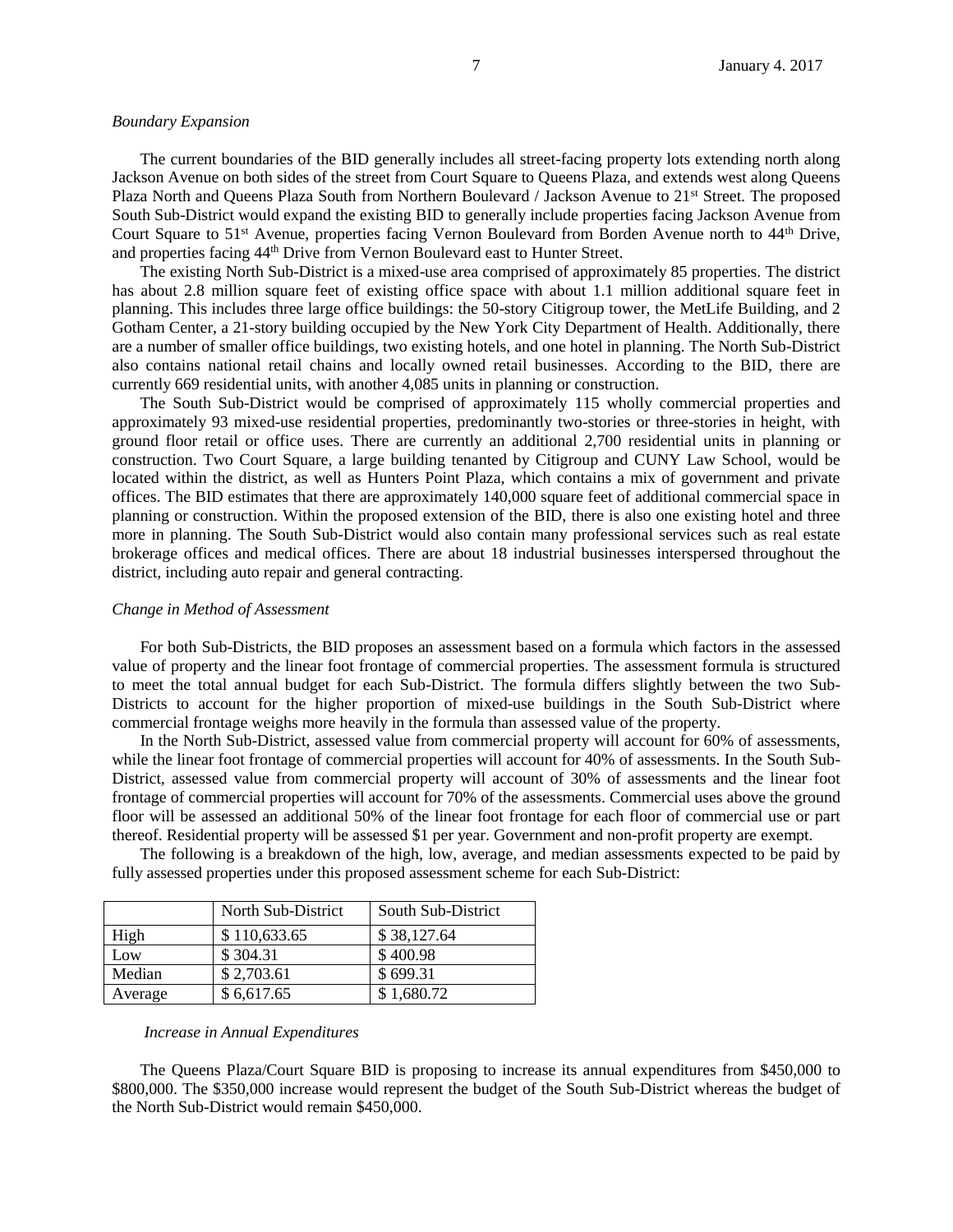### **NOVEMBER 16, 2016 HEARING**

On November 16, 2016, as set forth in Resolution 1259, the Finance Committee held a public hearing to consider the legislation (Int. No. 1314) that would amend the district plan of the Queens Plaza/Court Square BID to expand its boundaries, increase its annual assessment, and change the method of assessment. Representatives of the Department of Small Business Services and the Queens Plaza/Court Square BID testified in support of the BID's district plan amendment. As required by law, the hearing closed without a vote and the 30-day period for property owners to file objections to the amended district plan with the Office of the City Clerk began. Copies of objection forms were made available at the Office of the City Clerk which is located at 1 Centre Street in Manhattan.

## **JANUARY 4, 2017 HEARING**

The objection period for the establishment of the BID closed on December 15, 2016 at 5:00 p.m. According to the City Clerk, out of the 703 property owners located in the proposed BID, none filed a valid objection to the establishment of the BID. One invalid objection was filed as the individual did not provide any proof of ownership.

Since the number of objections required to prevent the expansion of the BID have not been filed with the City Clerk, at today's hearing, if the Committee and the full Council finds in the affirmative on the four questions outlined above, then the legislation can be adopted, and the BID will be extended and the district plan will be amended.

### **(The following is from the Fiscal Impact Statement for Int No. 1314):**

**SUMMARY OF LEGISLATION:** This legislation would increase the amount to be expended annually in the Queens Plaza/Court Square Business Improvement District (the BID) in Queens, extend the boundaries of the BID, and change the method of assessment upon which the BID's charge is based. Intro. No. 1314 would increase the maximum amount that can be expended by the BID annually to \$800,000 from \$450,000, adding \$350,000 for new properties included in the BID's expanded boundaries. The bill would extend the boundary lines of the BID to add a new "South Sub-District," label the existing area the "North Sub-District", and rename the entire BID the "Long Island City BID" ("LIC BID"). The South Sub-District would be comprised of approximately 115 wholly commercial properties, 93 mixed-use residential properties, and an additional 2,700 residential units in planning or construction. Finally, as included in the district plan, Intro. No. 1314 would authorize a revised an assessment formula that would factor in commercial properties' assessed values, linear foot frontage, and BID sub-districts. In the North Sub-District, assessed value from commercial property and the linear foot frontage of commercial properties would account for 60 percent and 40 percent of assessments, respectively. In the South Sub-District, assessed value from commercial property would account for 30 percent of assessments, while the linear foot frontage of commercial properties would account for 70 percent of assessments. In both subdistricts, commercial use properties above ground floor would be assessed an additional 50 percent of the linear foot frontage of commercial use or part thereof. Residential property would be assessed \$1 per year, while government and non-profit property would be exempt.

**EFFECTIVE DATE:** Intro. No. 1314would take effect once the revised district plan is filed, but the change in the method of assessment relating to the North Sub-District would not be implemented until July 1, 2017.

**FISCAL YEAR IN WHICH FULL FISCAL IMPACT ANTICIPATED:** Fiscal Year 2017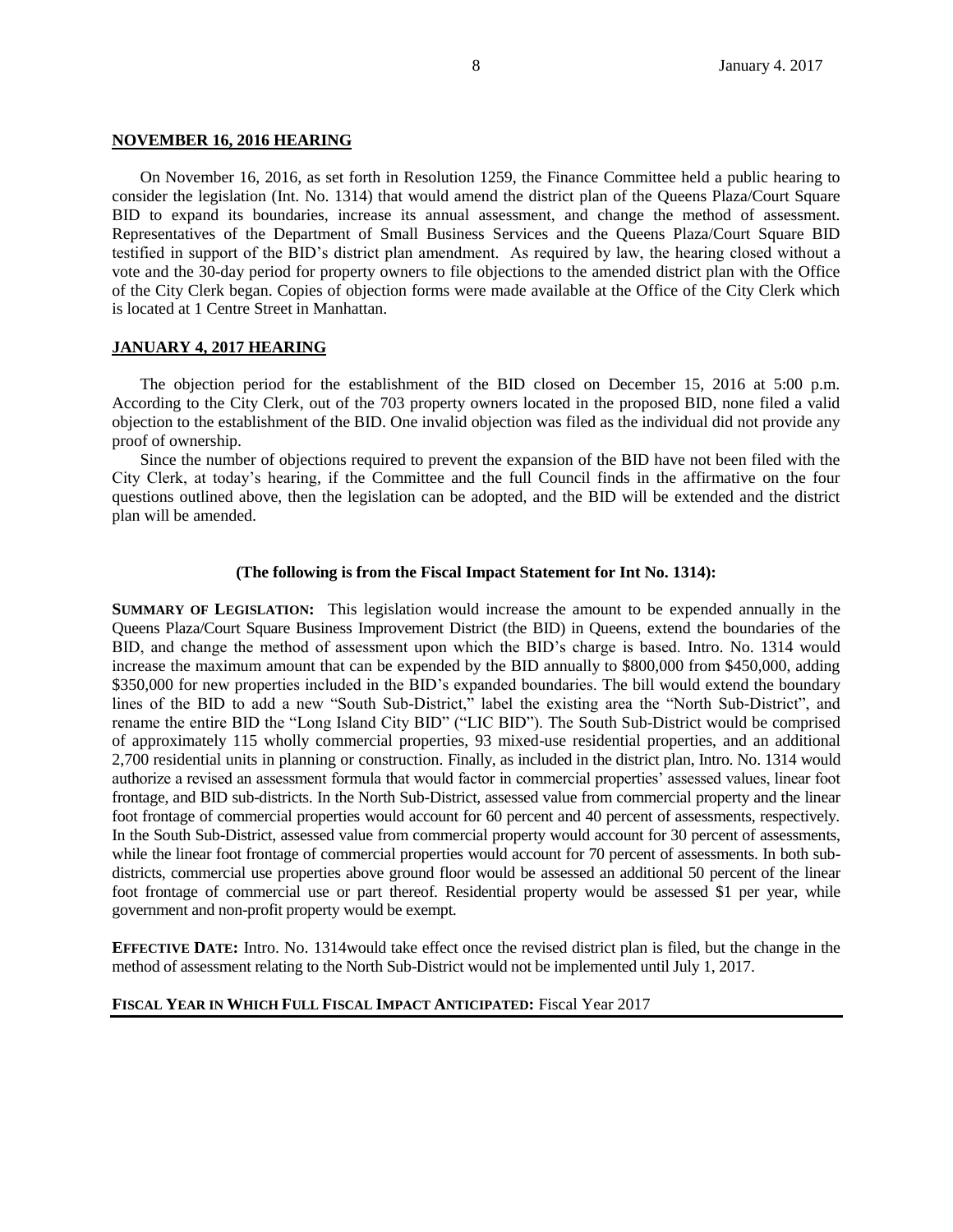### **FISCAL IMPACT STATEMENT**

**\_\_\_\_\_\_\_\_\_\_\_\_\_\_\_\_\_\_\_\_\_**

|                         | <b>Effective FY17</b> | <b>FY</b> Succeeding<br><b>Effective FY18</b> | <b>Full Fiscal</b><br><b>Impact FY17</b> |
|-------------------------|-----------------------|-----------------------------------------------|------------------------------------------|
| Revenues $(+)$          | DU.                   | DU.                                           |                                          |
| <b>Expenditures (-)</b> | υU                    | ðU                                            |                                          |
| Net                     | DU.                   | DU.                                           |                                          |

**IMPACT ON REVENUES AND EXPENDITURES:** This local law would result in no fiscal impact on the City's revenues or expenditures. Proceeds authorized to be assessed by the LIC BID would be collected by the City on behalf of the BID and could not be used for any purpose other than those set forth in the BID's district plan. The assessment is not funded by the City, and therefore will have no impact on the City's expenditures.

## **SOURCE OF FUNDS TO COVER ESTIMATED COSTS:** N/A

| <b>SOURCE OF INFORMATION:</b> | New York City Council Finance Division<br>New York City Department of Small Business Services   |
|-------------------------------|-------------------------------------------------------------------------------------------------|
| <b>ESTIMATE PREPARED BY:</b>  | William Kyeremateng, Economist                                                                  |
| <b>ESTIMATE REVIEWED BY:</b>  | Crilhien Francisco, Unit Head<br>Regina Poreda Ryan, Deputy Director<br>Eric Bernstein, Counsel |

**LEGISLATIVE HISTORY:** This legislation was introduced by the Council as Intro. No. 1314 on October 27, 2016 and referred to the Committee on Finance. A hearing was held by the Committee on November 16, 2016, and the legislation was laid over to allow for the statutory 30-day objection period. Intro. No. 1314 will be considered again by the Committee on Finance on January 4, 2017, and upon a successful vote by the Committee, Intro. No. 1314 will be submitted to the full Council for a vote on January 4, 2017.

## **DATE PREPARED:** January 3, 2017

*Accordingly, this Committee recommends its adoption.*

## **(The following is the text of Int No. 1314)**

### Int. No. 1314

By Council Member Ferreras-Copeland (by request of the Mayor).

**A Local Law to amend the administrative code of the city of New York, in relation to authorizing an increase in the amount to be expended annually in the Queens Plaza/Court Square business improvement district, an extension of the Queens Plaza/Court Square business improvement district, and a change in the method of assessment upon which the district charge in the Queens Plaza/Court Square business improvement district is based**

*Be it enacted by the Council as follows:*

Section 1. Subdivision a of section 25-467.1 of the administrative code of the city of New York, as added by local law number 93 for the year 2009, is amended to read as follows:

a. The city council having determined, pursuant to subdivision b of section 25-410 of chapter four of this title, that it is in the public interest to authorize an increase in the amount to be expended annually in the Queens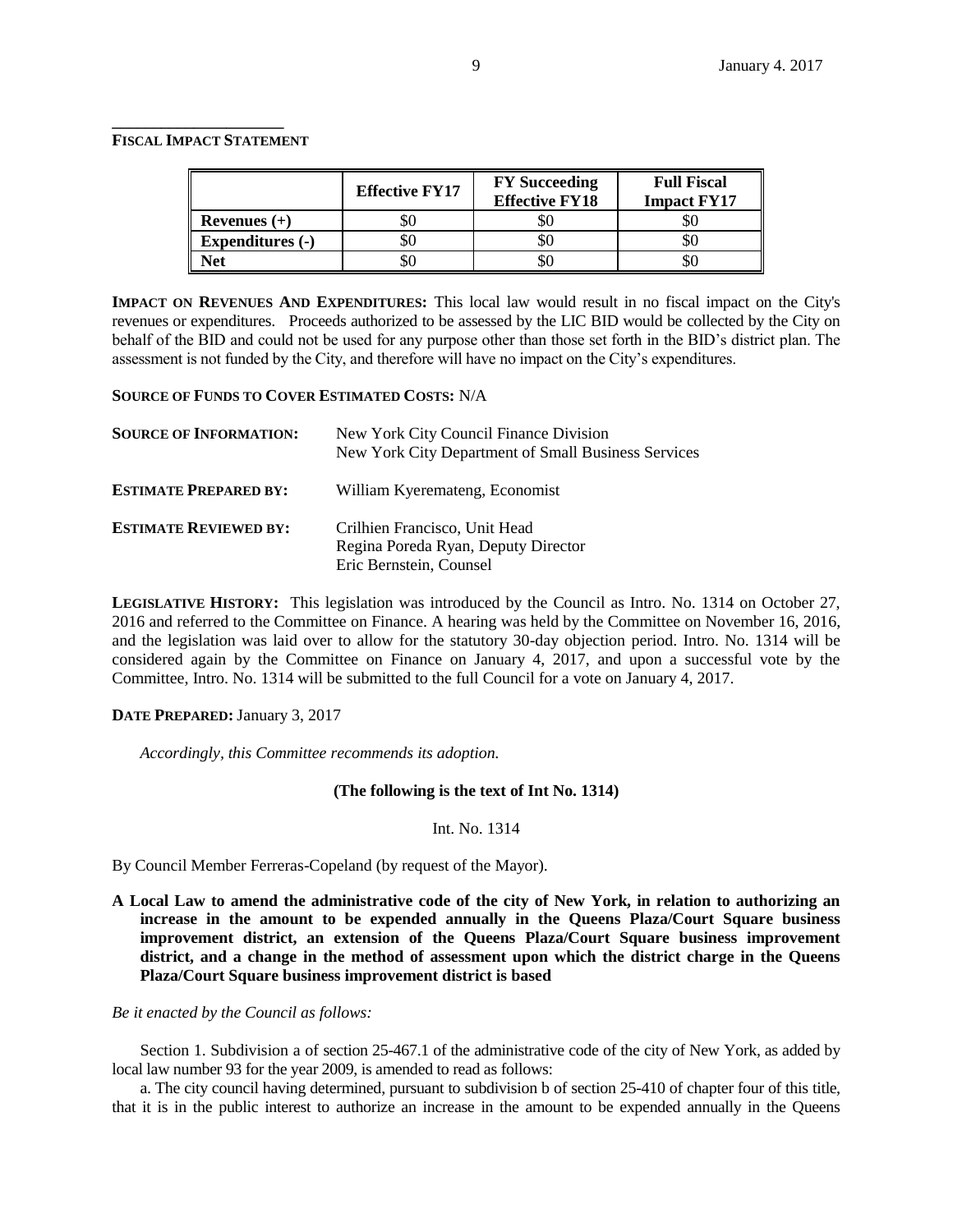Plaza/Court Square business improvement district beginning on July 1, [2009] *2016*, and the council having determined further that the tax and debt limits prescribed in section 25-412 of chapter four of this title will not be exceeded by such increased expenditure, there is hereby authorized in such district an annual expenditure of [four hundred fifty thousand dollars (\$450,000)] *eight hundred thousand dollars (\$800,000).*

§ 2. The administrative code of the city of New York is amended by adding a new section 25-467.2 to read as follows:

*§ 25-467.2 Queens Plaza/Court Square business improvement district; extension of district. a. The city council having determined, pursuant to section 25-407 of chapter four of this title: that notice of hearing for all hearings required to be held was published and mailed as required by law and was otherwise sufficient; that,*  except as otherwise provided in section 25-403 of chapter four of this title, all the real property within the *boundaries of the district will benefit from the extension of the district; that all the real property benefited is*  included within the limits of the district; and that the extension of the district is in the public interest; and the *council having determined further that the requisite number of owners have not objected as provided in section 25- 406 of chapter four of this title, the Queens Plaza/Court Square business improvement district in the borough of Queens is hereby extended. Such district is extended in accordance with the amended district plan required to be filed with the city clerk pursuant to subdivision b of this section.*

*b. Immediately upon adoption of this local law by the council, the council shall file with the city clerk the amended district plan upon which the Queens Plaza/Court Square business improvement district, and the extension thereof, is based.*

*c. The amended district plan shall not be further amended except in accordance with chapter four of this title.*

§ 3. The administrative code of the city of New York is amended by adding a new section 25-467.3 to read as follows:

*§ 25-467.3 Queens Plaza/Court Square business improvement district; amendment of the district plan. a. The city council having determined, pursuant to subdivision b of section 25-410 of chapter four of this title, that it is in the public interest to authorize a change in the method of assessment upon which the district charge in the Queens Plaza/Court Square business improvement district is based, and the council having determined further that the tax and debt limits prescribed in section 25-412 of chapter four of this title will not be exceeded by such change, there is hereby authorized in such district such change as is set forth in the amended district plan required to be filed with the city clerk pursuant to subdivision b of this section.*

*b. Immediately upon adoption of this local law, the council shall file with the city clerk the amended district plan containing the change in the method of assessment authorized by subdivision a of this section.*

§ 4. This local law takes effect upon compliance with section 25-408 of chapter 4 of title 25 of the administrative code of the city of New York, provided that the change in the method of assessment relating to the north sub-district of the Queens Plaza/Court Square business improvement district, as described in the amended district plan, shall first apply to charges imposed in the fiscal year that begins July 1, 2017, and provided, further, that the method of assessment relating to the Queens Plaza/Court Square business improvement district that existed before the effective date of this local law shall continue to apply to charges imposed in the fiscal year that began July 1, 2016.

# JULISSA FERRERAS-COPELAND, Chairperson; YDANIS A. RODRIGUEZ, JAMES G. VAN BRAMER, ROBERT E. CORNEGY, Jr., LAURIE A. CUMBO, COREY D. JOHNSON, MARK LEVINE, I. DANEEK MILLER, STEVEN MATTEO; Committee on Finance, January 4, 2017.

On motion of the Speaker (Council Member Mark-Viverito), and adopted, the foregoing matter was coupled as a General Order for the day (see ROLL CALL ON GENERAL ORDERS FOR THE DAY).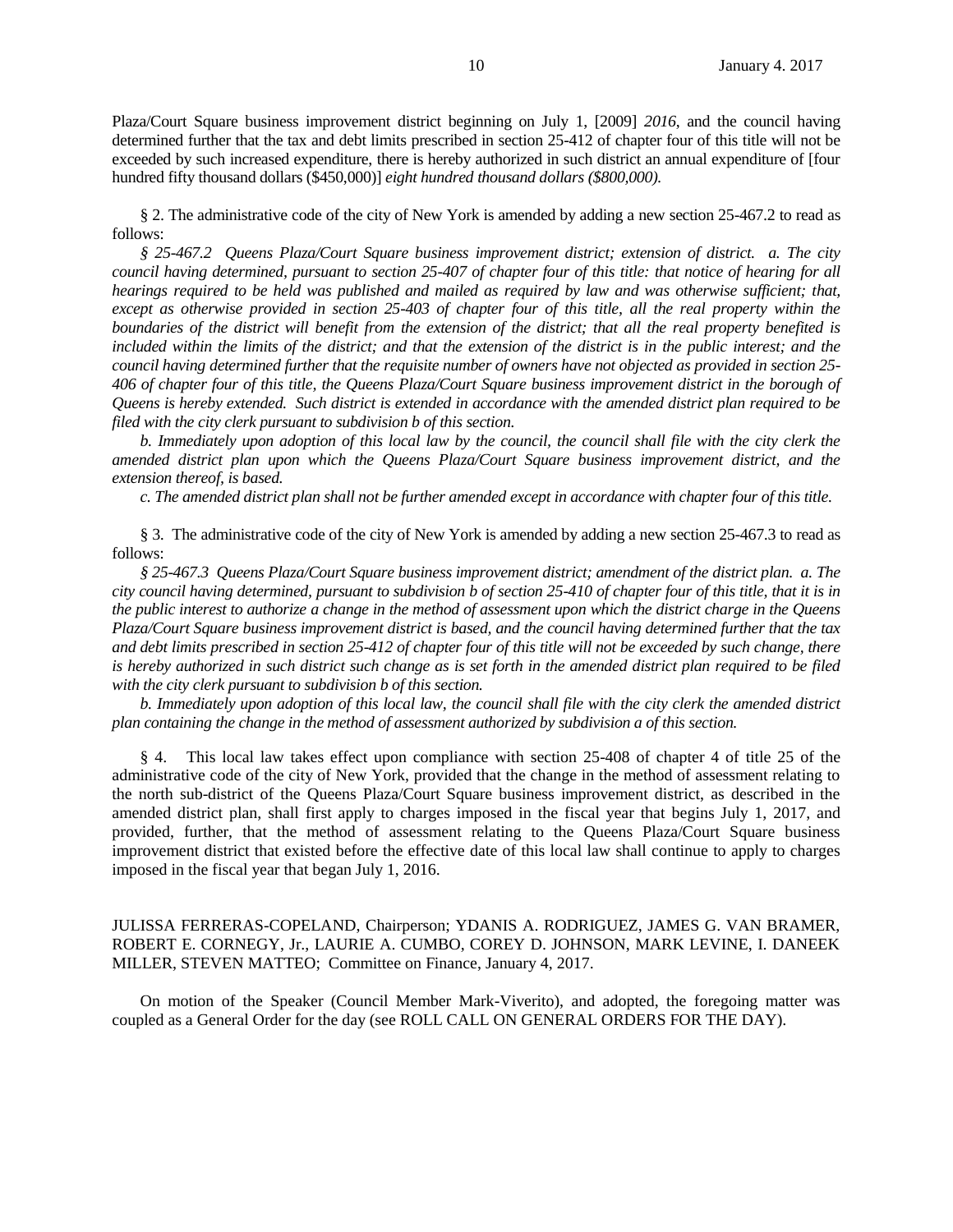At this point the Speaker (Council Member Mark-Viverito) announced that the following items had been **preconsidered** by the Committee on Finance and had been favorably reported for adoption.

### Report for Int No. 1415

**Report of the Committee on Finance in favor of approving and adopting, as amended, a Local Law in relation to the date of submission by the director of management and budget and the director of city planning of a draft ten-year capital strategy, the date of submission by the city planning commission of a report on the draft ten-year capital strategy, the date of submission by the mayor of the preliminary certificate regarding debt and reserves and appropriations and expenditures for capital projects, the date of submission by the mayor of the preliminary budget, the date of submission by the community boards of statements in regard to the preliminary budget, the date of submission by the council of estimates of the financial needs of the council, and the date by which the council shall hold hearings and submit recommendations in regard to the preliminary budget, relating to the fiscal year two thousand eighteen .**

The Committee on Finance to which the annexed preconsidered proposed local law was referred on January 4, 2017, respectfully

### **REPORTS:**

### **ANALYSIS**

Various provisions in chapter ten of the New York City Charter (the "Charter") prescribe the actions that need to be taken as part of the annual budget submission process for the following fiscal year's budget. The Charter specifies certain dates by which the Mayor must submit his or her Preliminary Budget, as well as the preliminary certificate on maximum capital debt and obligations. The Charter also prescribes the dates for preliminary budget actions taken by other governmental officials, such as the City Council.

This Preconsidered Int. would provide for an extension of the date for the submission of the Director of Management and Budget and Director of City Planning's draft ten-year capital strategy, the City Planning Commission's report on the draft ten-year capital strategy, the Mayor's submission and publication of a preliminary certificate regarding debt and reserves and appropriations and expenditures for capital projects, the Mayor's Fiscal Year 2018 Preliminary Budget, each Community Board's statement and recommendations in regard to the preliminary budget, and the Council's approval and submission of the Council's budget. It would also extend the date by which the Council must conduct its hearings and submit its recommendations on the Fiscal 2018 Preliminary Budget and the Mayor's Preliminary Management Report ("PMMR").

Pursuant to the proposed legislation, the dates for the Charter-prescribed actions would be extended as follows:

| Item                                 | <b>Charter Date</b> | <b>Extended Date for Fiscal 2018</b> |  |
|--------------------------------------|---------------------|--------------------------------------|--|
| Director of Management<br>and        | November 1, 2016    | January 24, 2017                     |  |
| Budget and Director of City          |                     |                                      |  |
| Planning's draft ten-year capital    |                     |                                      |  |
| strategy (Section 228)               |                     |                                      |  |
| City Planning Commission's           | January 16, 2017    | February 24, 2017                    |  |
| report on the draft ten-year capital |                     |                                      |  |
| strategy (Section 234)               |                     |                                      |  |
| Mayor's submission<br>and            | January 16, 2017    | January 24, 2017                     |  |
| publication of a preliminary         |                     |                                      |  |
| certificate regarding debt and       |                     |                                      |  |
| reserves and appropriations and      |                     |                                      |  |
| expenditures for capital projects    |                     |                                      |  |
| (Section 235)                        |                     |                                      |  |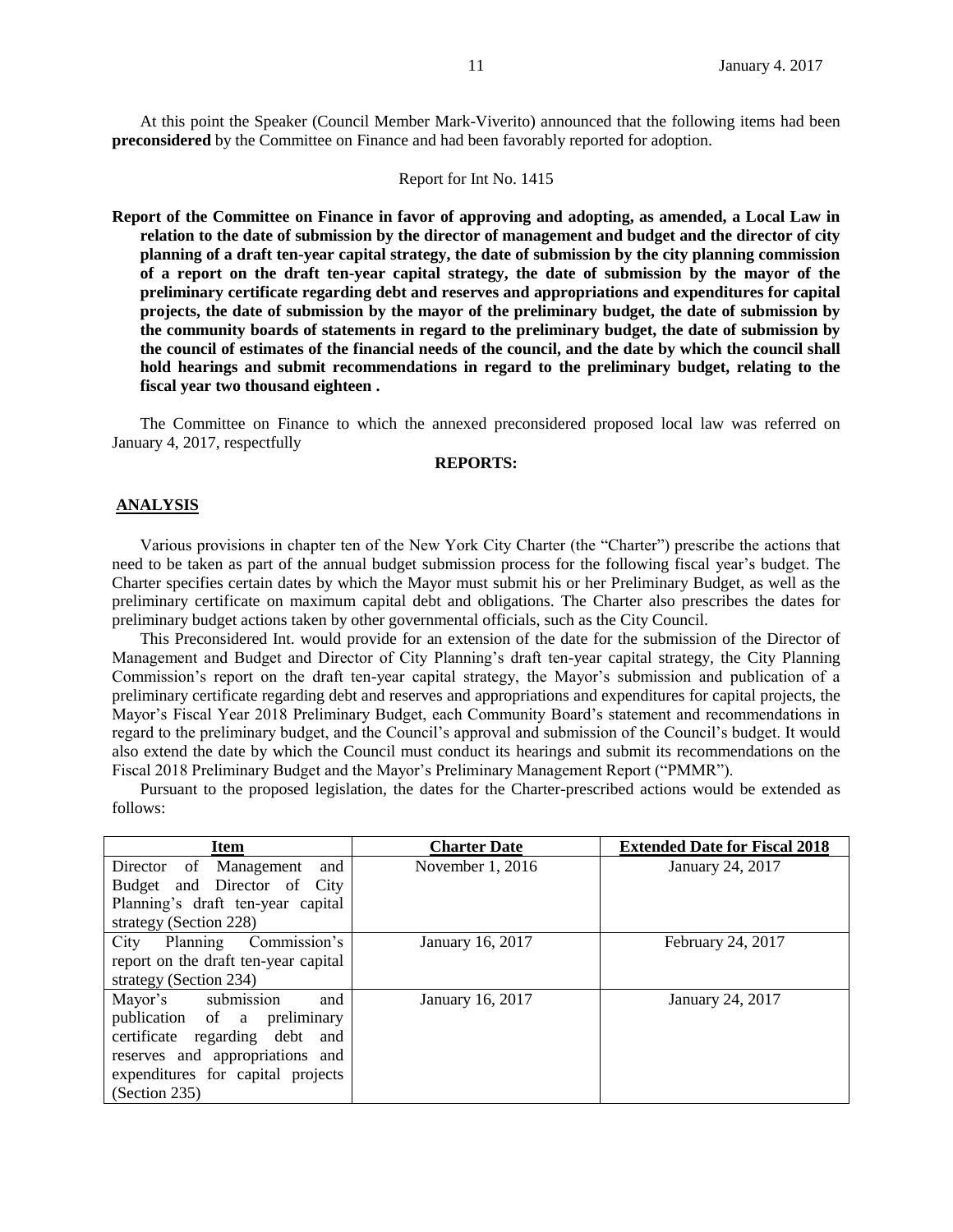12 **January 4. 2017** 

| Mayor's<br>2018<br>Fiscal Year<br>Preliminary Budget (Section 236)                                                                                                          | January 16, 2017  | January 24, 2017  |
|-----------------------------------------------------------------------------------------------------------------------------------------------------------------------------|-------------------|-------------------|
| Community Board statements and<br>recommendations in regard to the<br>preliminary budget (Section 238)                                                                      | February 15, 2017 | February 23, 2017 |
| Council's approval and submission<br>of the Council's budget (Section<br>243)                                                                                               | March 10, 2017    | March 16, 2017    |
| Council's hearings and submission<br>of recommendations on the Fiscal<br>2018 Preliminary Budget and the<br>Mayor's Preliminary Management<br>Report ("PMMR") (Section 247) | March 25, 2017    | April 3, 2017     |

# **(The following is from the Fiscal Impact Statement for Preconsidered Int No. 1415):**

**SUMMARY OF LEGISLATION:** This legislation would change certain budget-related, charter-mandated deadline dates to the following:

1) Director of Management and Budget and Director of City Planning's submission of a draft ten-year capital strategy to no later than January 24, 2017;

2) the City Planning Commission's submission of a report on the draft ten-year capital strategy to no later than February 24, 2017;

3) the Mayor's submission and publication of a preliminary certificate regarding debt and reserves and appropriations and expenditures for capital projects to no later than January 24, 2017;

4) the Mayor's submission of the Fiscal Year 2018 Preliminary Budget to no later than January 24, 2017;

5) each Community Board's submission of a statement and recommendations in regard to the preliminary budget to no later than February 23, 2017;

6) Council's approval and submission of estimates of the financial needs of the Council to no later than March 16, 2017; and

7) Council's holding of hearings and submission of recommendations on the Mayor's Fiscal Year 2018 Preliminary Budget to no later than April 3, 2017.

**EFFECTIVE DATE:** This local law would take effect immediately and is retroactive to and deemed to have been in full force and effect as of November 1, 2016.

## **FISCAL YEAR IN WHICH FULL FISCAL IMPACT ANTICIPATED:** Fiscal 2018

## **FISCAL IMPACT STATEMENT:**

|                     | <b>Effective FY17</b> | <b>FY</b> Succeeding<br><b>Effective FY18</b> | <b>Full Fiscal</b><br><b>Impact FY18</b> |
|---------------------|-----------------------|-----------------------------------------------|------------------------------------------|
| <b>Revenues</b>     |                       | YC                                            |                                          |
| <b>Expenditures</b> |                       | YC                                            |                                          |
| Net                 |                       | SC.                                           |                                          |

**IMPACT ON REVENUES:** There would be no impact on revenues resulting from this legislation.

**IMPACT ON EXPENDITURES:** There would be no impact on expenditures resulting from the enactment of this legislation.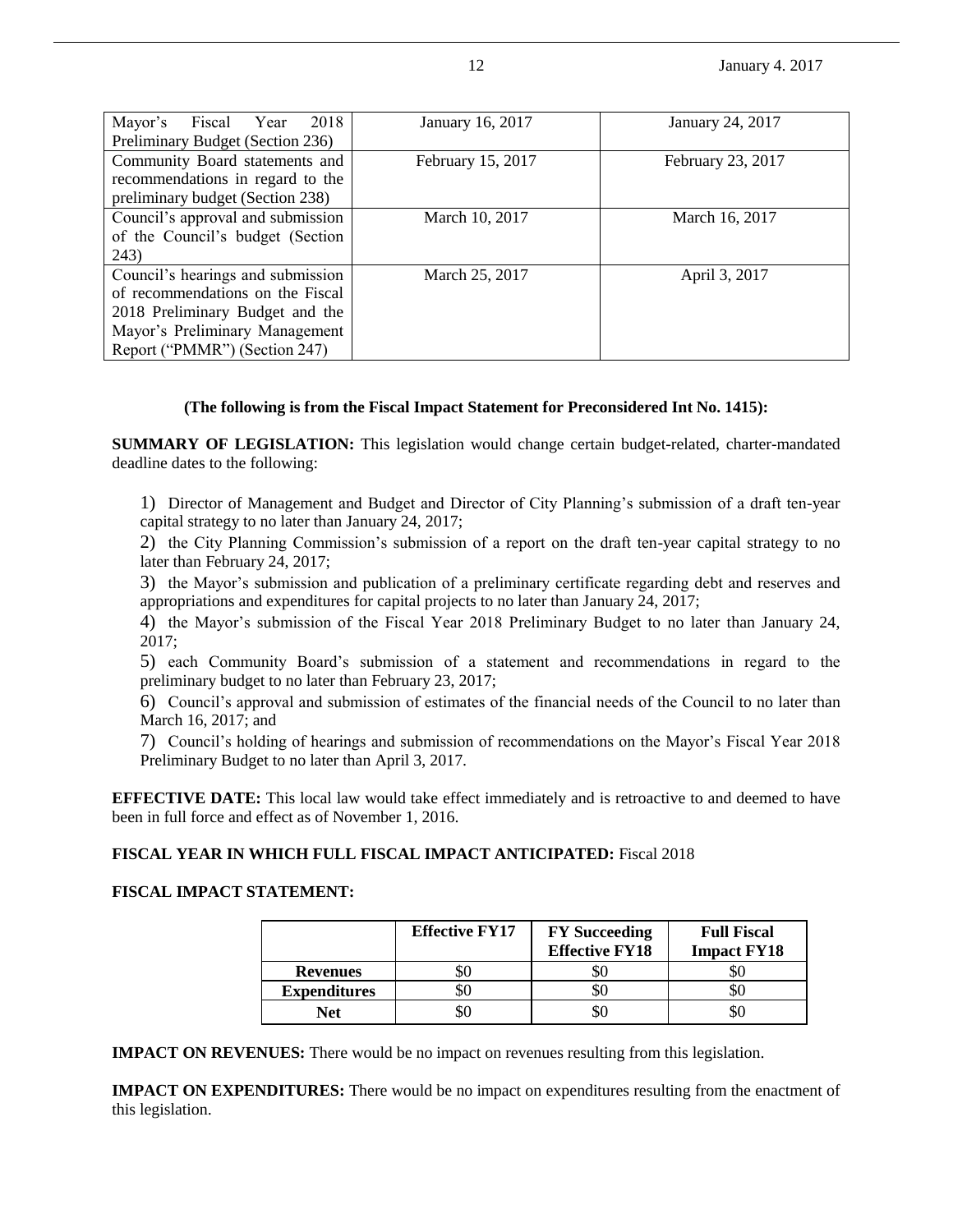### **SOURCE OF FUNDS TO COVER ESTIMATED COSTS:** N/A

**SOURCE OF INFORMATION:** New York City Council Finance Division

**ESTIMATE PREPARED BY:** Eric Bernstein, Counsel

**ESTIMATE REVIEWED BY:** Latonia McKinney, Director

**LEGISLATIVE HISTORY:** This Preconsidered Intro. will be considered at a hearing of the Committee on Finance on January 4, 2017. Upon successful vote by the Committee, the Preconsidered Intro. will be introduced to the full Council and voted on at a Stated meeting on January 4, 2017.

**DATE PREPARED:** January 3, 2017.

*Accordingly, this Committee recommends its adoption.*

### **(The following is the text of Preconsidered Int No. 1415:)**

Preconsidered Int. No. 1415

By Council Member Ferreras-Copeland (by request of the Mayor).

**A Local Law in relation to the date of submission by the director of management and budget and the director of city planning of a draft ten-year capital strategy, the date of submission by the city planning commission of a report on the draft ten-year capital strategy, the date of submission by the mayor of the preliminary certificate regarding debt and reserves and appropriations and expenditures for capital projects, the date of submission by the mayor of the preliminary budget, the date of submission by the community boards of statements in regard to the preliminary budget, the date of submission by the council of estimates of the financial needs of the council, and the date by which the council shall hold hearings and submit recommendations in regard to the preliminary budget, relating to the fiscal year two thousand eighteen**

*Be it enacted by the Council as follows:*

Section 1. During the calendar year 2017 and in relation to the 2018 fiscal year:

1. Notwithstanding any inconsistent provisions of section 228 of the New York city charter, as added by vote of the electors on November 7, 1989, the director of management and budget and the director of city planning shall pursuant to such section jointly submit a draft ten-year capital strategy as therein described not later than January 24, 2017.

2. Notwithstanding any inconsistent provisions of section 234 of the New York city charter, as added by vote of the electors on November 7, 1989, the city planning commission shall pursuant to such section submit a report on the draft ten-year capital strategy as therein described not later than February 24, 2017.

3. Notwithstanding any inconsistent provisions of section 235 of the New York city charter, as added by vote of the electors on November 7, 1989, the mayor shall pursuant to such section submit and publish a preliminary certificate regarding debt and reserves and appropriations and expenditures for capital projects as therein described not later than January 24, 2017.

4. Notwithstanding any inconsistent provisions of section 236 of the New York city charter, as amended by local law number 25 for the year 1998, the mayor shall pursuant to such section submit a preliminary budget as therein described not later than January 24, 2017.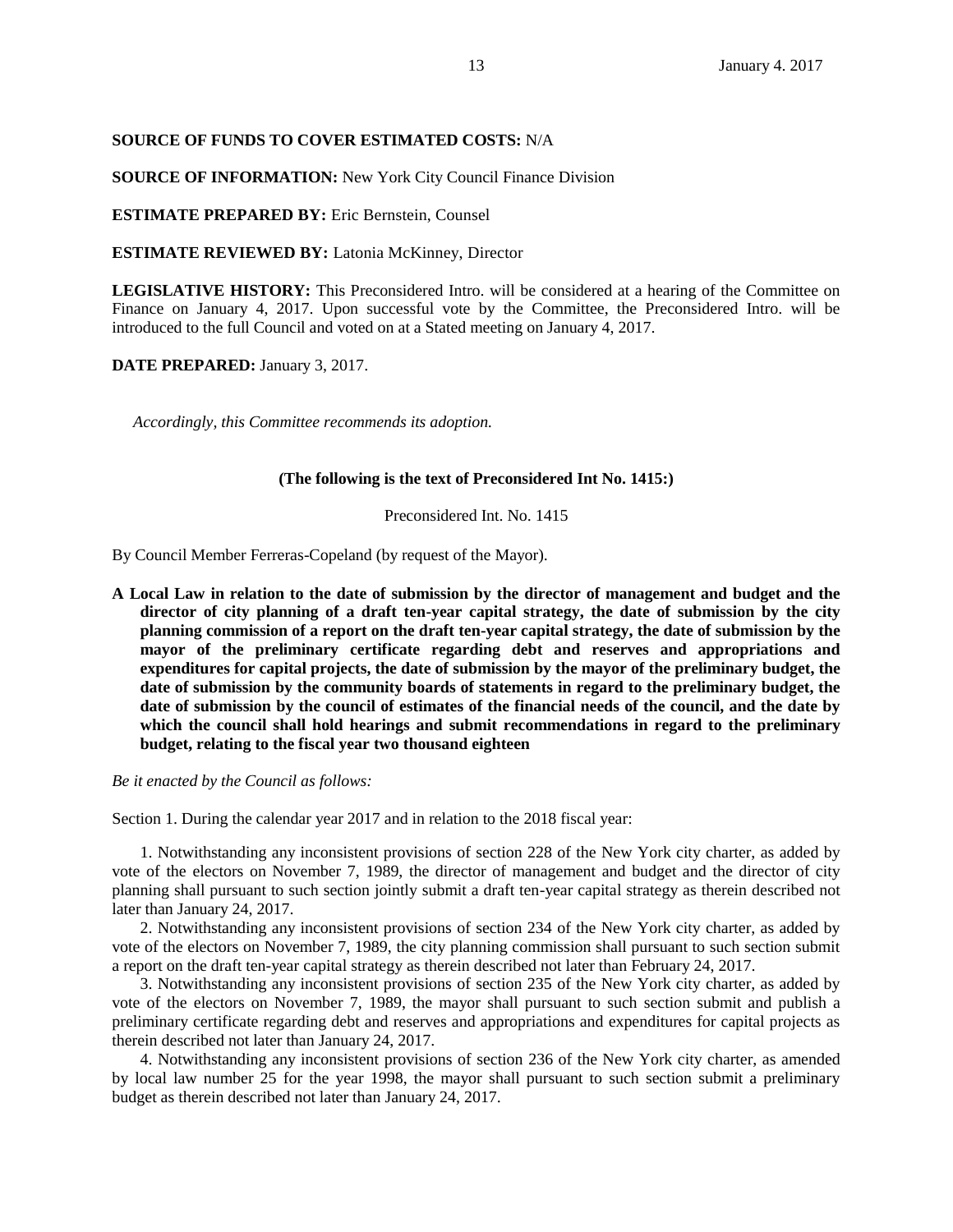5. Notwithstanding any inconsistent provisions of section 238 of the New York city charter, as added by vote of the electors on November 7, 1989, each community board shall pursuant to such section submit a statement and recommendations in regard to the preliminary budget as therein described not later than February 23, 2017.

6. Notwithstanding any inconsistent provisions of section 243 of the New York city charter, as added by vote of the electors on November 7, 1989, the council shall pursuant to such section approve and submit estimates of the financial needs of the council as therein described not later than March 16, 2017.

7. Notwithstanding any inconsistent provisions of section 247 of the New York city charter, as added by vote of the electors on November 7, 1989, the council shall pursuant to such section hold hearings and submit recommendations as therein described not later than April 3, 2017.

§ 2. This local law takes effect immediately and is retroactive to and deemed to have been in full force and effect as of November 1, 2016.

JULISSA FERRERAS-COPELAND, Chairperson; YDANIS A. RODRIGUEZ, JAMES G. VAN BRAMER, ROBERT E. CORNEGY, Jr., LAURIE A. CUMBO, COREY D. JOHNSON, MARK LEVINE, I. DANEEK MILLER, STEVEN MATTEO; Committee on Finance, January 4, 2017.

# **(The following is the text of a Message of Necessity from the Mayor for the Immediate Passage of Preconsidered Int No. 1415:)**

# THE CITY OF NEW YORK OFFICE OF THE MAYOR NEW YORK, N.Y. 10007

Pursuant to authority invested in me by section twenty of the Municipal Home Rule and by section thirty-six of the New York City Charter, I hereby certify to the necessity for the immediate passage of a local law; entitled:

## **A LOCAL LAW**

In relation to the date of submission by the director of management and budget and the director of city planning of a draft ten-year capital strategy, the date of submission by the city planning commission of a report on the draft ten-year capital strategy, the date of submission by the mayor of the preliminary certificate regarding debt and reserves and appropriations and expenditures for capital projects, the date of submission by the mayor of the preliminary budget, the date of submission by the community boards of statements in regard to the preliminary budget, the date of submission by the council of estimates of the financial needs of the council, and the date by which the council shall hold hearings and submit recommendations in regard to the preliminary budget, relating to the fiscal year two thousand eighteen

 $\overline{\phantom{a}}$  , and the state of the state of the state of the state of the state of the state of the state of the state of the state of the state of the state of the state of the state of the state of the state of the stat

 Given under my hand and seal this 4th day of January, 2017 at City Hall in the City of New York.

 Bill de Blasio Mayor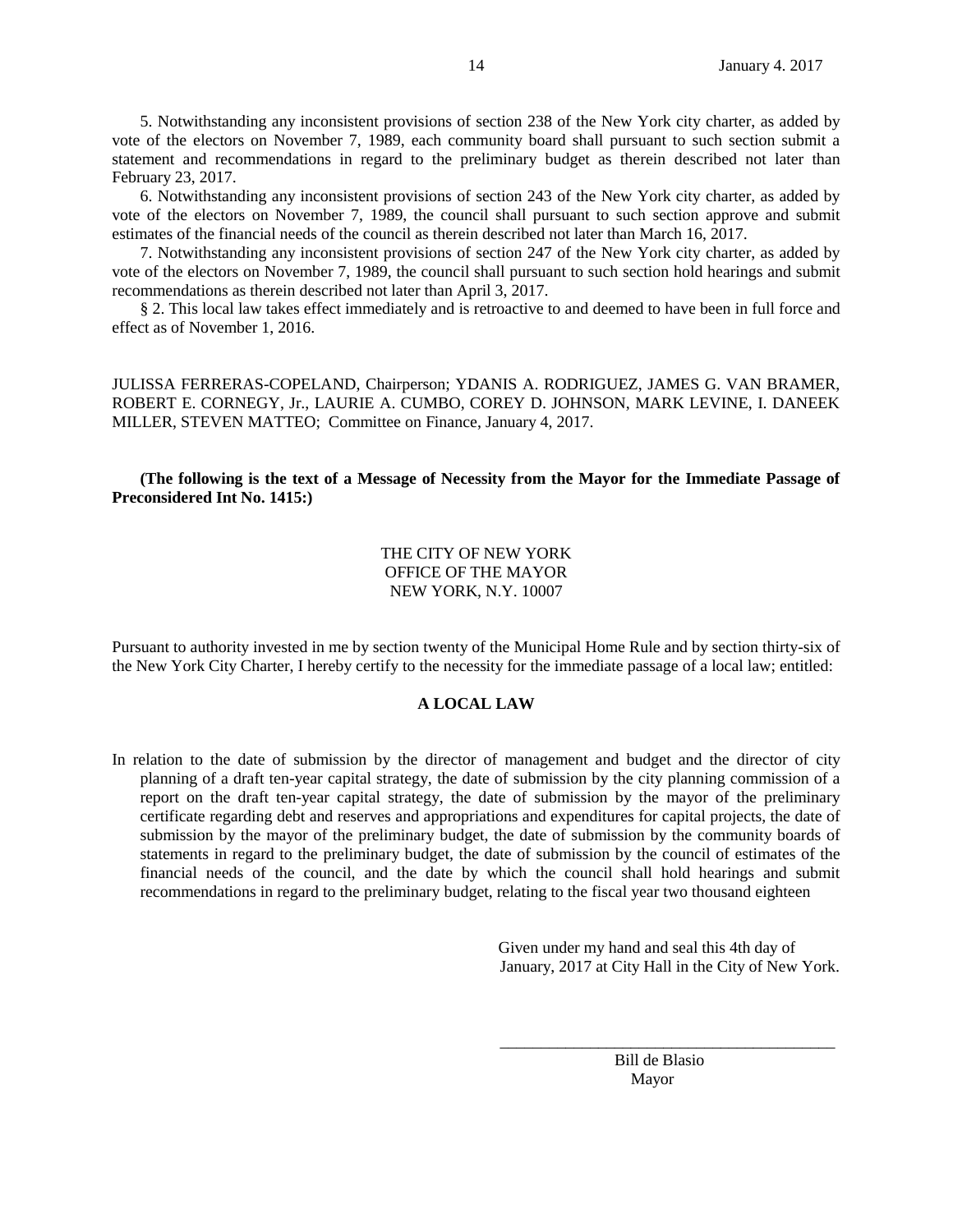On motion of the Speaker (Council Member Mark-Viverito), and adopted, the foregoing matter was coupled as a General Order for the day (see ROLL CALL ON GENERAL ORDERS FOR THE DAY).

# **GENERAL ORDER CALENDAR**

### **Resolution approving various persons Commissioners of Deeds**

By the Presiding Officer –

Resolved, that the following named persons be and hereby are appointed Commissioners of Deeds for a term of two years:

## *Approved New Applicants*

| <b>Name</b>            | <i>Address</i>                                    | District# |
|------------------------|---------------------------------------------------|-----------|
| <b>Antoinette Levy</b> | 103-29 91st Street<br>Queens, N.Y. 11417          | 32        |
| Franka R. Duncan       | 390 Georgia Avenue #1J<br>Brooklyn, N.Y. 11207    | 42        |
| Petro Stakhiv          | 6801 Bay Parkway #7A<br>Brooklyn, N.Y. 11204      | 44        |
| Cristina Teacisina     | 2830 Ocean Avenue #A5<br>Brooklyn, N.Y. 11235     | 48        |
| Karyna Vadalazkava     | 2502 East 19th Street #3F<br>Brooklyn, N.Y. 11235 | 48        |

On motion of the Speaker (Council Member Mark-Viverito), and adopted, the foregoing matter was coupled as a General Order for the day (see ROLL CALL ON GENERAL ORDERS FOR THE DAY).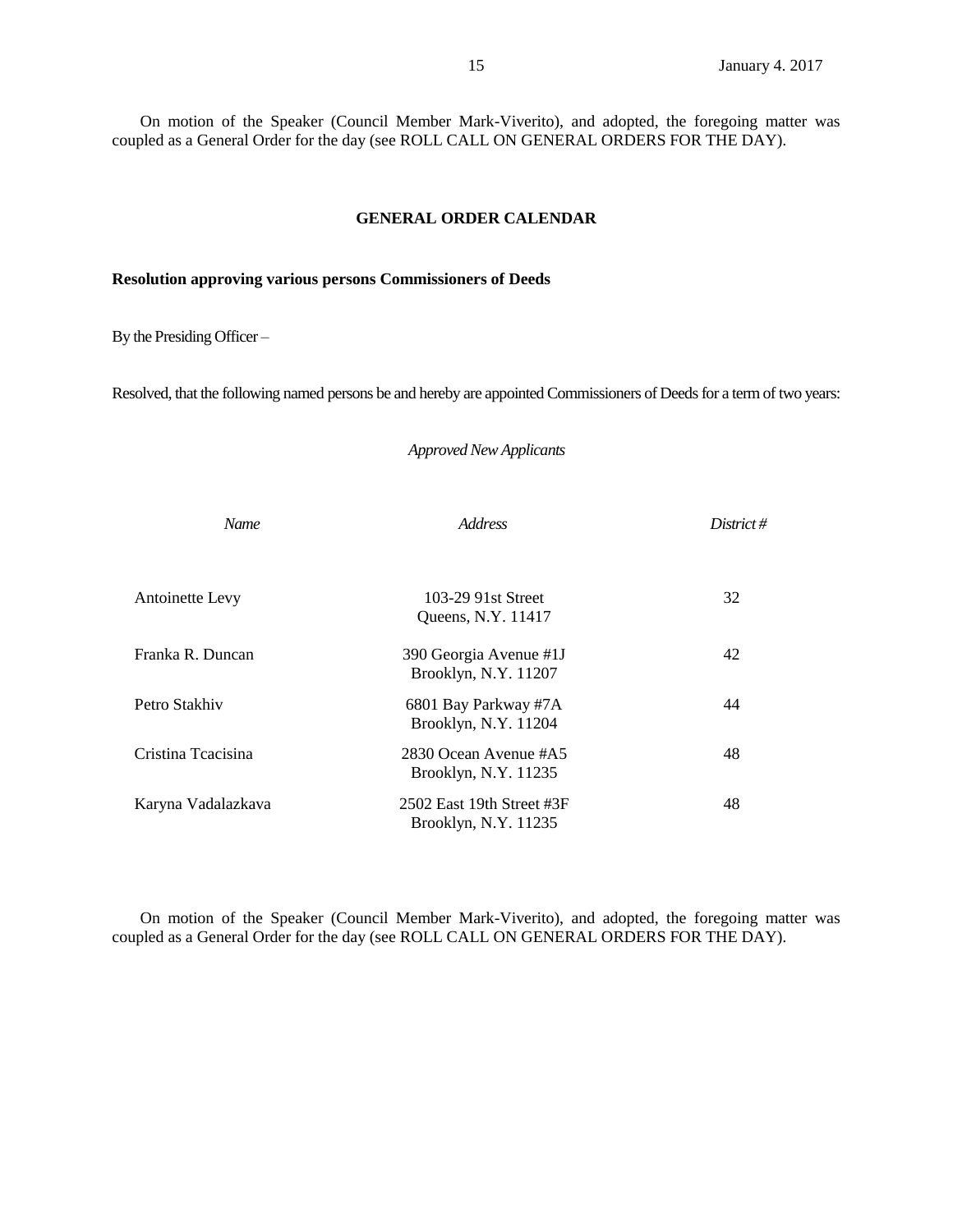## **ROLL CALL ON GENERAL ORDERS FOR THE DAY (Items Coupled on General Order Calendar)**

|     | Int 1314 - | Increase in the amount to be.<br>expended annually in the Queens<br>Plaza/Court Square business<br>improvement district.                                                          |
|-----|------------|-----------------------------------------------------------------------------------------------------------------------------------------------------------------------------------|
| (2) | Int 1415 - | Preliminary budget extender (with<br><b>Message of Necessity from the</b><br><b>Mayor requiring an affirmative</b><br>vote of at least two-thirds of the<br>Council for passage). |

# **(3) Resolution approving various persons Commissioners of Deeds.**

The Public Advocate (Ms. James) put the question whether the Council would agree with and adopt such reports which were decided in the **affirmative** by the following vote:

**Affirmative –** Barron, Borelli, Cabrera, Chin, Cohen, Constantinides, Cornegy, Crowley, Cumbo, Deutsch, Dromm, Espinal, Eugene, Ferreras-Copeland, Garodnick, Gentile, Greenfield, Grodenchik, Johnson, Kallos, King, Koo, Koslowitz, Lancman, Lander, Levin, Levine, Maisel, Menchaca, Mendez, Miller, Palma, Reynoso, Richards, Rodriguez, Rose, Salamanca, Torres, Treyger, Ulrich, Vacca, Vallone, Williams, Matteo, Van Bramer, and the Speaker (Council Member Mark-Viverito) – **46**.

# **The General Order vote recorded for this Stated Meeting was 46-0-0 as shown above.**

*The following Introductions were sent to the Mayor for his consideration and approval: Int No. 1314 and Preconsidered Int No. 1415 (passed under a Message of Necessity from the Mayor).*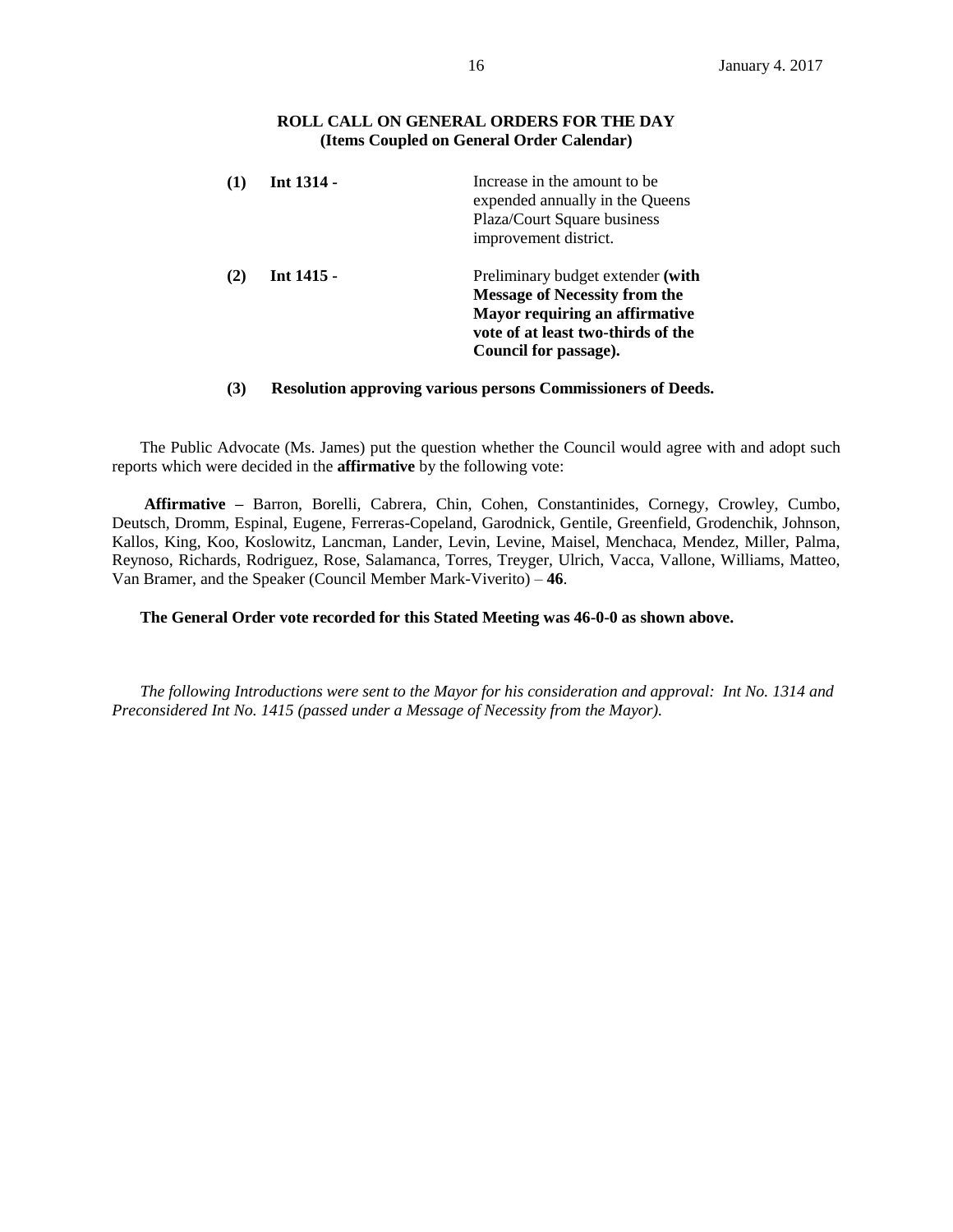## **INTRODUCTION AND READING OF BILLS**

Int. No. 1410

By Council Member Borelli.

## **A Local Law to amend the administrative code of the city of New York, in relation to strengthening the existing record-keeping requirements of pawnshops and dealers of second-hand articles**

### *Be it enacted by the Council as follows:*

Section 1. Subdivisions d and e of section 20-268 of the administrative code of the city of New York are amended to read as follows:

d. It shall be unlawful for any such dealer to sell or dispose of any articles or things except household furniture, curtains, carpets, stoves, kitchen utensils, office furniture, automobiles, motor and other vehicles, machinery, belting, building materials and barrels, or other articles or things received from a dealer or pawnbroker, or which have been received from persons known to be jewelers, dealers, banking institutions, executors or administrators, until the expiration of [fifteen] *30* days after such purchase or redemption.

e. All second-hand articles or things purchased for the purpose of melting or refining by persons principally engaged in such business, from persons who are not jewelers or dealers, shall not be sold, refined or melted or disposed of until the expiration of [fifteen] *30* days after such purchase. Such items as described in the preceding paragraph shall be kept on the premises described in the license which is required by section 20- 265 of this chapter.

§ 2. Subdivisions b and c of section 20-273 of the administrative code of the city of New York, as amended by local law number 149 for the year 2013, are amended to read as follows:

b. In addition to maintaining written records in accordance with subdivision a of this section, every dealer in second-hand articles that deals in the purchase or sale of any second-hand manufactured article composed wholly or in part of gold, silver, platinum, or other precious metals, or deals in the purchase or sale of any old gold, silver, platinum or other precious metals, or deals in the purchase of articles or things comprised of gold, silver, platinum or other precious metals for the purpose of melting or refining, or deals in the purchase or sale of used electrical appliances excluding kitchen appliances, or deals in the purchase or sale of any used electronic equipment, computers or component parts of electronic equipment or computers, shall with respect to such transactions create an electronic record *at the time of each transaction* in English, in a manner to be specified by the police commissioner by rule. Such electronic record [may include real-time sharing or accessing of such records in an electronic format and/or through use of an internet website designated by the police commissioner. Such electronic record] *shall be uploaded to an electronic database designated by and accessible by the police commissioner within 30 days of the transaction and* shall be retained *by the pawn shop* for a minimum period of [six] *7* years from the date of purchase or sale. Such electronic record [shall be created by the dealer at the time of each transaction and] shall include the following information: (i) date, time, and location of transaction; and (ii) an accurate description of each article purchased or sold, including the type of article, manufacturer, make, model or serial number, inscriptions or distinguishing marks. Such electronic record [may] *must* include one or more digital photographs*, excluding still images from security camera footage*, reasonably capturing the likeness of the article, provided in a format or in accordance with specifications as provided by rule of the police commissioner in furtherance of the purposes of this subchapter.

c. In the case of a dealer in second-hand articles who deals in the purchase or sale of pawnbroker tickets or other evidence of pledged articles or the redemption or sale of pledged articles and who is not subject to the provisions of section 20-277 of this chapter:

1. Every dealer shall at the time of such purchase, sale or redemption, include the following information in the written record kept pursuant to subdivision a of this section:

- (i) The name and address of the person who issued such ticket or other evidence;
- (ii) The pledge number of such pawn ticket or other evidence;
- (iii) The name and address of the pledgor as it appears upon such pawn ticket or other evidence;
- (iv) The amount loaned or advanced as it appears on such pawn ticket or other evidence;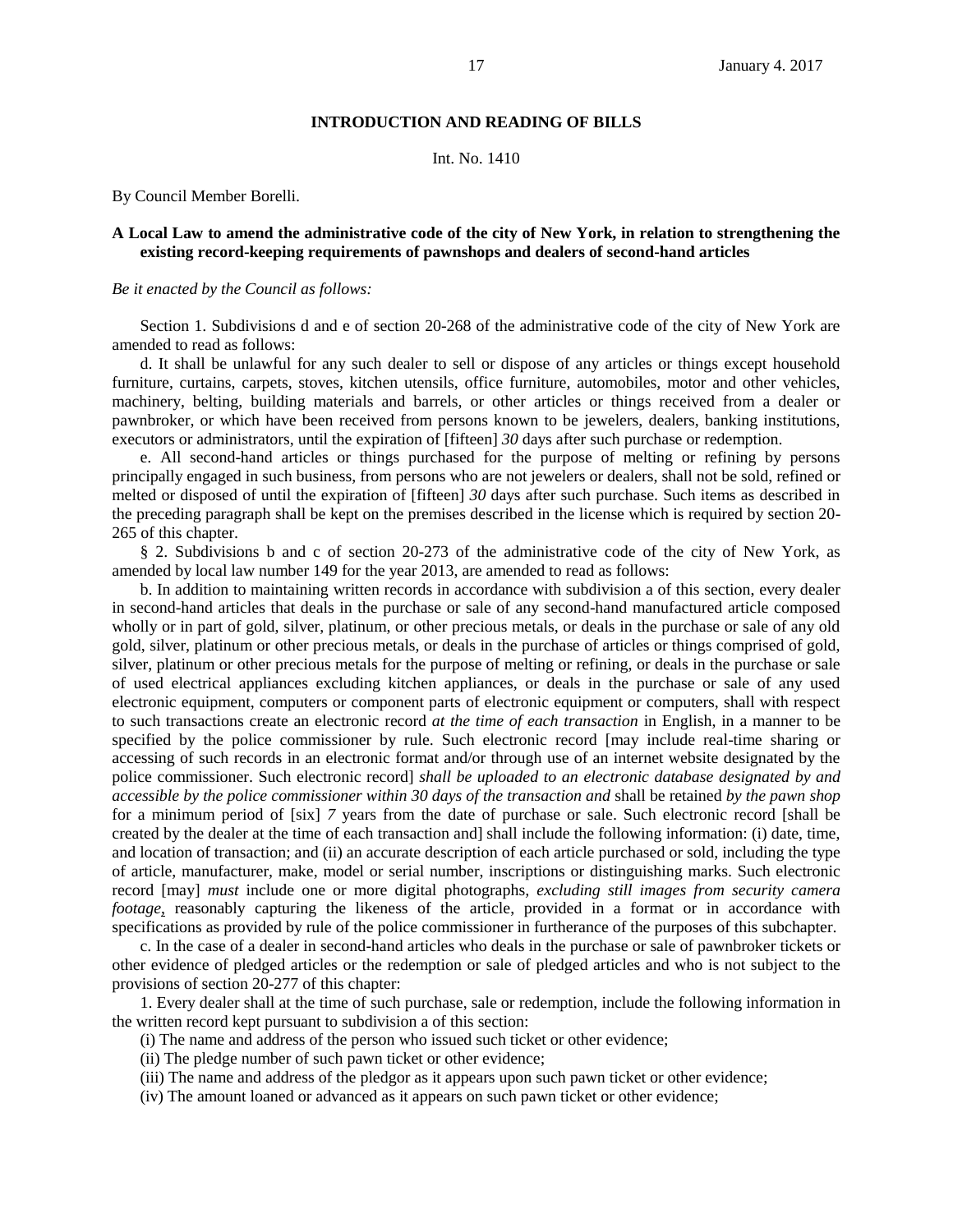(v) The day and hour of such purchase, sale or redemption, as the case may be*;*

(vi) The name, residence and [general description] *one or more digital photographs, excluding still images from security camera footage, reasonably capturing the likeness* of the person from whom or to whom the redeemed article is purchased or sold, as the case may be;

(vii) The sum paid or received for such pawn ticket or other evidence, or the sum paid or received for the redeemed article or pledge; and

(viii) Such description of a pledged article as appears on such pawn ticket or other evidence and an accurate description of every redeemed pledged article.

2. Every dealer shall with respect to such transactions also create an electronic record in English, in a manner to be specified by the police commissioner by rule. Such electronic record may include real-time sharing or accessing of such records in an electronic format and/or through use of an internet website designated by the police commissioner. Such electronic record shall be retained for a minimum period of [six] *7* years from the date of purchase or sale. Such electronic record shall be created by the dealer at the time of purchase, sale or redemption and shall include the information specified in subparagraphs (i), (ii), (iv), (v), *(vi),* (vii) and (viii) of paragraph one of this subdivision and one or more digital photographs reasonably capturing the likeness of the article, provided in a format or in accordance with specifications as provided by rule of the police commissioner in furtherance of the purposes of this subchapter.

§ 3. Subdivision a of section 20-277 of the administrative code of the city of New York, as amended by local law number 149 for the year 2013, is amended to read as follows:

§ 20-277 Reports. a. Every pawnbroker shall create an electronic record in English, in a manner to be specified by the police commissioner by rule. Such electronic record *shall be uploaded to an electronic database designated by and accessible by the police commissioner within 30 days of the transaction*. [may include real-time sharing or accessing of such records in an electronic format and/or through use of an internet website designated by the police commissioner.] Such electronic record shall be created by the dealer at the time of every transaction in which goods, articles and things, or any part thereof, are pawned, pledged or redeemed in the course of business of such pawnbroker *and shall be uploaded to the database designated by the police commissioner within 30 days of the transaction*. Such electronic record shall be retained for a minimum period of [six] *7* years from the date of such transaction. Such electronic record shall include the following information:

1. The date, time, location and type of transaction;

2. An accurate description of each article pawned or pledged, including type of article, manufacturer, make, model or serial number, inscriptions or distinguishing marks[, and at the discretion of the police commissioner and in furtherance of the purposes of this subchapter,] *and* one or more digital photographs, *excluding still images from security camera footage,* reasonably capturing the likeness of the article;

3. An accurate description of each article purchased or sold, including type of article, manufacturer, make, model or serial number, inscriptions or distinguishing marks, [and at the discretion of the police commissioner and in furtherance of the purposes of this subchapter] one or more digital photographs*, excluding still images from security camera footage,* reasonably capturing the likeness of the article[.]*;*

*4. The name, residence and one or more digital photographs, excluding still images from security camera footage, reasonably capturing the likeness of the person from whom or to whom the redeemed article is purchased or sold.*

*5. A photocopy of the driver's license or other government issued photo identification from the person from whom or to whom the redeemed article is purchased or sold.*

§ 4. This local law takes effect 180 days after it becomes law, except that the department shall take such measures as are necessary for the implementation of this local law, including the promulgation of rules, before such date.

Referred to the Committee on Consumer Affairs.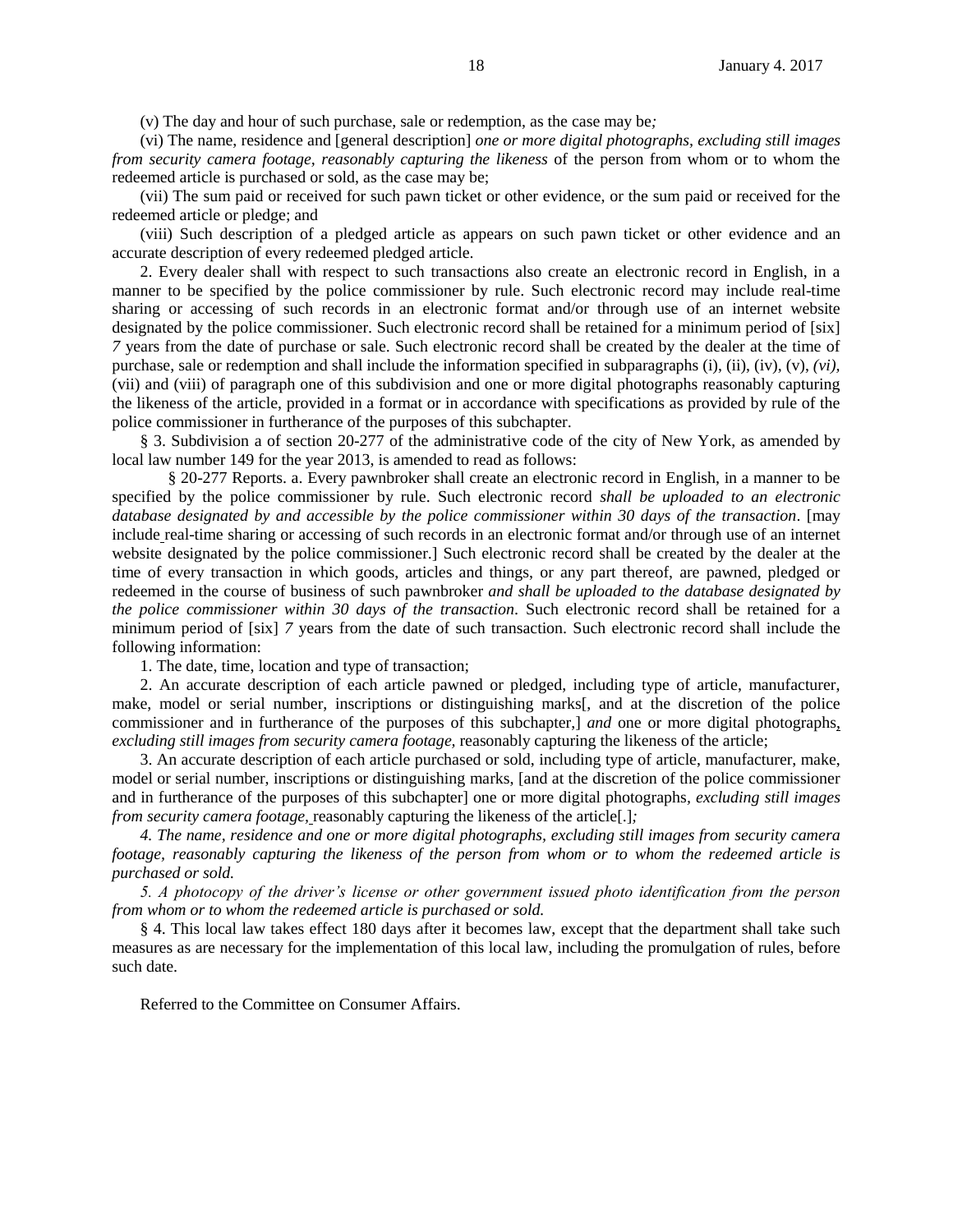### Int. No. 1411

By Council Members Borelli, Levine, Gentile, Rodriguez, Menchaca and Matteo.

# **A Local Law to amend the administrative code of the city of New York, in relation to pedestrian access to park facilities**

#### *Be it enacted by the Council as follows:*

Section 1. Chapter 1 of title 18 of the administrative code of the city of New York is amended by adding a new section 18-148 to read as follows:

*§ 18-148 Pedestrian access to park facilities. All parks with an athletic facility that is located within 500 feet of a public street shall provide (i) a paved pedestrian walkway between such facility and a public street, (ii) a sidewalk that abuts such park and that is sufficient for the unloading of persons from vehicles or that connects to public transportation and (iii) a connection between such walkway and such sidewalk, except that, where a sidewalk that abuts such park was installed on or before the effective date of the local law that added this section, such walkway may connect to such sidewalk in lieu of complying with this section.*

§ 2. This local law takes effect one year after it becomes law.

Referred to the Committee on Parks and Recreation.

### Int. No. 1412

By Council Members Constantinides, Gentile and Salamanca.

## **A Local Law to amend the administrative code of the city of New York, in relation to requiring a study and pilot of solar-powered street lamps**

*Be it enacted by the Council as follows:*

Section 1. Subchapter 1 of chapter 1 of title 19 of the administrative code of the city of New York is amended by adding a new section 19-158 to read as follows:

*§ 19-158 Solar-powered street lamp feasibility study and pilot. a. The department shall conduct and complete a study of the feasibility of powering street lamps with solar energy. As part of such study, the department shall assess the range of options for solar energy capture and storage for street lamps maintained by the department, the technical feasibility of such options and all anticipated costs. The department shall post on its web site and submit to the mayor and the council a report on the results of the study no later than April 1, 2019.*

*b. If the department deems one or more options for solar-powered street lamps feasible, the department shall undertake a one-year pilot program to implement such option or options in one or more locations.* 

*c. If the Department undertakes a pilot program pursuant to subdivision b, no later than April 1, 2020, the department shall post on its web site and submit to the mayor and the council a report on the results of the pilot.*

§ 2. This local law takes effect immediately.

Referred to the Committee on Transportation.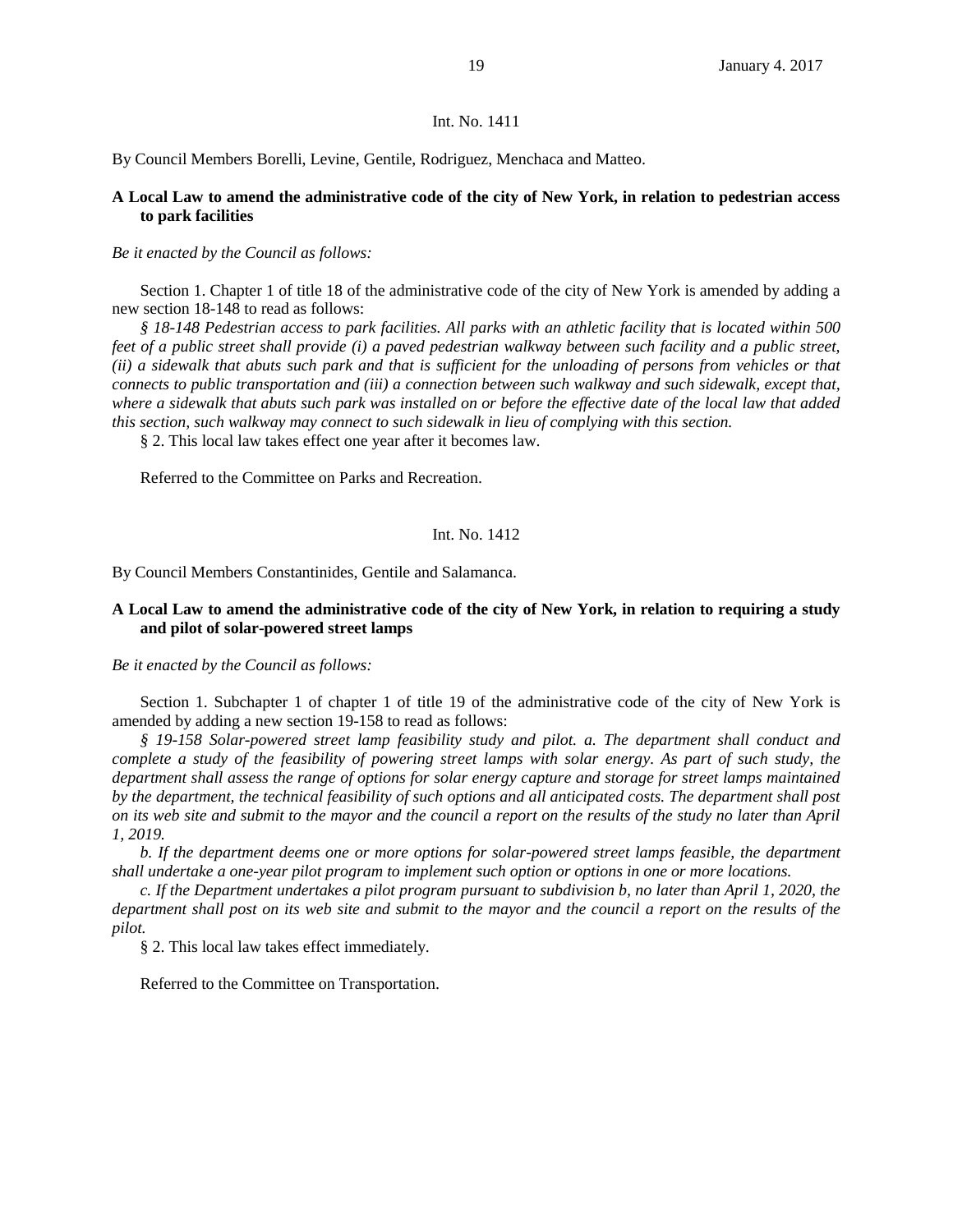#### Int. No. 1413

By Council Member Constantinides.

## **A Local Law to amend the administrative code of the city of New York, in relation to idling adjacent to a senior center**

### *Be it enacted by the Council as follows:*

Section 1. Subdivision (a) of section 24-162 of the administrative code of the city of New York, as amended by local law number 5 for the year 2009, is amended to read as follows:

(a) No person shall cause or permit the engine of a motor vehicle, other than a legally authorized emergency motor vehicle, to idle for longer than three minutes, except as provided in subdivision*s* (f) *and (h)* of this section, while parking as defined in section one hundred twenty-nine of the vehicle and traffic law, standing as defined in section one hundred forty-five of the vehicle and traffic law, or stopping as defined in section one hundred forty-seven of the vehicle and traffic law, unless the engine is used to operate a loading, unloading or processing device. When the ambient temperature is in excess of forty degrees Fahrenheit, no person shall cause or permit the engine of a bus as defined in section one hundred four of the vehicle and traffic law to idle while parking, standing, or stopping (as defined above) at any terminal point, whether or not enclosed, along an established route.

§ 2. Section 24-163 of the administrative code of the city of New York is amended by adding a new subdivision (h) to read as follows:

*(h) No person shall cause or permit the engine of a motor vehicle, other than a legally authorized emergency motor vehicle, to idle for longer than one minute if such motor vehicle is adjacent, as determined by rule, to any senior center, as defined in section 21-201 of this code, while parking, as defined in section one hundred and twenty nine of the vehicle and traffic law, standing as defined in section one hundred forty-five of the vehicle and traffic law, or stopped as defined in section in section one hundred forty-seven of the vehicle and traffic law, unless the engine is used to operate a loading, unloading or processing device, and provided that idling of an engine of a vehicle used for the transport of senior citizens may be permitted to the extent necessary: (1) for mechanical work; (2) to maintain an appropriate temperature for passenger comfort; or (3) in emergency evacuations where necessary to operate wheelchair lifts. It shall be an affirmative defense that any such senior center was not easily identifiable as a senior center by signage or otherwise at the time a violation of this subdivision occurred.* 

§ 3. This local law takes effect 120 days after it becomes law.

Referred to the Committee on Environmental Protection.

#### Res. No. 1348

### **Resolution nominating Hudson Canyon to be considered for a National Marine Sanctuary, and calling upon the National Oceanic Atmospheric Administration to designate Hudson Canyon a National Marine Sanctuary.**

By Council Members Constantinides and Salamanca.

**Whereas**, Hudson Canyon is a submarine canyon which starts at the mouth of the Hudson River, approximately 100 miles offshore, southeast of New York City, and extends 400 miles into the Atlantic Ocean, reaching depths of up to 10,500 feet; and

**Whereas,** Hudson Canyon is the largest known underwater canyon off of the Atlantic Coast of the United States and it supports a vast ecological system, abundant wildlife and great biodiversity; and

**Whereas**, The Hudson Canyon contains many species including deep sea corals, fish, seabirds and marine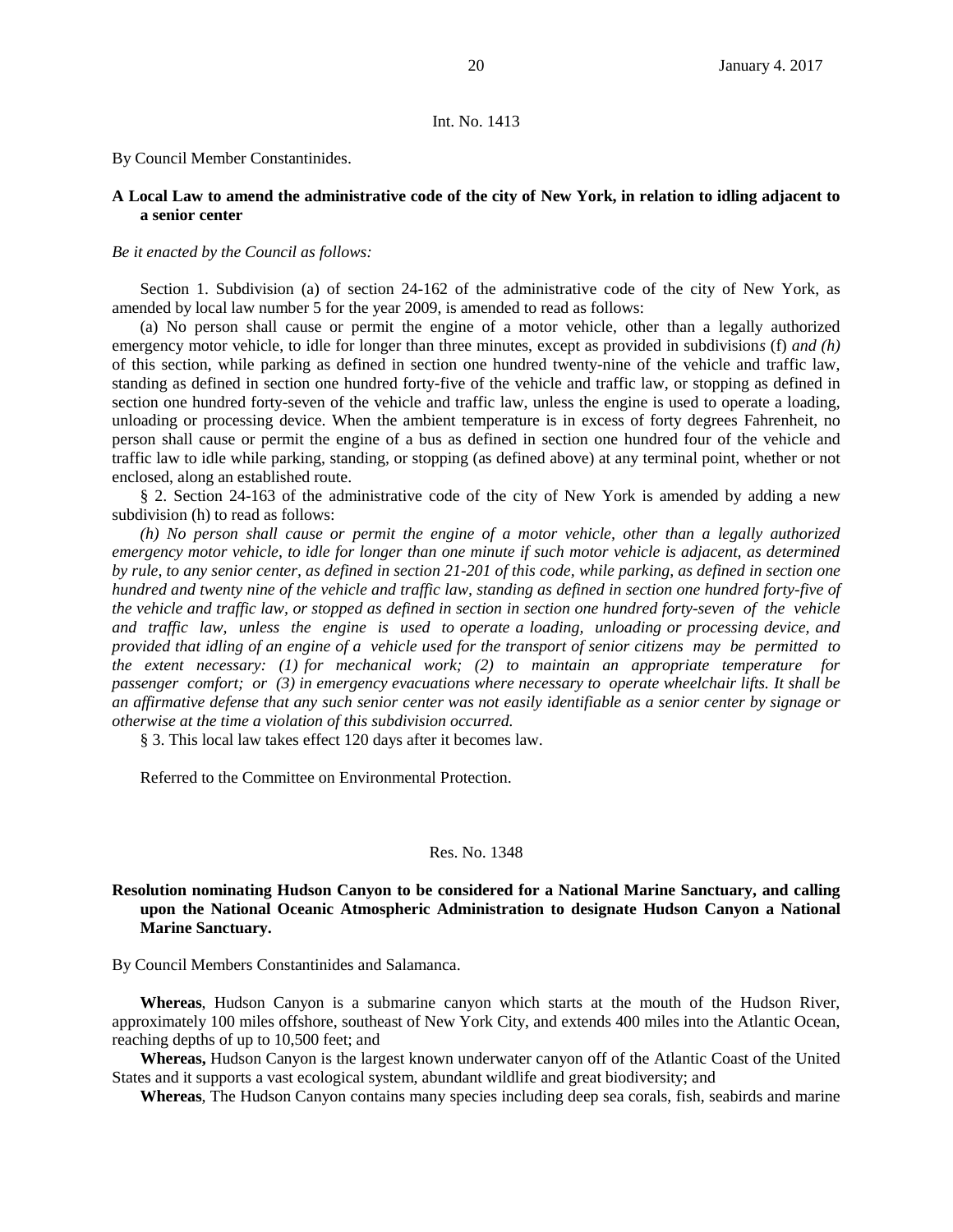mammals, and nutrient-rich waters that sustain large populations of plankton which serve as part of the base of the region's food chain; and

**Whereas**, The waters of the Hudson Canyon support a world-class metropolitan region, evidence a significant maritime history and provide productive fishing areas; and

**Whereas**, The Hudson Canyon supports the City's economy by providing habitat for fish that local commercial and recreational fisheries depend upon, and the yearly migration of whales and seabirds through the area attracts whale-watchers, birders and tourists, further supporting the local economy; and

**Whereas**, The 1972 Marine Protection, Research and Sanctuaries Act authorizes the United States Department of Commerce (Department of Commerce) to designate discrete areas of the marine environment as National Marine Sanctuaries in order to provide comprehensive management of their special resources; and

**Whereas**, A National Marine Sanctuary is a federally designated area within United States waters that protects marine environments that have special conservation, ecological, historical, recreational, cultural, scientific or aesthetic qualities; and

**Whereas**, The National Oceanic and Atmospheric Administration (NOAA), a federal agency within the Department of Commerce, administers the National Marine Sanctuary System which presently consists of 13 protected National Marine Sanctuary areas, encompassing over 783,000 square miles, from the Atlantic Coast to the Florida Keys; and

**Whereas**, The primary objective of the National Marine Sanctuary System is to protect the natural and cultural features of these extraordinary marine areas while still allowing people to use and enjoy these areas in a sustainable manner; and

**Whereas**, National Marine Sanctuaries are subject to regulations on the activities that are permitted or prohibited in these special areas; and

**Whereas**, For the first time in decades, NOAA has invited communities across the country to nominate marine areas for consideration as National Marine Sanctuaries; and

**Whereas**, As nominations are submitted, NOAA will review each one in steps, and nominations that pass review will be added to the inventory of areas that NOAA may consider for designation as National Marine Sanctuaries; and

**Whereas**, The New York Aquarium, The Wildlife Conservation Society and others have nominated and are building support to nominate Hudson Canyon for designation as a National Marine Sanctuary; now, therefore, be it

**Resolved**, That the Council of the City of New York nominates Hudson Canyon for consideration as a National Marine Sanctuary, and calls upon the National Oceanic Atmospheric Administration to designate Hudson Canyon a National Marine Sanctuary.

Referred to the Committee on Environmental Protection.

#### Int. No. 1414

By Council Members Espinal and Dromm.

## **A Local Law to amend the administrative code of the city of New York, in relation to licensing and regulating furniture retail stores**

*Be it enacted by the Council as follows:*

Section 1. Chapter 2 of title 20 of the administrative code of the city of New York is amended by adding a new subchapter 35 to read as follows:

## *SUBCHAPTER 35*

#### *FURNITURE RETAIL STORES*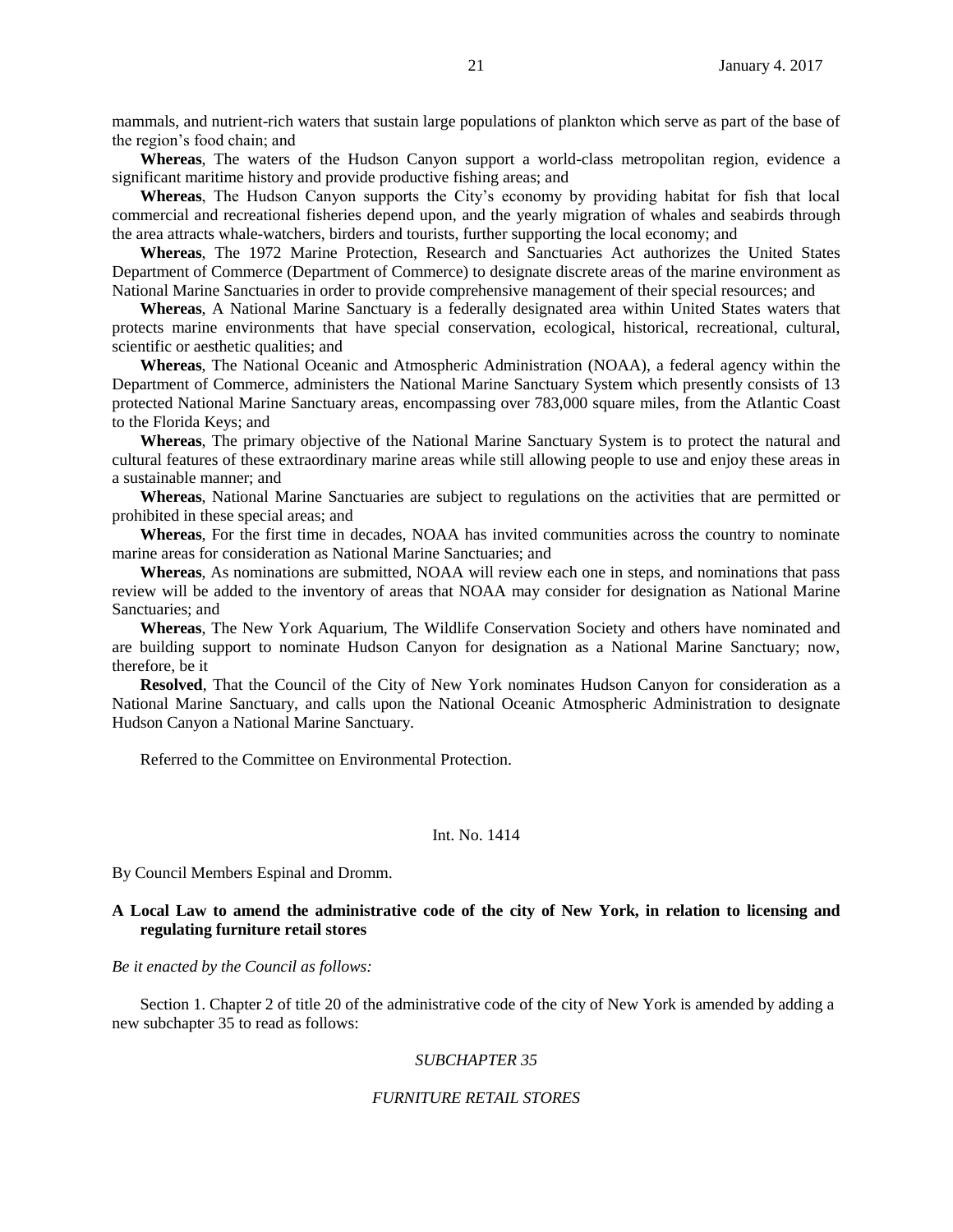*§ 20-560 Definitions.*

- *§ 20-560.1 License required.*
- *§ 20-560.2 Application; fee; term.*
- *§ 20-560.3 Issuance of license.*
- *§ 20-560.4 Renewal, suspension and revocation of licenses.*
- *§ 20-560.5 Transferability.*
- *§ 20-560.6 Duties of licensees.*
- *§ 20-560.7 Violations.*
- *§ 20-560.8 Exemptions.*
- *§ 20-560.9 Construction.*
- *§ 20-560.10 Powers of the commissioner.*

*§ 20-560 Definitions. For the purposes of this subchapter, the following terms have the following meanings:*

*Custom ordered furniture. The term "custom ordered furniture" means any item of furniture that is manufactured in accordance with customer selected options and in the exact quantity ordered by such customer.*

*Damaged or defective. The term "damaged or defective" means a flawed or blemished appearance, or other inadequacy resulting in the loss of value or impairment in the usefulness of an item of furniture.*

*Door to door. The term "door to door" means a sale, lease or rental of furniture in which the seller or a representative personally solicits the sale, including those sales made in response to or following an invitation by the buyer, where the buyer's agreement or offer to purchase is made at a place other than the main or permanent branch office or local address of the seller. The term "door to door sale" does not include a transaction:*

*(a) Made pursuant to prior negotiations in the course of a visit by the buyer to a commercial establishment having a fixed permanent location where furniture is exhibited or offered for sale on a continuing basis;*

*(b) Conducted and consummated entirely by mail or telephone, and without any other contact between the buyer and the seller or its representative, other than at the main or permanent branch office or local address of the seller, prior to the delivery of the furniture; or*

*(c) In which the buyer has initiated the contact and specifically requested the seller to visit his or her home for the purpose of repairing or performing maintenance upon the buyer's personal property. If in the course of such a visit, the seller offers the buyer the right to receive additional furniture other than replacement parts necessarily used in performing the maintenance or in making the repairs, the sale of the additional furniture shall not fall within this exclusion.*

*Display space. The term "display space" means the area of a commercial establishment in which merchandise is publicly exhibited and offered for sale.*

*Estimated delivery date. The term "estimated delivery date" means the specific date or range of dates that furniture is scheduled to be delivered.*

*Fixtures. The term "fixtures" means pieces of physical property, including counters, cabinets, shelving, sinks and built in appliances that are permanently attached to real property and would damage the real property if removed.*

*Furniture. The term "furniture" means any article used to furnish a house, apartment or place of business or accommodation, including but not limited to chairs, tables, cabinets, sofas, carpets, rugs, curtains, bedsteads and chests; provided, however, that such term shall not mean any article which is in substantial part custom-made or custom finished. Furniture shall not include lamps or lighting fixtures, nor shall it include fixtures as defined in this section.*

*Furniture retail store. The term "furniture retail store" means a commercial establishment that sells or leases, or offers to sell or lease, furniture to the general public, and shall include any business that engages in any door to door sale of furniture in the city.*

*In line goods. The term "in line goods" means items of furniture regularly produced pursuant to a schedule determined by the manufacturer and in quantities that are determined by such manufacturer which are in excess of any specific customer orders.*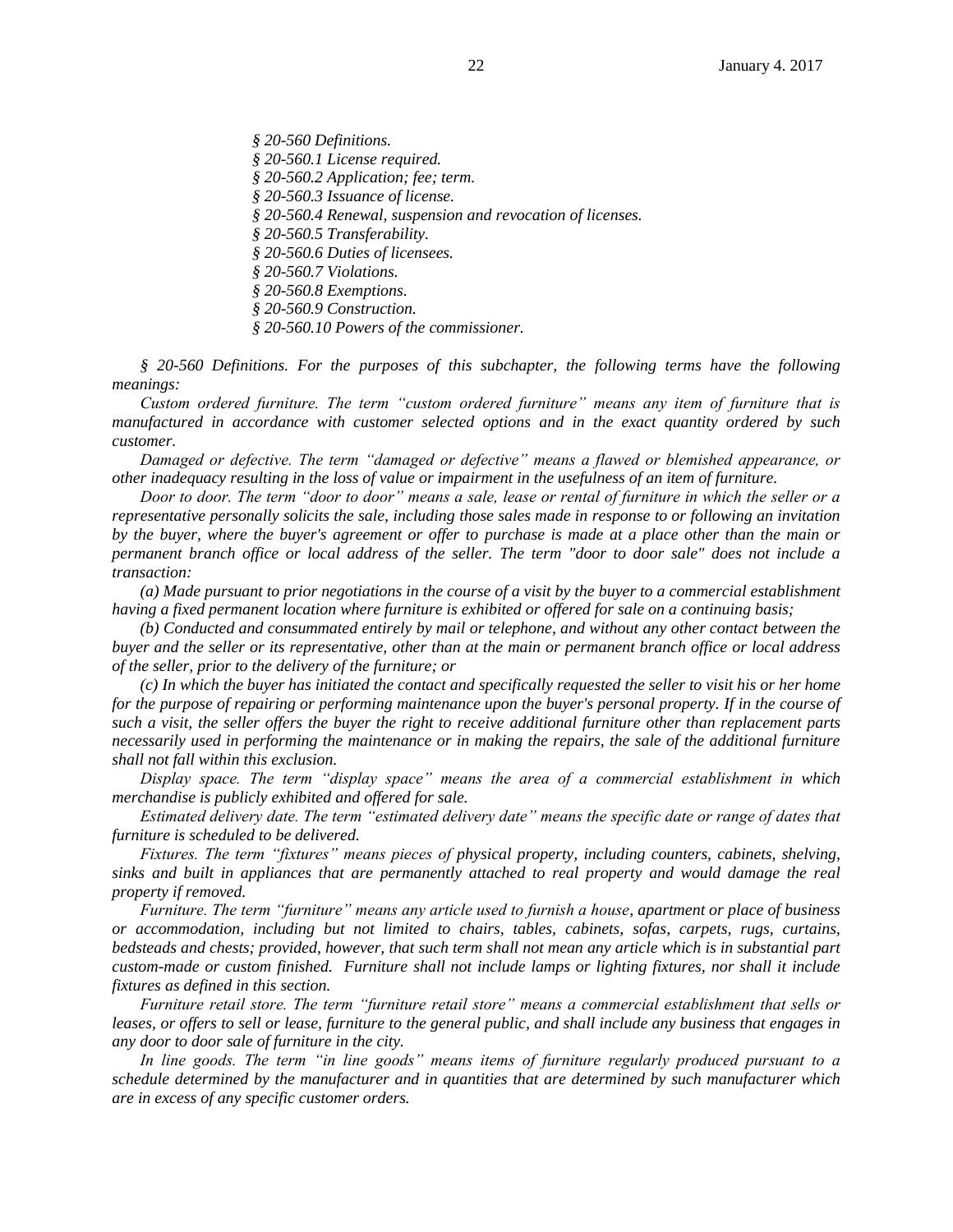*Materially dissimilar. The term "materially dissimilar" means failing to correspond, in a relevant and significant manner, with the description provided on the sales receipt required by paragraph 6 of subsection c of section 20-560.6 of this subchapter.*

*Seller. The term "seller" means any person, partnership, corporation or association engaged in the doorto-door sale of furniture.*

*Stock merchandise furniture. The term "stock merchandise furniture" means furniture available for immediate delivery from a furniture store or warehouse or available at the factory of a manufacturer that supplies furniture to such furniture store.*

*§ 20-560.1 License required. No person may establish, maintain or operate a furniture retail store without having obtained a license therefore issued pursuant to this subchapter.*

*§ 20-560.2 Application; fee; term. a. An application for a license required under this subchapter or for any renewal thereof shall be made to the commissioner in such form and manner as the commissioner prescribe by rule.*

*b. There shall be a biennial fee of \$350 for a license to establish, maintain or operate a furniture retail store.*

*§ 20-560.3 Issuance of license. A license to maintain or operate a furniture store shall be granted in accordance with the provisions of this subchapter and any rules promulgated by the commissioner thereunder. The commissioner may refuse to issue to*

*an applicant any license required under this subchapter based upon a determination made after due notice and opportunity to be heard that such applicant has engaged in conduct that would constitute a basis for license suspension or revocation as set forth in section*

*20-254 of this subchapter.*

*§ 20-560.4 Renewal, suspension and revocation of licenses. In addition to any powers of the commissioner pursuant chapter 1 of title 20 of the code, the commissioner may refuse to renew any license required under this subchapter and may suspend or revoke any such license, after due notice and opportunity to be heard, when the person holding a license to establish, maintain or operate a furniture retail store or, where applicable, any of such person's officers, principals, directors, employees, or stockholders owning more than 10 percent of the outstanding stock of the corporation:*

*1. Has been found to have violated any provision of this title, or any rules promulgated thereunder, or any orders of the commissioner issued pursuant thereto, or to have knowingly caused, permitted, aided, or abetted another in committing such violation;*

*2. Has made a material false statement or concealed a material fact in connection with the filing of any application pursuant to this subchapter or has been found to have committed fraud or misrepresentation upon a customer;*

*3. Has been found to have engaged in untrue, misleading or deceptive advertising, or deceptive or unconscionable trade practices as described in chapter five of this title and any rules promulgated thereunder;*

*4. Has not paid, within the time permitted by law, any civil penalty or judgment duly imposed pursuant to the provisions of this title or any rule promulgated thereunder;*

*5. Has been adjudged by a court of competent jurisdiction to have failed to perform his or her obligations under any express, implied, or written warranty for furniture made as part of his or her contract with a consumer; or*

*6. Has failed to pay or satisfy any final judgment secured against him or her by anyone who purchased furniture from a furniture retail store licensed hereunder, provided that such final judgment was secured in a court of competent jurisdiction against the licensee for acts of commission or omission with regard to the business maintained, operated or conducted by him or her pursuant to the license issued hereunder.*

*7. Has open and outstanding any final judgments of liability in a civil, criminal or administrative action involving nonpayment or underpayment of wages or any other illegal act or omission bearing a direct relationship to the fitness of the applicant to conduct the business for which the license or renewal is sought; except that the commissioner shall consider mitigating factors, including (i) passage of time since such determination of liability ot the underlying illegal act or omission, (ii) severity of the illegal act or omission underlying such final determination of liability, (iii) whether any such determination of liability or other illegal act or omission has been appealed and whether the appeal is pending and (iv) any change in circumstances that might reduce the likelihood of the illegal act or omission underlying any such determination during the*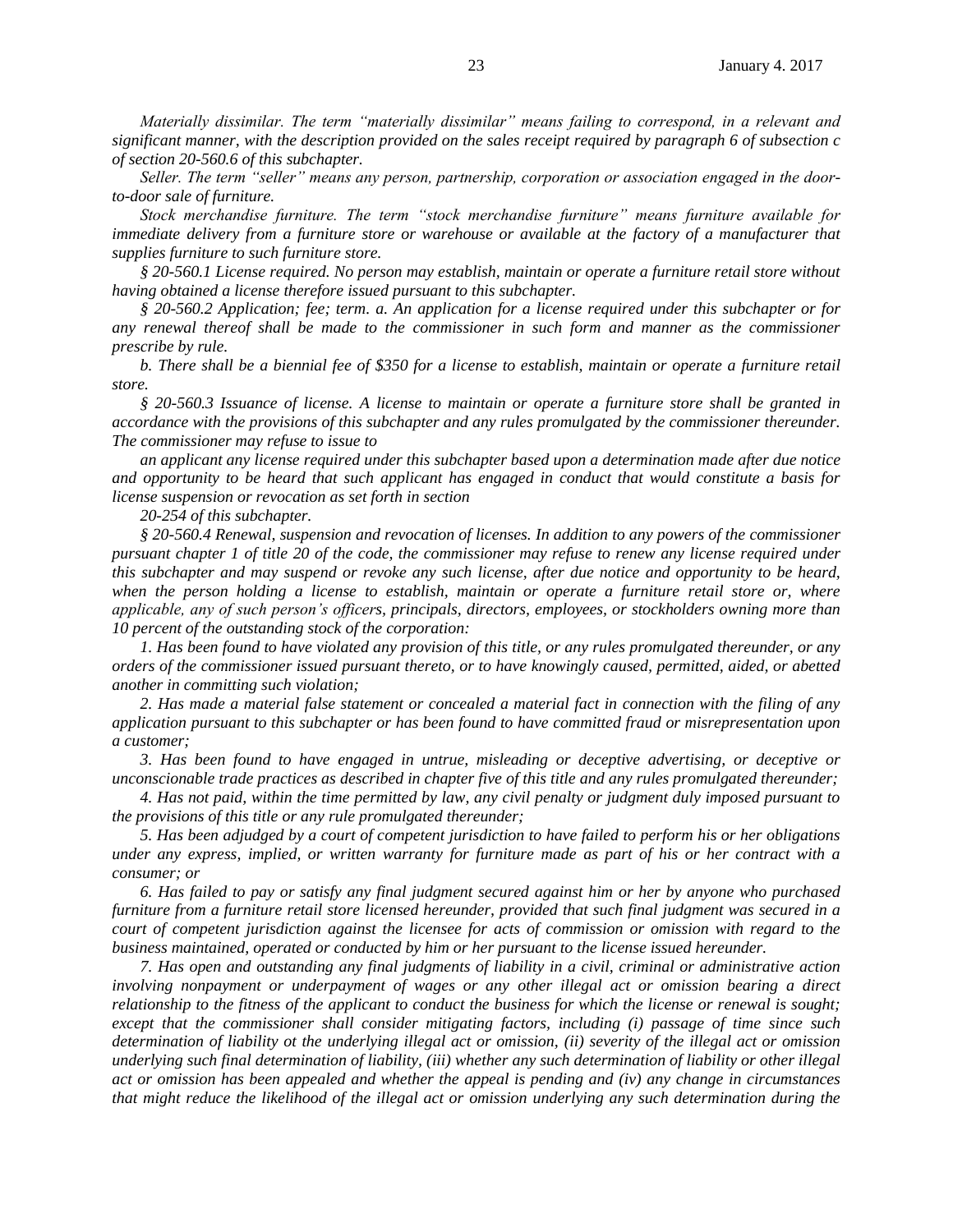*period of licensure.*

*§ 20-560.5 Transferability. No license issued pursuant to this subchapter shall be transferred or assigned to any person or used by any person other than the licensee to whom it was issued.*

*§ 20-560.6 Duties of Licensee. a. Posting of license. A licensee shall conspicuously post such license in such store in a form and manner as prescribed by the commissioner.*

b. Disclosure of selling price. 1. All furniture displayed or offered for sale at retail in a furniture retail *store shall conspicuously display, at the point of exposure or offering for sale, the total selling price, exclusive of sales tax, by means of a stamp, tag or label attached to the item, or a sign at the point of display which indicates the item to which the price refers, provided that such stamp, tag, label or sign is plainly visible. This paragraph shall not apply to furniture displayed in the window of a furniture retail store.*

*2. Every furniture retail store shall make available for viewing upon request a list, or other written or printed material including fliers, posters, catalogs, books or brochures, that indicates in a clear and conspicuous manner the current total selling price, exclusive of sales tax, of any furniture offered for sale in such store that is not publicly displayed.*

*3. Notwithstanding the provisions of section 20-560.7 of this subchapter, the civil penalties imposed for a violation of this subdivision shall be the same as those provided for violations of section 20-708 of this title.*

*c. Written receipt to be provided. A store licensed pursuant to this subchapter shall provide a written receipt to the customer for the retail purchase of any furniture at the time of purchase. Such written receipt shall clearly state the following information:*

*1. The amount of money paid for each item;*

*2. The total amount of money paid, including a separate statement of tax;*

*3. The date of the purchase;*

*4. The name and address of the furniture retail store as listed on such store's license;*

*5. The license number of such store;*

*6. A full and accurate description of each item purchased, including, where applicable, (i) the type of material, such as whether an item is made wholly or partially of authentic wood or a composite material and finished with a veneer simulating the appearance of authentic wood; (ii) the fabric, such as whether the item is made of cloth, leather, suede or a type of material simulating the appearance of such fabric and the texture of the fabric; (iii) the color and size of the item; (iv) the style or model number and year; (v) the brand name and manufacturer's name; and (vi) any other information reasonably necessary to accurately identify the item;*

*7. The estimated delivery date; and*

*8. Whether the item purchased is stock merchandise furniture, in line goods, or custom ordered furniture, with each such description initialed by the customer, provided, however, that furniture not so designated or initialed shall be deemed to be stock merchandise furniture.*

*d. Late or partial delivery of goods. 1. If a licensee is unable, or reasonably expects to be unable, to deliver stock merchandise furniture by the latest estimated delivery date the licensee shall immediately notify the customer in writing of the delay and the customer's rights and options as set forth in paragraph 2 of this subdivision.*

*2. When a licensee is unable to deliver stock merchandise furniture by the latest estimated delivery date the customer shall have the right, at the customer's option, to:*

*(a) Cancel the entire order and if such request is made in writing, receive, at the customer's option, a refund or credit for the full amount paid;*

*(b) Negotiate a new estimated delivery date as defined by paragraph 3 of subsection g of this section;*

*(c) Accept as a partial delivery any items which the licensee will be able to deliver by the latest estimated delivery date and either: (A) negotiate a new delivery date or range of delivery dates for the remaining items at no additional charge; or (B) cancel the order with regard to the remaining items and if such request is made in writing, receive a full refund for any amounts paid for such undelivered items; or*

*(d) Select new merchandise of equal value to replace those items which the licensee will be unable to deliver by the latest estimated delivery date and receive delivery of those items at no additional charge.*

*3. The customer shall not have the rights and options enumerated in paragraph 2 of this subdivision when the delay in delivery is caused entirely by the customer.*

*4. If the customer accepts a partial delivery of goods itemized on a written receipt or in a written confirmation issued pursuant to paragraph 3 of subdivision g of this section, and the customer subsequently*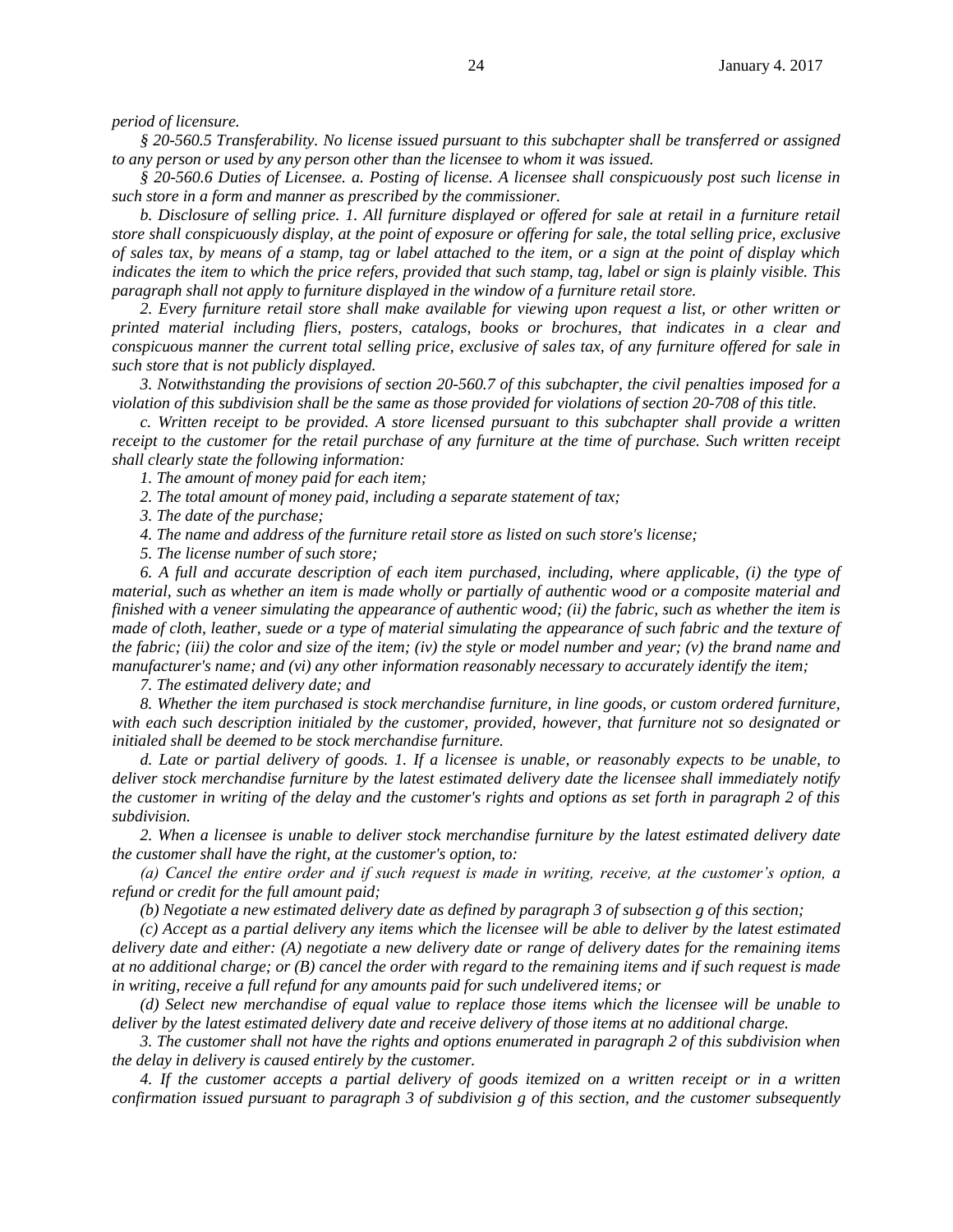*receives notice from the licensee that such licensee will be unable to deliver, or if the licensee fails to deliver, any or all of the remaining goods itemized on the written receipt or written confirmation by the estimated delivery date, the customer shall have the right upon request, to return the items accepted as a partial delivery, cancel the entire order, and receive a full refund. Such request shall be made in writing.*

*5. If the customer exercises his or her right to cancel an undelivered order and receive a refund or credit of the amount paid, the licensee shall give the customer such refund or credit within 20 days of the date of the customer's written request.*

*e. Late delivery of in line goods. 1. If a manufacturer notifies a licensee within 15 days of the order date of in line goods that one or more items of in line goods cannot be delivered to the licensee by the latest estimated delivery date, the licensee shall notify the customer within 15 days of the order date of such in line goods that such delivery is delayed.*

*2. If the delayed in line goods can be delivered to the customer within 15 days of the latest estimated delivery date, the licensee may extend the estimated delivery date for up to 15 days without consequence, provided the licensee provides the customer with the written confirmation required by paragraph 3 of subdivision g of this section.* 

*3. If the delayed in line goods cannot be delivered to the customer within 15 days of the latest estimated delivery date, the licensee shall notify the customer in writing that he or she has the right to cancel the order and receive, at the customer's option, a refund or credit for the full amount paid, provided the customer cancels his or her order and requests such refund or credit in writing within 14 days of the date of such notification. The licensee shall state in such notification that if the customer fails to cancel within the time allowed, such licensee may extend the estimated delivery date by up to six weeks from the latest estimated delivery date, provided that the licensee provides the customer with the written confirmation required by paragraph 3 of subdivision g of this section.*

*4. If the licensee will be unable to deliver in line goods to the customer by the latest estimated delivery date, the provisions contained in paragraph two of subdivision d of this section shall apply.*

*f. Late delivery of custom ordered furniture. 1. Except as otherwise provided in paragraph 2 of this subdivision, if the licensee is unable to deliver custom ordered furniture by the latest estimated delivery date, the provisions in subdivision e of this section shall apply.*

*2. A licensee may notify a customer up to 15 days before the latest estimated delivery date that the licensee will be unable to deliver one or more items of custom ordered furniture by the estimated delivery date and may extend the estimated delivery date for up to 15 days without consequence, provided that the licensee furnishes the customer with the written confirmation required by paragraph 3 of subdivision g of this section.*

*3. If a licensee does not or is unable to notify the customer more than 15 days in advance of the latest estimated delivery date that one or more items of custom ordered furniture cannot be delivered by the estimated delivery date, the licensee shall notify the customer, in writing: (i) of the customer's right to cancel the order and receive, at the customer's option, a refund or credit for the full amount paid; (ii) of the fact that such request to cancel the order and receive a refund or credit shall be made by the customer in writing within 14 days of the date of the licensee's notification of the right to cancel the order; (iii) that if the customer fails to cancel within the time allowed, the licensee may extend the estimated delivery by up to eight weeks, provided that the licensee supplies the customer with the written confirmation required by paragraph 3 of subdivision g of this section.*

*g. General provisions pertaining to delayed delivery of furniture. 1. The licensee is not required to notify the customer of a delay in delivery of furniture if the delay is caused entirely by the customer.*

*2. When a delay in delivery of furniture is caused by a strike, the latest estimated delivery date shall be extended by an amount of time equal to the duration of the strike or 30 days, whichever is less.*

*3. If a customer negotiates a new estimated delivery date for any items that are not delivered by the latest estimated delivery date, the licensee shall furnish the customer with a written confirmation that contains the following information with respect to each item that is to be delivered:*

*(a) The number of the original receipt or order;*

*(b) A full and complete description of each of the undelivered items;*

*(c) The price of each undelivered item; and*

*(d) The new estimated delivery date for the undelivered items.*

*h. Damaged or defective merchandise. 1. At the time of delivery, a customer may refuse delivery of any*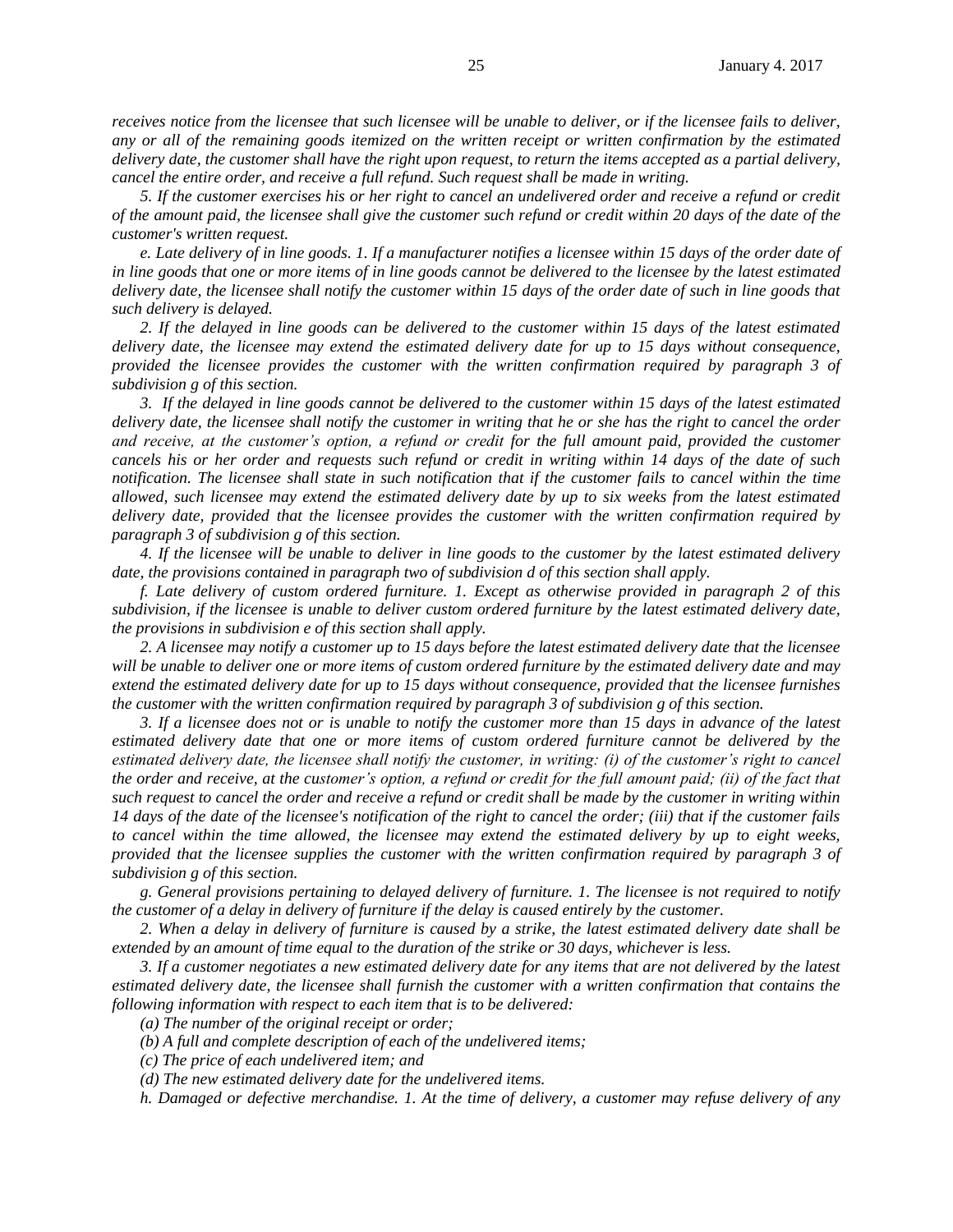*item or items that are damaged, defective, or in a form as to be materially dissimilar from the item or items ordered.*

*2. Upon the refusal of any customer to accept delivery of any item or items for the reasons specified in paragraph 1 of this subdivision, the licensee shall notify the customer within 10 days of such refusal of the customer's right to choose, at the customer's option, either a full refund of the purchase price of the item or items, including any applicable taxes and delivery charges, or a suitable replacement item or items at no additional cost to the customer. Such replacement shall be delivered at no additional cost to the customer.*

*i. Failure to provide refund or credit. The commissioner may order any licensee under this subchapter who has been found by the commissioner to have failed to provide, in the prescribed manner and within the prescribed time, any refund or credit to which a customer is entitled under this subchapter, to pay to the customer the full amount of the refund or credit that was due plus an amount equal to the lesser of: (i) twice the amount of the full refund or credit that was due; or (ii) \$1,000. The remedies in this subdivision are in addition to any other remedies to which the customer may be entitled under applicable law.*

*j. Records. Every licensee shall maintain records, ledgers, receipts, bills and such other written records as the commissioner may prescribe by rule. Such records shall be made available for inspection by the commissioner at his or her request during reasonable business hours at either the licensee's place of business or at the offices of the department.*

*§ 20-560.7 Violations. a. The civil penalties imposed pursuant to this section shall be in addition to any other sanctions and orders which may be imposed by the commissioner pursuant to this title including, but not limited to, such sanctions and orders which may be imposed pursuant to section 20-105 of this code.*

*b. Notwithstanding the provisions of subdivisions a and b of section 20-106 of this code, any person who violates any provision of this subchapter or any rules promulgated thereunder shall be subject to a civil penalty of not less than \$250 nor more than \$2,000 for each violation, to be recovered in a civil action or in an administrative tribunal with jurisdiction.*

*§ 20-560.8 Exemptions. a. The provisions of this subchapter shall not apply to any store which uses less than 20 percent of its display space, as measured by linear feet and not square feet, for the display of furniture, provided, however, that this exemption shall not apply to any business that engages in any door-to-door sale in the city.*

*b. The burden of proof that the provisions of this subchapter do not apply pursuant to subsection a of this section shall be upon the store asserting the same.*

*§ 20-560.9 Construction. The provisions of this subchapter shall not be construed to affect, alter or amend the provisions of article 10-A of the personal property law, except that to the extent that any of the provisions contained in this subchapter relating to refund policies afford the buyer greater protection than the provisions contained in article 10-A of the personal property law, such provisions shall supersede the provisions contained in article 10-A of the personal property law.*

*§ 20-560.10 Powers of the commissioner. The authority and power of the commissioner pursuant to this subchapter and chapter one of this title shall extend to all sales and advertising activities of a furniture retail store and shall not be limited to sales and advertising activities relating to fixtures as described in section 20- 260 of this subchapter or to merchandise described in any rules of the commissioner promulgated under this subchapter.*

§ 2. This local law shall take effect 120 days after becoming law, provided that the commissioner of consumer affairs may take such actions as necessary for the implementation of this local law, including the promulgation of rules, prior to such effective date.

Referred to the Committee on Consumer Affairs.

#### Preconsidered Int. No. 1415

By Council Member Ferreras-Copeland (by request of the Mayor).

**A Local Law in relation to the date of submission by the director of management and budget and the director of city planning of a draft ten-year capital strategy, the date of submission by the city**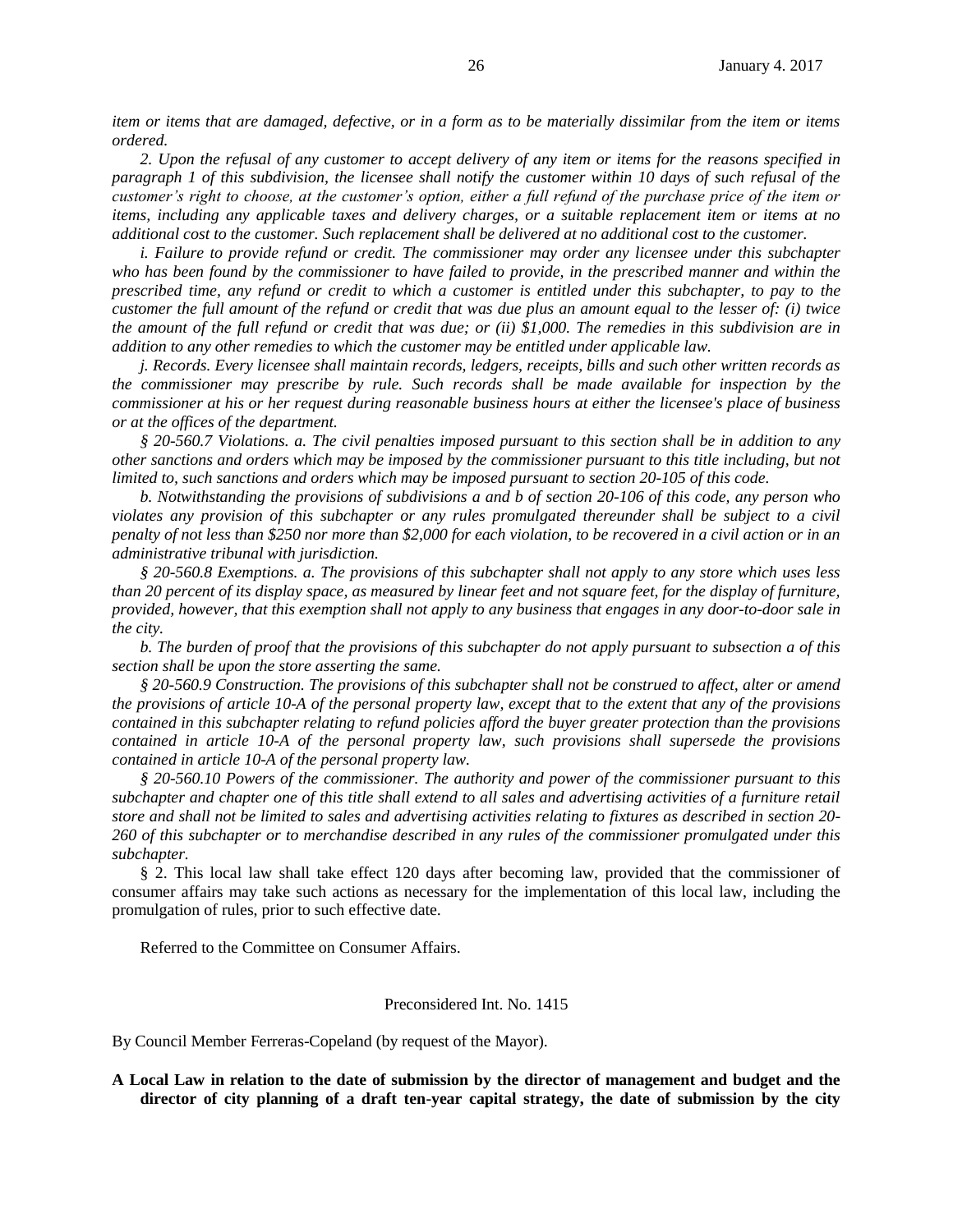**planning commission of a report on the draft ten-year capital strategy, the date of submission by the mayor of the preliminary certificate regarding debt and reserves and appropriations and expenditures for capital projects, the date of submission by the mayor of the preliminary budget, the date of submission by the community boards of statements in regard to the preliminary budget, the date of submission by the council of estimates of the financial needs of the council, and the date by which the council shall hold hearings and submit recommendations in regard to the preliminary budget, relating to the fiscal year two thousand eighteen**

#### *Be it enacted by the Council as follows:*

Section 1. During the calendar year 2017 and in relation to the 2018 fiscal year:

1. Notwithstanding any inconsistent provisions of section 228 of the New York city charter, as added by vote of the electors on November 7, 1989, the director of management and budget and the director of city planning shall pursuant to such section jointly submit a draft ten-year capital strategy as therein described not later than January 24, 2017.

2. Notwithstanding any inconsistent provisions of section 234 of the New York city charter, as added by vote of the electors on November 7, 1989, the city planning commission shall pursuant to such section submit a report on the draft ten-year capital strategy as therein described not later than February 24, 2017.

3. Notwithstanding any inconsistent provisions of section 235 of the New York city charter, as added by vote of the electors on November 7, 1989, the mayor shall pursuant to such section submit and publish a preliminary certificate regarding debt and reserves and appropriations and expenditures for capital projects as therein described not later than January 24, 2017.

4. Notwithstanding any inconsistent provisions of section 236 of the New York city charter, as amended by local law number 25 for the year 1998, the mayor shall pursuant to such section submit a preliminary budget as therein described not later than January 24, 2017.

5. Notwithstanding any inconsistent provisions of section 238 of the New York city charter, as added by vote of the electors on November 7, 1989, each community board shall pursuant to such section submit a statement and recommendations in regard to the preliminary budget as therein described not later than February 23, 2017.

6. Notwithstanding any inconsistent provisions of section 243 of the New York city charter, as added by vote of the electors on November 7, 1989, the council shall pursuant to such section approve and submit estimates of the financial needs of the council as therein described not later than March 16, 2017.

7. Notwithstanding any inconsistent provisions of section 247 of the New York city charter, as added by vote of the electors on November 7, 1989, the council shall pursuant to such section hold hearings and submit recommendations as therein described not later than April 3, 2017.

§ 2. This local law takes effect immediately and is retroactive to and deemed to have been in full force and effect as of November 1, 2016.

Adopted by the Council under a Message of Necessity from the Mayor (preconsidered and approved by the Committee on Finance).

#### Int. No. 1416

By Council Members Greenfield and Salamanca.

### **A Local Law to amend the administrative code of the city of New York, in relation to requiring information on notices of violation issued by the department of sanitation**

*Be it enacted by the Council as follows:*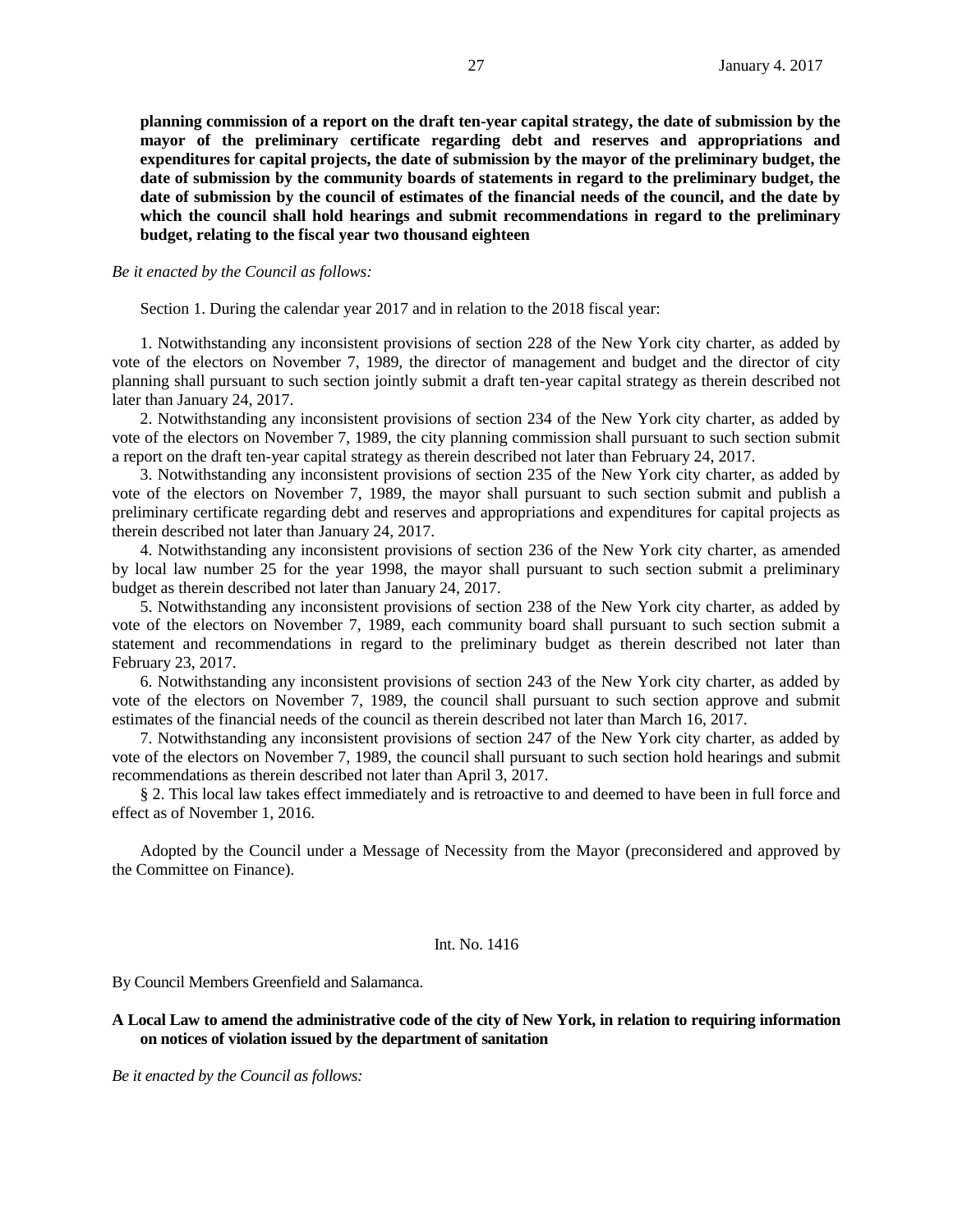Section 1. Title 23 of the administrative code of the city of New York is amended by adding a new chapter 9 to read as follows:

## *CHAPTER 9*

#### *DASHBOARDS*

*§ 23-901 Definitions. As used in this chapter:*

*Dashboard. The term "dashboard" means a data visualization tool publicly available on the internet that includes a customizable interface and uses current data from one or more sources.* 

*Department. The term "department" means the department of information technology and telecommunications or any successor agency.*

*§ 23-902 Notices of violation. Within one year after the effective date of the local law that added this section, the department of sanitation shall, in conjunction with the department, create a dashboard consisting, at a minimum, of data on all notices of violation issued by the department of sanitation on or after January 1, 2017. Such data shall include, but need not be limited to, the number of notices of violation issued each month, searchable by type of violation and by address, block, community district and borough in which such violation was issued.*

§ 2. This local law takes effect immediately.

Referred to the Committee on Sanitation and Solid Waste Management.

#### Int. No. 1417

By Council Members Greenfield, Gentile and Salamanca.

## **A Local Law to amend the administrative code of the city of New York, in relation to requiring the department of sanitation to install global positioning systems on all department vehicles and make the resulting data public**

*Be it enacted by the Council as follows:*

Section 1. Chapter 1 of title 16 of the administrative code of the city of New York is amended by adding a new section 16-143 to read as follows:

*§ 16-143 Global positioning systems on department vehicles. a. For purposes of this section, the term "GPS" means a global positioning system that uses navigational satellites to determine a user's exact location, velocity and time.*

*b. The department shall install GPS tracking devices on all department vehicles.* 

*c. All department employees shall operate the GPS tracking device at all times during the commission of their official duties pursuant to section 753 of the charter.* 

*d. GPS data regarding vehicles' exact location, velocity and time must be available to the public in realtime via the department's website.* 

*e. The department shall maintain all records created by such GPS tracking devices in an electronic database and keep them open for public inspection pursuant to section 16-104.* 

§ 2. This local law shall take effect 180 days after it becomes law, except that the department shall take such measures as are necessary for the implementation of this local law, including the promulgation of rules, before such date.

Referred to the Committee on Sanitation and Solid Waste Management.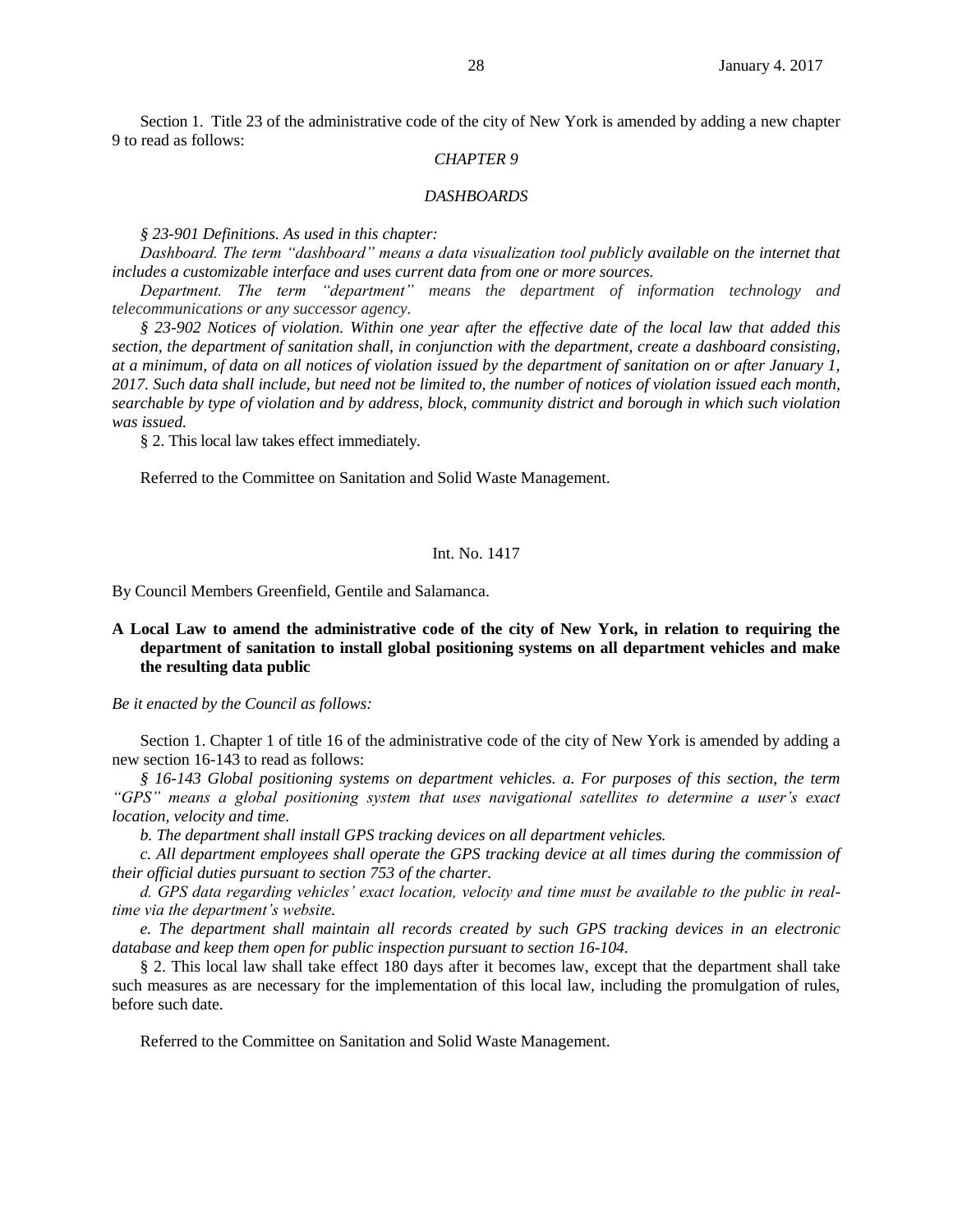### Res No. 1349

**Resolution pursuant to Section 363 of the New York City Charter, authorizing the New York City Department of Transportation to grant a franchise for the provision of aerial tramway service over the East River between Manhattan and Roosevelt Island to the Roosevelt Island Operating Corporation.** 

By Council Members Greenfield, Richards and Kallos (by request of the Mayor).

**WHEREAS**, by Executive Order 25, dated August 23, 1995, the Mayor designated the New York City Department of Transportation (DOT) as the responsible agency for the granting of franchises for tramways; and

**WHEREAS**, by contract dated February 19, 1974, the City of New York (City) granted to the New York State Urban Development Corporation (UDC), a public benefit corporation, the franchise and right to "…construct, maintain and use an aerial tramway from Roosevelt Island over the East River to the west side of Second Avenue between 59<sup>th</sup> and 60<sup>th</sup> Streets, Borough of Manhattan" (hereinafter referred to as the "Roosevelt Island Aerial Tramway" or "Tramway"; and

**WHEREAS**, in 1984 the Legislature of the State of New York created the Roosevelt Island Operating Corporation (hereinafter referred to as "RIOC" or the "franchisee") (Chapter 899, Laws of the State of New York, 1984) and granted it the power to "…assume and perform the obligations and responsibilities of the UDC under the …tramway franchise … and exercise all of the rights … with respect thereto …"; and

**WHEREAS**, on June 29, 1990, the Board of Estimate of the City of New York (Board of Estimate) granted RIOC interim operating authority to continue to maintain and operate the Tramway which was amended and approved by resolution dated May 13, 1992, linking the Tramway fare to one continuous trip on a New York City Transit Authority (NYCTA) subway or local bus, which was adopted by the New York City Franchise and Concession Review Committee (FCRC); and

**WHEREAS**, on August 9, 1996, the United States Coast Guard issued Bridge Permit Amendment 46-74a-1, stating that "the existing aerial tramway shall be removed in its entirety no later than 90 days after it ceases to operate for the purpose for which it was permitted or by the year 2068, whichever occurs first"; and

**WHEREAS**, RIOC has continued to operate the Tramway and to pay the City the franchise fee of one half of one percent (.5%) of gross receipts as required pursuant to the June 29, 1990 Board of Estimate resolution; and

**WHEREAS**, RIOC entered into a reimbursement agreement with the Metropolitan Transportation Authority (MTA) in 2004 whereby the Tramway was accepted as part of the NYCTA's Metrocard system and the MTA installed Metrocard fare box turnstiles at the Tramway's two (2) stations and agreed to reimburse RIOC for the Metrocard fares, including transfers, collected from Tramway riders; and

**WHEREAS**, RIOC and the State of New York together have invested approximately \$25 million in the refurbishment of the Tramway so that it may have a useful life of an additional thirty (30) years; and

**WHEREAS**, pursuant to Section 363 of Chapter 14 of the New York City Charter (Charter), the Commissioner of DOT has made the initial determination of the need for a Tramway; and

**WHEREAS**, the Council has determined that the granting of such a franchise will promote the public interest by enhancing the health, welfare, and convenience of the public;

### **NOW, THEREFORE BE IT RESOLVED,**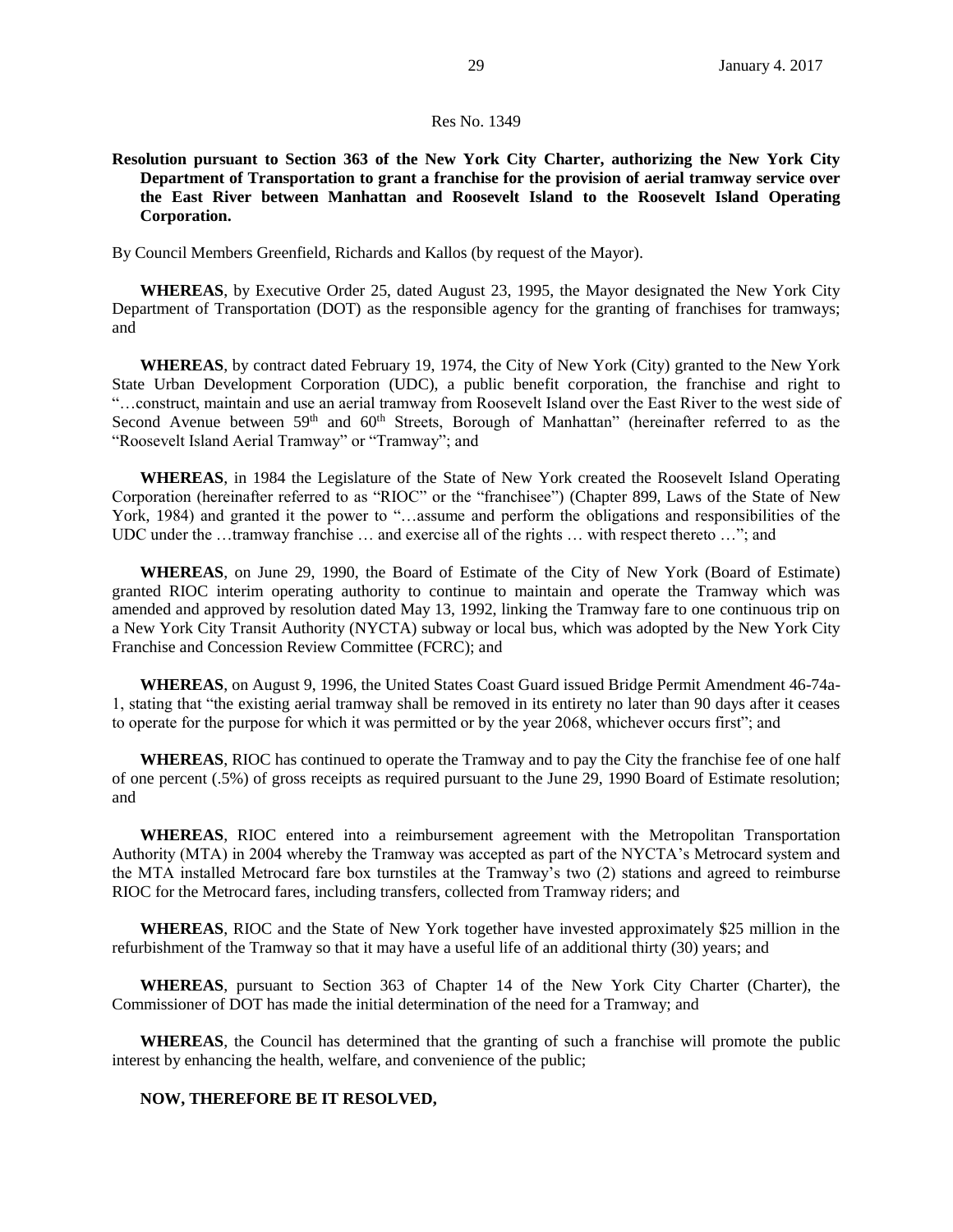That the Council hereby authorizes DOT to grant a franchise for the Roosevelt Island Aerial Tramway to RIOC, provided that such franchise shall be subject to the approval of the FCRC and the separate and additional approval of the Mayor. The authorization to grant a franchise pursuant to this Resolution shall expire on the fifth anniversary of the date on which this Resolution is adopted by the Council (Expiration Date). No franchise shall be granted pursuant to this Resolution by DOT, nor approved by the FCRC or the Mayor after the Expiration Date.

### **AND BE IT FURTHER RESOLVED,**

**FIRST**, that the franchisee shall pay to the City a franchise fee of one-half of one percent (.5%) of the franchisee's gross receipts which franchise fee shall be set forth in the franchise agreement; and

**SECOND**, that prior to the granting of such franchise, an environmental review, if necessary, shall be conducted in accordance with City Environmental Quality Review; and

**THIRD**, that no franchise granted pursuant to this Resolution may receive direct financial assistance from the City; and

**FOURTH**, that any agreement authorized pursuant to this Resolution shall state the maximum fare to be charged passengers for services and shall also state that upon request of the franchisee, DOT may, subsequently at any time, petition the FCRC for a modification of the maximum fare, and that upon the approval of the FCRC of any such proposed change, the franchise agreement shall be deemed to be modified to provide for the revised maximum fare; and

**FIFTH**, that the franchise granted pursuant to this Resolution shall be by written agreement that shall without limitation provide that:

(1) the term of the franchise shall not exceed twenty-five (25) years, with the right to renew, at the option of the City, for a period not to exceed (a) the maximum period allowed under the Charter at the end of the term, or (b) the term of the United States Coast Guard issued Bridge Permit Amendment 46-74a-1, whichever is less;

(2) the franchisee shall assume all the costs and expenses for the maintenance and operation of the Tramway (for purposes of maintenance and operation, Tramway shall be deemed to include all stations used for embarking and disembarking the aerial tramway), and obtain all necessary licenses, permits, and consents therefor from governmental agencies having jurisdiction of the matter;

(3) the franchisee shall provide adequate service to the public at all times during operational hours in accordance with schedules published by the franchisee from time to time;

(4) there shall be provisions in the franchise agreement which establish standards of performance and reporting mechanisms related to the operation and maintenance of the Tramway;

(5) the franchisee shall at all times maintain the Tramway in good repair and safe condition;

(6) the Tramway shall be adequately illuminated between dusk and daylight of each day or whenever artificial lighting is required for the safety and welfare of the public;

(7) the enclosed portions of the Tramway shall be sufficiently lighted, heated, and properly ventilated to assure the safety and comfort of the public;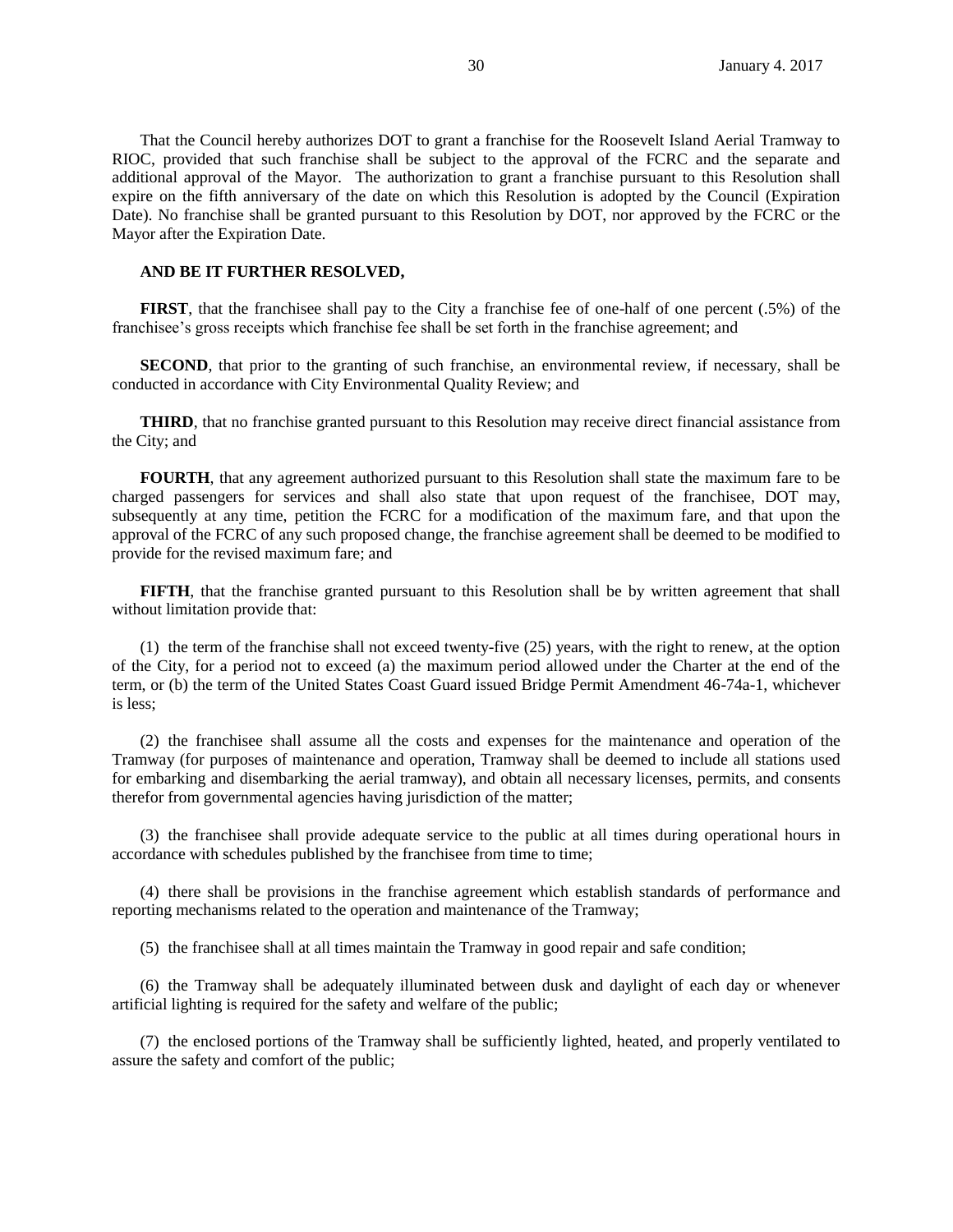(8) the Tramway shall be constructed and operated in such a manner as to prevent water, oil, grease, dirt or other substances from falling to the surface of the street or waterway;

(9) the franchisee shall, at its sole cost and expense, retain an independent licensed and qualified engineer for the purpose of conducting, on an annual basis, unless more frequently required by the New York State Department of Labor and/or the American National Standards Institute, inspections and examinations of the structures, equipment, appliances and mechanical operation of the Tramway and filing with DOT a report documenting the outcome of all inspections and examinations;

(10) the City shall have the right at all times to inspect the facilities, service and equipment used by the franchisee and to order the franchisee to comply with operational requirements and performance standards set forth in the franchise agreement;

(11) the right of the City to perform public works or improvements in and around those areas subject to the franchise shall be preserved;

(12) the extent to which public use of the streets of the City is disrupted in connection with the operation, maintenance and repair of the Tramway shall be minimized;

(13) the franchise is subject to whatever right, interest or privilege others may have in the use and occupation of affected streets and waterways;

(14) the franchisee shall, in constructing, reconstructing, maintaining, operating or dismantling the Tramway, comply with all applicable federal, state and local laws, rules and regulations now in force or hereafter enacted, including those relating to accessibility for persons with disabilities;

(15) there shall be adequate insurance and/or indemnification requirements to protect the interests of the public and the City;

(16) unless otherwise provided by an act of the New York State legislature, or except in the case where there is an assignment to the MTA or any other public benefit corporation, there shall be provisions to restrict the assignment or other transfer of the franchise or portions thereof without the prior written consent of the City and provisions to restrict changes in control of the franchisee without the prior written consent of the City;

(17) there shall be provisions to allow the franchisee, with the approval of the Commissioner of DOT, to enter into an agreement with another entity to perform maintenance services on the Tramway or to operate the Tramway;

(18) the franchisee shall at all times keep complete and accurate books of account and records of the Tramway with Generally Accepted Accounting Principles and with any and all specific requirements for record keeping as shall be required by DOT and such books and records shall be made available on demand to the City for inspection;

(19) there shall be remedies to protect the City's interests in the event of the franchisee's failure to comply with the terms and conditions of the franchise agreement;

(20) the payment of compensation shall not be considered in any manner to be in the nature of a tax, but shall be in addition to any and all taxes of whatsoever kind or description now or hereafter required to be paid under any local law of the City of New York or by any law of the State of New York, or of the federal government, or pursuant to any contract, lease or agreement;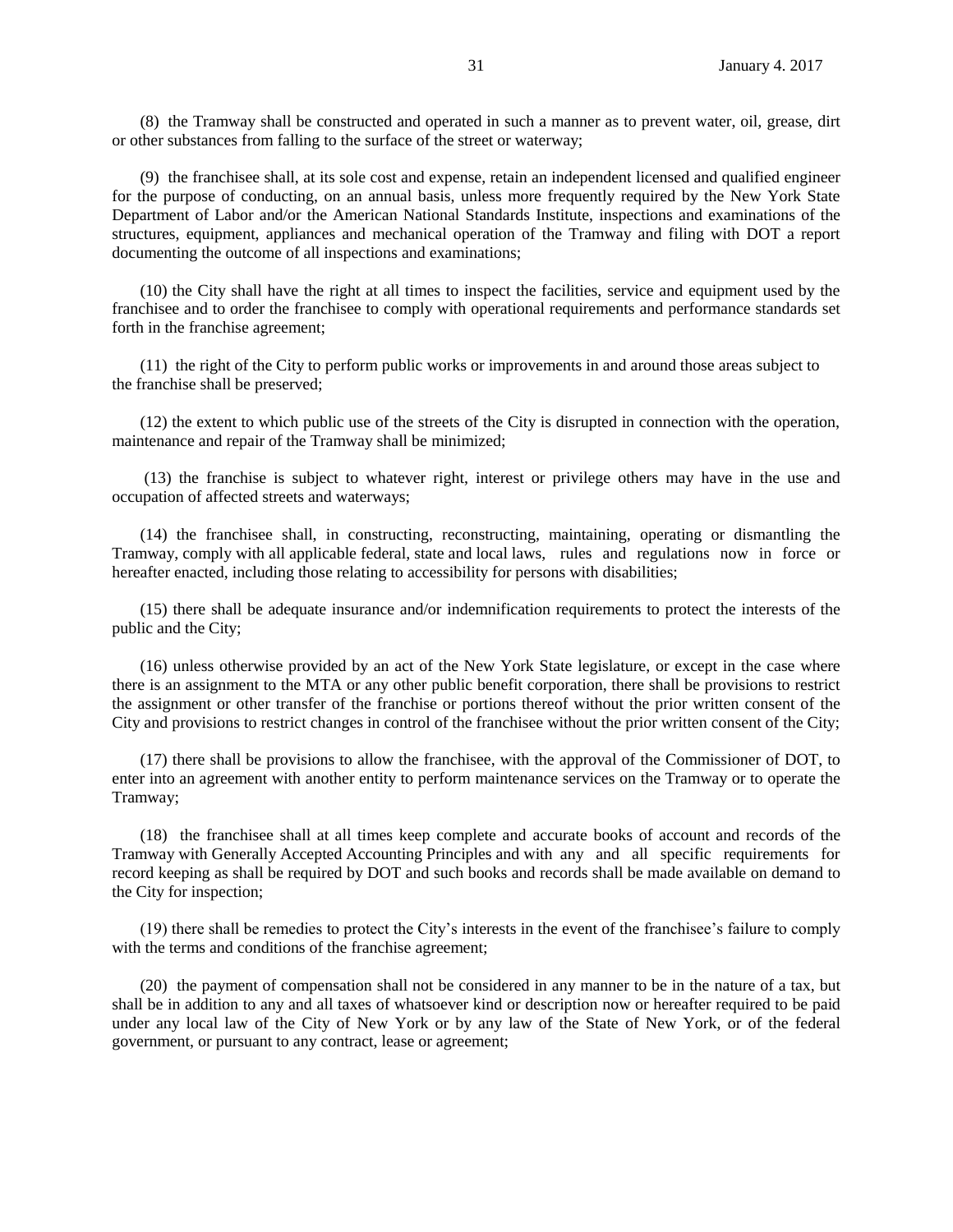(21) the franchisee shall at all times maintain on file with DOT a complete, accurate, and current normal schedule of service and fares, which may be amended from time to time, constituting an appendix to the agreement and fully part of the agreement.;

(22) the franchise may be terminated or canceled by the Commissioner of DOT in the event of the franchisee's failure to comply with the material terms and conditions of the agreement;

(23) there shall be provisions containing the agreements required pursuant to paragraph 6 of subdivision (h) of Section 363 of the Charter, relating to collective bargaining and other matters; and

(24) the franchisee may place advertising in the interior of the Tramway stations and cars only. Advertisements shall not be permitted on the exterior portions of the Tramway stations or Tramway cars. Advertising which is false or misleading, which promotes unlawful or illegal goods, services or activities, or which is otherwise unlawful, including but not limited to advertising that constitutes the public display of offensive sexual material in violation of Penal Law Section 245.11, shall be prohibited. Advertising related to alcohol, tobacco products and electronic cigarettes shall also be prohibited.

### **AND BE IT FURTHER RESOLVED,**

That DOT shall file with the Council the following documents:

(1) within fifteen (15) days of approval by the Mayor, a copy of the franchise agreement for the franchise granted pursuant to this Resolution; a copy of any subsequent modification thereof or amendment thereto, and

(2) on or before July 1 of each year, for the preceding calendar year, a report detailing the revenues received by the City from the franchise granted pursuant to this Resolution.

Referred to the Subcommittee on Zoning and Franchises.

## Int. No. 1418

- By Council Members Rodriguez, Levine, Salamanca, Dromm, Maisel, Gentile, Crowley, Menchaca, Rose, Levin, Richards and Rosenthal.
- **A Local Law to amend the administrative code of the city of New York, in relation to establishing a reward for individuals who provide information leading to the apprehension, prosecution or conviction of a person who seriously injures or kills another individual in a hit-and-run accident**

#### *Be it enacted by the Council as follows:*

Section 1. Subchapter 1 of title 10 of the administrative code of the city of New York is amended by adding a new section 10-174 to read as follows:

*§ 10-174 a. Definitions. For the purposes of this section, the following term has the following meaning:*

*Serious physical injury. The term "serious physical injury" has the same meaning as set forth in section 10 of the penal law.*

*b. The mayor, upon the recommendation of the police commissioner, is authorized to offer and pay a reward in an amount not exceeding \$1,000 to any person who provides information leading to the apprehension, prosecution or conviction of any person who may have violated the provisions of section 600 of the vehicle and traffic law resulting in serious physical injury or death to an individual, including to a pedestrian, a bicyclist or an individual in another motor vehicle.* 

*c. The offer and reward made available by this section is not available for:*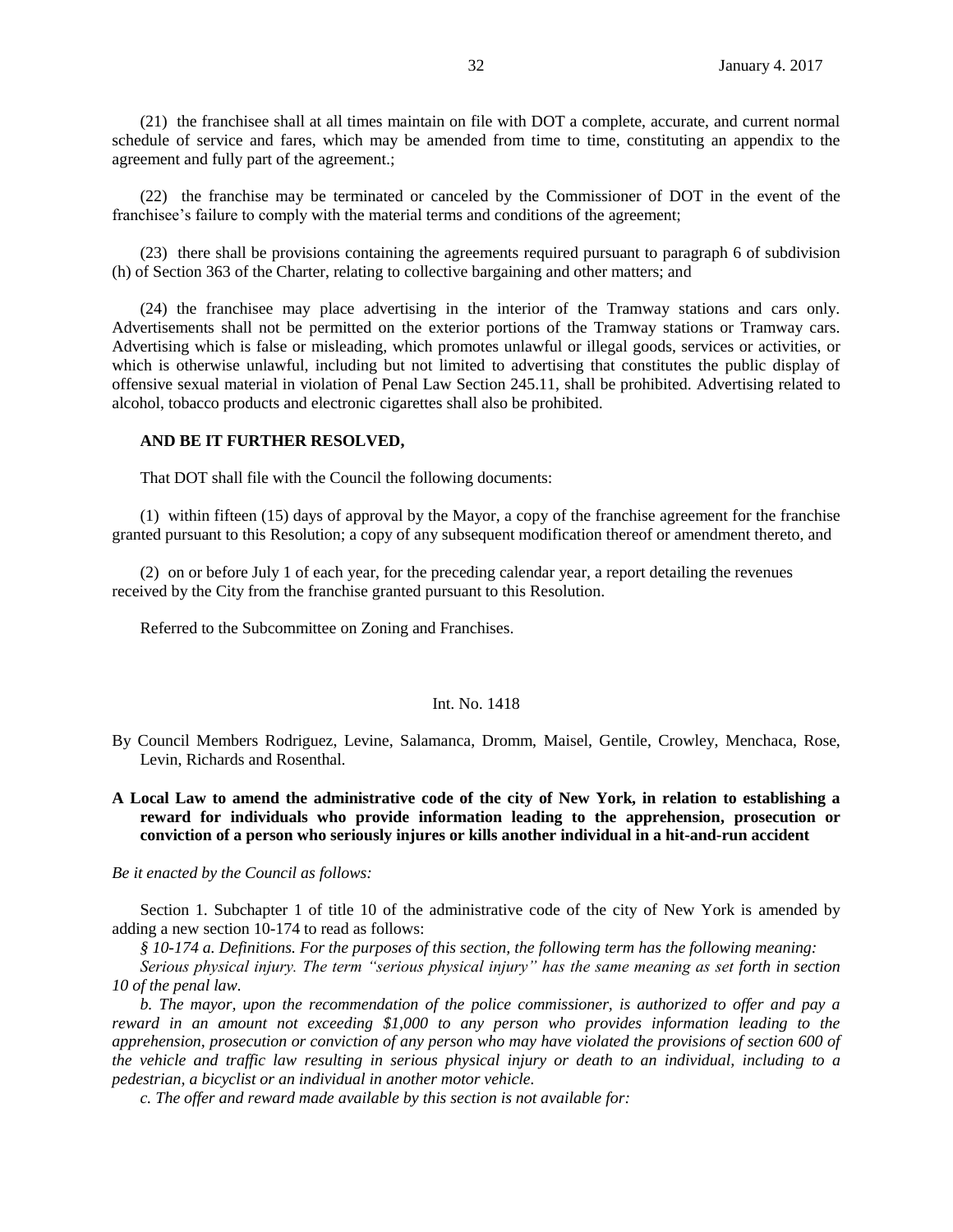*1. Any police officer, peace officer or other law enforcement officer or official in the state;*

*2. Any other officer, official or employee of the city or state; or*

*3. Any person who has obtained the information directly or indirectly from a person specified in paragraphs 1 and 2 of this subdivision.*

§ 2. This local law takes effect 90 days after it becomes law.

Referred to the Committee on Public Safety.

<http://legistar.council.nyc.gov/Calendar.aspx>

# **A N N O U N C E M E N T S**

# **Thursday, January 5, 2017**

[Subcommittee on Zoning & Franchises.](http://legistar.council.nyc.gov/DepartmentDetail.aspx?ID=6924&GUID=E0CAE2B6-1240-4EB7-9640-5B59E51BF05A&R=6dc60e20-70da-452d-9e4f-a48604344b31)......................................................................................................... 9:30 a.m. **[See Land Use Calendar](http://legistar.council.nyc.gov/MeetingDetail.aspx?ID=296225&GUID=D3683FE4-5ADF-491B-A105-94CBCC95C050&Options=info|&Search=)** Committee Room – 250 Broadway, 16<sup>th</sup> Floor Donovan Richards, Chairperson

# **Monday, January 9, 2017**

[Committee on Small Business](http://legistar.council.nyc.gov/DepartmentDetail.aspx?ID=7036&GUID=3A232920-4E50-4D57-80B8-1C8587F3EA32&R=acd5288e-ab4a-4827-b9e4-8b06ae97c95e) jointly with the [Committee on Civil Service and Labor…](http://legistar.council.nyc.gov/DepartmentDetail.aspx?ID=6899&GUID=034D0BA8-ABC8-4F9E-87CB-20B044830D4E&R=ed2ddfb0-fe3d-47b9-81b1-9ee2776b3cb8)...……………………………..………….….......….………… 1:00 p.m. **Int 1382** - By Council Members Cornegy, Miller, Cumbo, Salamanca, Richards, Torres and Barron - **A Local**  Law to amend the New York city charter, in relation to the reporting of information on the workforce of contractors performing construction work for the city. Committee Room – 250 Broadway, 14<sup>th</sup> Floor Robert Cornegy, Chairperson I. Daneek Miller, Chairperson

### **Tuesday, January 10, 2017**

[Committee on Land Use](http://legistar.council.nyc.gov/DepartmentDetail.aspx?ID=6911&GUID=4D11542D-9734-4C79-8A1C-8E30726B2DF9&R=6176eb7d-9425-4022-8219-9903ede3a359) ................................................................................................................................11:00 a.m. **[All items reported out of the Subcommittees](http://legistar.council.nyc.gov/MeetingDetail.aspx?ID=296244&GUID=605F6727-8BB7-4135-ADCA-CE9C468D8058&Options=info|&Search=)** AND SUCH OTHER BUSINESS AS MAY BE NECESSARY Committee Room – City Hall David G. Greenfield, Chairperson

[Committee on Economic Development](http://legistar.council.nyc.gov/DepartmentDetail.aspx?ID=6902&GUID=20952634-865F-460A-97E7-63590F03C065&R=4116fde7-2603-44ae-8c9f-2466f58fe3d7) ……………...………………………........................................1:00 p.m. **Oversight** - The Economic Impact of Increased Security for the President-Elect Upon Local Businesses and the City as a Whole. Council Chambers – City Hall Daniel Garodnick, Chairperson [Committee on Mental Health, Developmental Disability,](http://legistar.council.nyc.gov/DepartmentDetail.aspx?ID=7025&GUID=C012BB2A-9043-47B6-A357-9F19AA4E18DA&R=bd9aecc3-5467-4392-b9c0-2881db71db63)  [Alcoholism, Substance Abuse and Disability Services.](http://legistar.council.nyc.gov/DepartmentDetail.aspx?ID=7025&GUID=C012BB2A-9043-47B6-A357-9F19AA4E18DA&R=bd9aecc3-5467-4392-b9c0-2881db71db63)...............................................................................1:00 p.m. **Int 1225** - By Council Members Torres, Menchaca, Cohen, Richards, Chin, Rosenthal, Cabrera, Dromm, Koslowitz, Salamanca, Constantinides, Johnson, Garodnick, Van Bramer, Levin, Rose and Mendez - **A Local Law** to amend the New York city charter, in relation to requiring the department of health and mental hygiene to develop a plan for serving the mental health needs of lesbian, gay, bisexual, transgender and questioning people.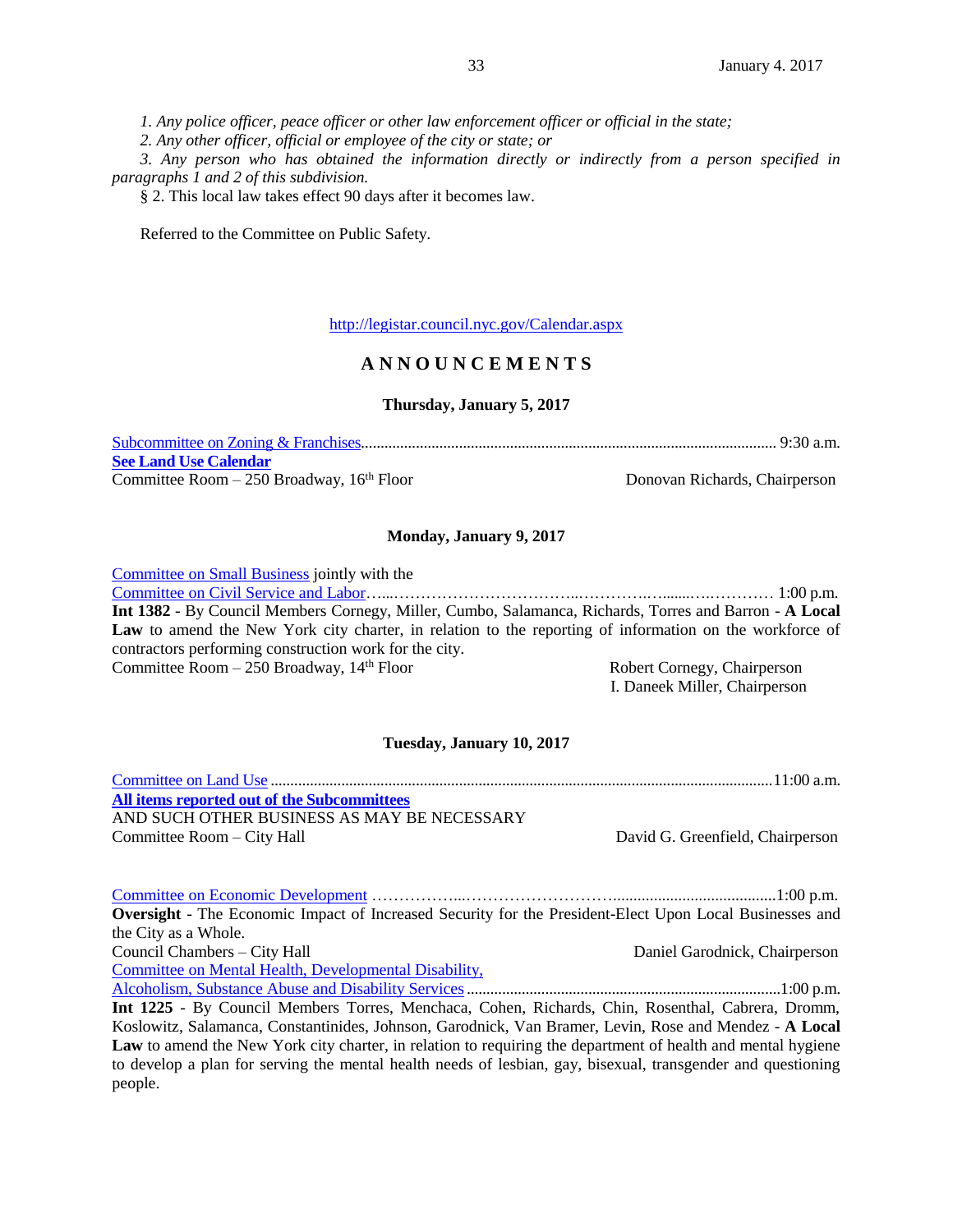**Proposed Res 130-A** - By Council Members Dromm, Chin, Koo, Lander, Levine, Mendez, Rosenthal, Menchaca, Kallos and the Public Advocate (Ms. James) - **Resolution** calling upon the New York State Legislature to pass and the Governor to sign A.6983A/S.4917A, which designates as professional misconduct, engaging in sexual orientation change efforts by mental health care professionals upon patients under 18 years of age.

**Proposed Res 613-A** - By Council Members Dromm, Chin, Gentile, Johnson, Lander, Levine, Palma, Richards, Rosenthal, Menchaca, Rodriguez and Grodenchik - **Resolution** calling on the American Psychological and American Psychiatric Associations to immediately pass resolutions declaring the practice of "curative therapy," also known as "reparative" or "conversion" therapy, or any attempt to change, alter, or "correct" a person's sexual orientation, to be unethical.

Committee Room – 250 Broadway, 14<sup>th</sup> Floor Andrew Cohen, Chairperson

## **Tuesday, January 11, 2017**

*Addition*

[Committee on Finance…](http://legistar.council.nyc.gov/DepartmentDetail.aspx?ID=6905&GUID=0D8F5FED-57D4-42FA-AA98-0F26D09E7158&Search=)………………...………………………………..……...……......….……….… 1:00 p.m. **Proposed Int 1385-A** - By Council Member Ferreras-Copeland (in conjunction with the Mayor) - **A Local Law** to amend the New York city charter and the administrative code of the city of New York, in relation to the sale of tax liens and notice to property owners when property tax bills are available online. Committee Room – City Hall Julissa Ferreras-Copeland, Chairperson

# **Thursday, January 12, 2017**

[Committee on Consumer Affairs.](http://legistar.council.nyc.gov/DepartmentDetail.aspx?ID=6900&GUID=E60F8CED-E2E8-49FD-9100-EF040D3752CA&Search=)…………...….............…......………...………......…………...…….10:00 a.m. **Int 1406** - By Council Member Espinal - **A Local Law** to amend the administrative code of the city of New York, in relation to requiring certain security measures at nonbank ATMS. Committee Room – 250 Broadway, 16<sup>th</sup> Floor Rafael L. Espinal, Chairperson

[Committee on Higher Education.](http://legistar.council.nyc.gov/DepartmentDetail.aspx?ID=6909&GUID=3B12A295-AC6A-4C24-BF6B-4C3993F7BE24&Search=)...………….……………………...……………................................10:00 a.m. **Oversight** - Infrastructure Disrepair and Decay at the City University of New York. Committee Room – 250 Broadway, 14<sup>th</sup> Floor Inez Barron, Chairperson

[Committee on Aging](http://legistar.council.nyc.gov/DepartmentDetail.aspx?ID=6898&GUID=20C96A61-8598-42A1-89BC-2E34FDD48062&R=13f8dbed-67d5-4712-af48-355c709acae9) jointly with the [Committee on Mental Health, Developmental Disability, Alcoholism,](http://legistar.council.nyc.gov/DepartmentDetail.aspx?ID=7025&GUID=C012BB2A-9043-47B6-A357-9F19AA4E18DA&R=bd9aecc3-5467-4392-b9c0-2881db71db63)  [Substance Abuse and Disability Services](http://legistar.council.nyc.gov/DepartmentDetail.aspx?ID=7025&GUID=C012BB2A-9043-47B6-A357-9F19AA4E18DA&R=bd9aecc3-5467-4392-b9c0-2881db71db63) and the [Committee on Finance…](http://legistar.council.nyc.gov/DepartmentDetail.aspx?ID=6905&GUID=0D8F5FED-57D4-42FA-AA98-0F26D09E7158&Search=)……………..………….....1:00 p.m. **Int 1309** - By Council Members Chin, Cohen, Salamanca, Gentile and Levin (by request of the Mayor) - **A Local Law** to amend local law number 19 for the year 2014, amending the administrative code of the city of New York relating to increasing the maximum income level qualifying for exemption for rent increases granted to certain senior citizens, and to amend local law number 39 for the year 2014, amending the administrative code of the city of New York relating to increasing the maximum income level qualifying for exemption for rent increases granted to certain persons with disabilities, in relation to extending certain provisions thereof. Council Chambers – City Hall **Margaret Chin**, Chairperson

Andrew Cohen, Chairperson Julissa Ferreras-Copeland, Chairperson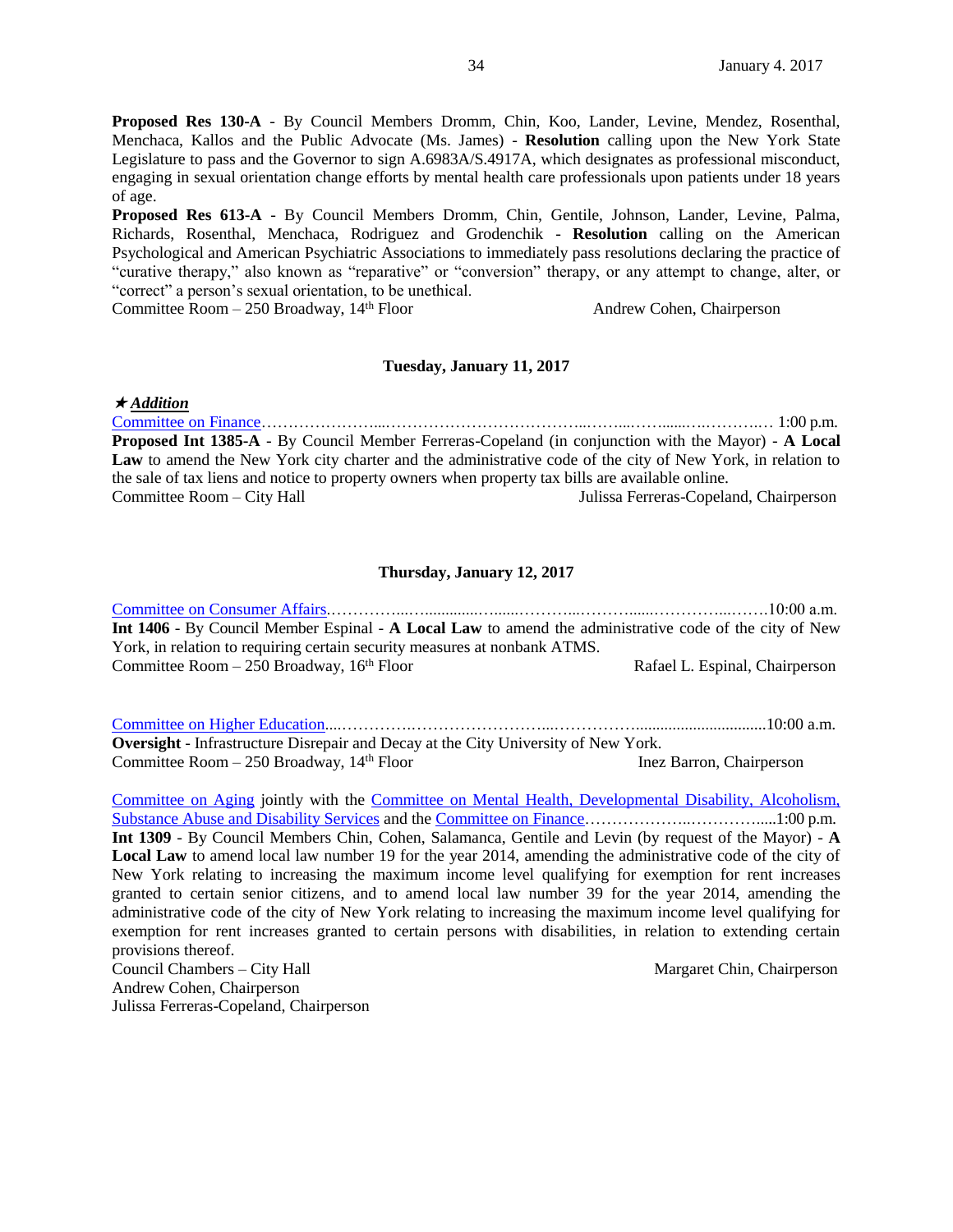## **Tuesday, January 17, 2017**

| Committee on Fire and Criminal Justice Services jointly with the           |                                |
|----------------------------------------------------------------------------|--------------------------------|
|                                                                            |                                |
| <b>Oversight</b> - Prosecuting Violence in City Jails                      |                                |
| Council Chambers – City Hall                                               | Elizabeth Crowley, Chairperson |
|                                                                            | Vanessa L. Gibson, Chairperson |
|                                                                            |                                |
| <b>Oversight</b> - Cultural Immigrant Initiative and Post-Budget Analysis. |                                |
| Council Chambers - City Hall                                               | James Van Bramer, Chairperson  |
|                                                                            |                                |

### **Wednesday, January 18, 2017**

*Addition*

[Committee on Finance…](http://legistar.council.nyc.gov/DepartmentDetail.aspx?ID=6905&GUID=0D8F5FED-57D4-42FA-AA98-0F26D09E7158&Search=)………………...……………………….………..…………......………..…… 10:00 a.m. **Proposed Int 1281-A** - By Council Members Ferreras-Copeland, Lander and Kallos - **A Local Law** to amend the administrative code of the city of New York, in relation to the review and evaluation of economic development tax expenditures, and to repeal chapter 29 of title 11 of such code, relating to the establishment of the tax study commission.

**Int 1371** - By Council Member Ferreras-Copeland (by request of the Mayor) - **A Local Law** to amend the administrative code of the city of New York, in relation to authorizing an increase in the amount to be expended annually in the DUMBO business improvement district and an extension of the DUMBO business improvement district.

**Proposed Int 1385-A** - By Council Member Ferreras-Copeland (in conjunction with the Mayor) - **A Local Law** to amend the New York city charter and the administrative code of the city of New York, in relation to the sale of tax liens and notice to property owners when property tax bills are available online.

**L.U. 543** - Penn South, 212-226 9th Avenue (Block 747, Lot 1), 311-351 West 24th Street (Block 748, Lot 1), 250-268 9th Avenue (Block 749, Lot 1), 313 8th Avenue (Block 749, Lot 24), 270-296 9th Avenue (Block 751, Lot 1) and 305 9th Avenue (Block 752, Lot 1), Manhattan, Community District No. 4, Council District No. 3.

AND SUCH OTHER BUSINESS AS MAY BE NECESSARY Committee Room – City Hall Julissa Ferreras-Copeland, Chairperson

During the Communication from the Speaker segment of this Meeting, the Speaker (Council Member Mark-Viverito) recognized a special visitor from Puerto Rico who was on the floor of the Council Chambers: Jeanette Garcia-Alonzo. Ms. Garcia-Alonzo is a young attorney who is very active in the movement against the Fiscal Control Board's policies toward the island of Puerto Rico. The Speaker (Council Member Mark-Viverito) welcomed her to the Chambers and expressed her support.

During the Meeting, the Speaker (Council Member Mark-Viverito) wished everyone a Happy New Year and a Happy Three Kings Day.